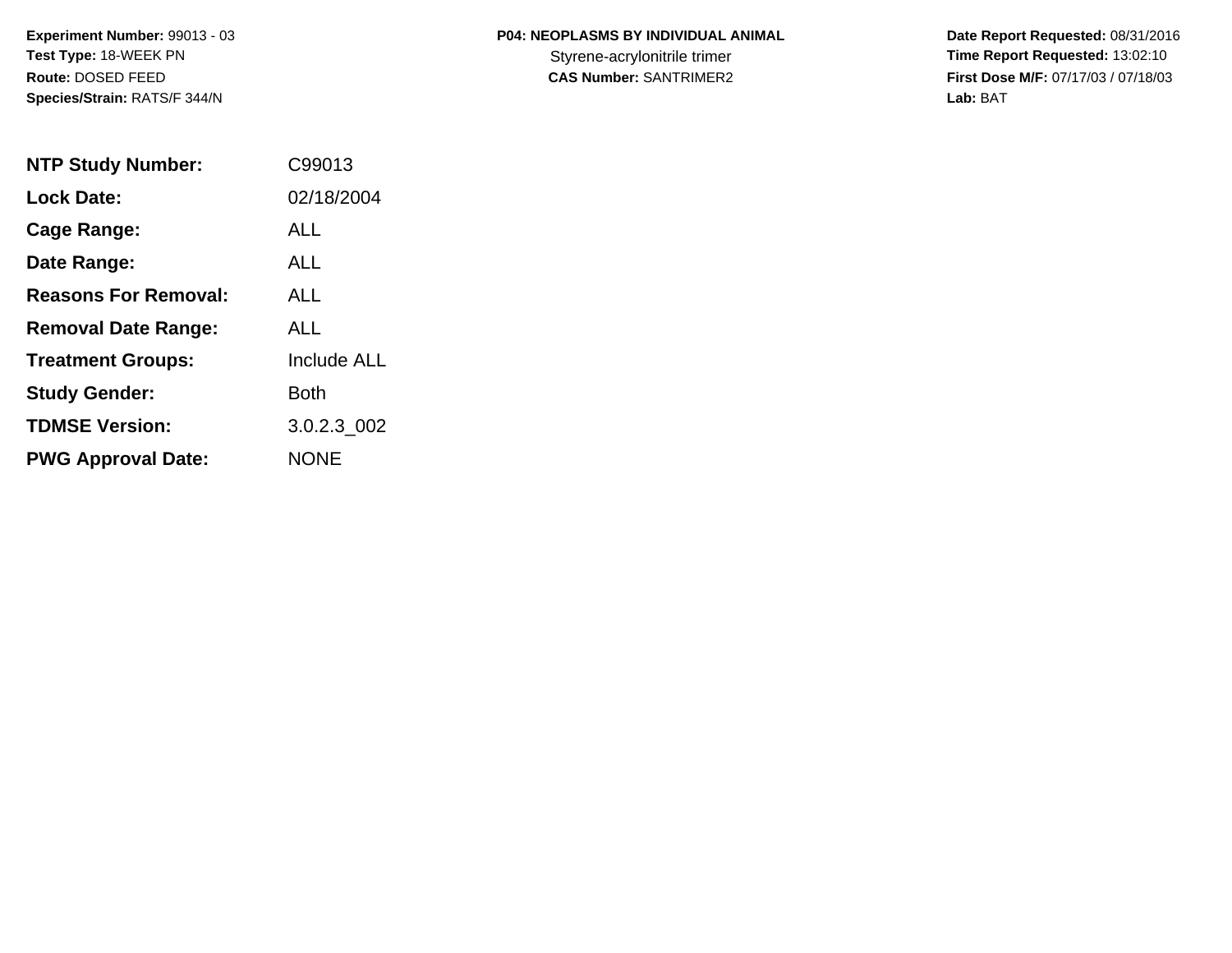| DAY ON TEST<br><b>FISCHER 344 RATS MALE</b>                                                                                                                          | $\pmb{0}$<br>$\mathbf 0$<br>$\frac{9}{2}$                      | $\pmb{0}$<br>$\pmb{0}$<br>$\frac{9}{2}$                         | $\pmb{0}$<br>$\mathbf 0$<br>$\boldsymbol{9}$<br>$\overline{2}$          | $\pmb{0}$<br>$\pmb{0}$<br>9<br>$\boldsymbol{2}$                          | $\mathbf 0$<br>$_{9}^{\rm 0}$<br>$\overline{2}$                           | $\pmb{0}$<br>$\mathbf 0$<br>$\frac{9}{2}$                                              | $\pmb{0}$<br>$\mathbf 0$<br>$\boldsymbol{9}$<br>$\overline{2}$                | $\boldsymbol{0}$<br>$\mathbf 0$<br>9<br>$\overline{2}$ | $\pmb{0}$<br>$\mathbf 0$<br>$\boldsymbol{9}$<br>$\overline{2}$             | $\pmb{0}$<br>$\mathbf 0$<br>9<br>$\overline{2}$     |                                                                                               |
|----------------------------------------------------------------------------------------------------------------------------------------------------------------------|----------------------------------------------------------------|-----------------------------------------------------------------|-------------------------------------------------------------------------|--------------------------------------------------------------------------|---------------------------------------------------------------------------|----------------------------------------------------------------------------------------|-------------------------------------------------------------------------------|--------------------------------------------------------|----------------------------------------------------------------------------|-----------------------------------------------------|-----------------------------------------------------------------------------------------------|
| 0 PPM<br><b>ANIMAL ID</b>                                                                                                                                            | $\mathbf 0$<br>$\mathbf 0$<br>$\mathbf 0$<br>0<br>$\mathbf{1}$ | $\pmb{0}$<br>$\overline{0}$<br>$\mathop{2}\limits^{\mathbb{O}}$ | $\mathbf 0$<br>$\mathbf 0$<br>$\mathbf 0$<br>$\mathbf 0$<br>$\mathsf 3$ | $\pmb{0}$<br>$\mathbf 0$<br>$\mathbf 0$<br>$\mathbf 0$<br>$\overline{4}$ | $\mathsf{O}$<br>$\mathbf 0$<br>$\mathbf 0$<br>$\pmb{0}$<br>$\overline{5}$ | $\pmb{0}$<br>$\boldsymbol{0}$<br>$\mathsf{O}\xspace$<br>$\mathbf 0$<br>$6\overline{6}$ | $\pmb{0}$<br>$\mathbf 0$<br>$\mathbf 0$<br>$\boldsymbol{0}$<br>$\overline{7}$ | 0<br>$\mathbf 0$<br>$\mathbf 0$<br>0<br>8              | $\pmb{0}$<br>$\mathbf 0$<br>$\mathsf 0$<br>$\mathbf 0$<br>$\boldsymbol{9}$ | 0<br>$\mathbf 0$<br>$\mathbf 0$<br>1<br>$\mathsf 0$ | * TOTALS                                                                                      |
| <b>ALIMENTARY SYSTEM</b>                                                                                                                                             |                                                                |                                                                 |                                                                         |                                                                          |                                                                           |                                                                                        |                                                                               |                                                        |                                                                            |                                                     |                                                                                               |
| Esophagus                                                                                                                                                            |                                                                |                                                                 |                                                                         |                                                                          |                                                                           |                                                                                        |                                                                               |                                                        |                                                                            | $\overline{1}$                                      | 10                                                                                            |
| Intestine Large, Cecum                                                                                                                                               |                                                                |                                                                 |                                                                         |                                                                          |                                                                           |                                                                                        |                                                                               |                                                        |                                                                            | $\overline{1}$                                      | 10                                                                                            |
| Intestine Large, Colon                                                                                                                                               |                                                                |                                                                 |                                                                         |                                                                          |                                                                           |                                                                                        |                                                                               |                                                        |                                                                            | $\overline{1}$                                      | 10                                                                                            |
| Intestine Large, Rectum                                                                                                                                              |                                                                |                                                                 |                                                                         |                                                                          |                                                                           |                                                                                        |                                                                               |                                                        |                                                                            | $\ddot{}$                                           | 10                                                                                            |
| Intestine Small, Duodenum                                                                                                                                            |                                                                |                                                                 |                                                                         |                                                                          |                                                                           |                                                                                        |                                                                               |                                                        |                                                                            | $\overline{1}$                                      | 10                                                                                            |
| Intestine Small, Ileum                                                                                                                                               |                                                                |                                                                 |                                                                         |                                                                          |                                                                           |                                                                                        |                                                                               |                                                        |                                                                            | $\overline{1}$                                      | 10                                                                                            |
| Intestine Small, Jejunum                                                                                                                                             |                                                                |                                                                 |                                                                         |                                                                          |                                                                           |                                                                                        |                                                                               |                                                        |                                                                            | $+$                                                 | 10                                                                                            |
| Liver                                                                                                                                                                |                                                                |                                                                 |                                                                         |                                                                          |                                                                           |                                                                                        |                                                                               |                                                        |                                                                            | $\overline{+}$                                      | 10                                                                                            |
| Pancreas                                                                                                                                                             |                                                                |                                                                 |                                                                         |                                                                          |                                                                           |                                                                                        |                                                                               |                                                        |                                                                            | $\ddot{}$                                           | 10                                                                                            |
| Salivary Glands                                                                                                                                                      |                                                                |                                                                 |                                                                         |                                                                          |                                                                           |                                                                                        |                                                                               |                                                        |                                                                            | $^{+}$                                              | 10                                                                                            |
| Stomach, Forestomach                                                                                                                                                 |                                                                |                                                                 |                                                                         |                                                                          |                                                                           |                                                                                        |                                                                               |                                                        |                                                                            | $\overline{1}$                                      | 10                                                                                            |
| Stomach, Glandular                                                                                                                                                   |                                                                |                                                                 |                                                                         |                                                                          |                                                                           |                                                                                        |                                                                               |                                                        |                                                                            | $\ddot{}$                                           | 10                                                                                            |
| <b>CARDIOVASCULAR SYSTEM</b>                                                                                                                                         |                                                                |                                                                 |                                                                         |                                                                          |                                                                           |                                                                                        |                                                                               |                                                        |                                                                            |                                                     |                                                                                               |
| <b>Blood Vessel</b>                                                                                                                                                  |                                                                |                                                                 |                                                                         |                                                                          |                                                                           |                                                                                        |                                                                               |                                                        |                                                                            | $^{+}$                                              | 10                                                                                            |
| Heart                                                                                                                                                                |                                                                |                                                                 |                                                                         |                                                                          |                                                                           |                                                                                        |                                                                               |                                                        |                                                                            | $\overline{+}$                                      | 10                                                                                            |
| *  Total animals with tissue examined microscopically; Total animals with tumor<br>+  Tissue examined microscopically<br>X  Lesion present<br>I  Insufficient tissue |                                                                |                                                                 |                                                                         |                                                                          |                                                                           |                                                                                        |                                                                               |                                                        |                                                                            |                                                     | M  Missing tissue<br>A  Autolysis precludes evaluation<br>BLANK  Not examined microscopically |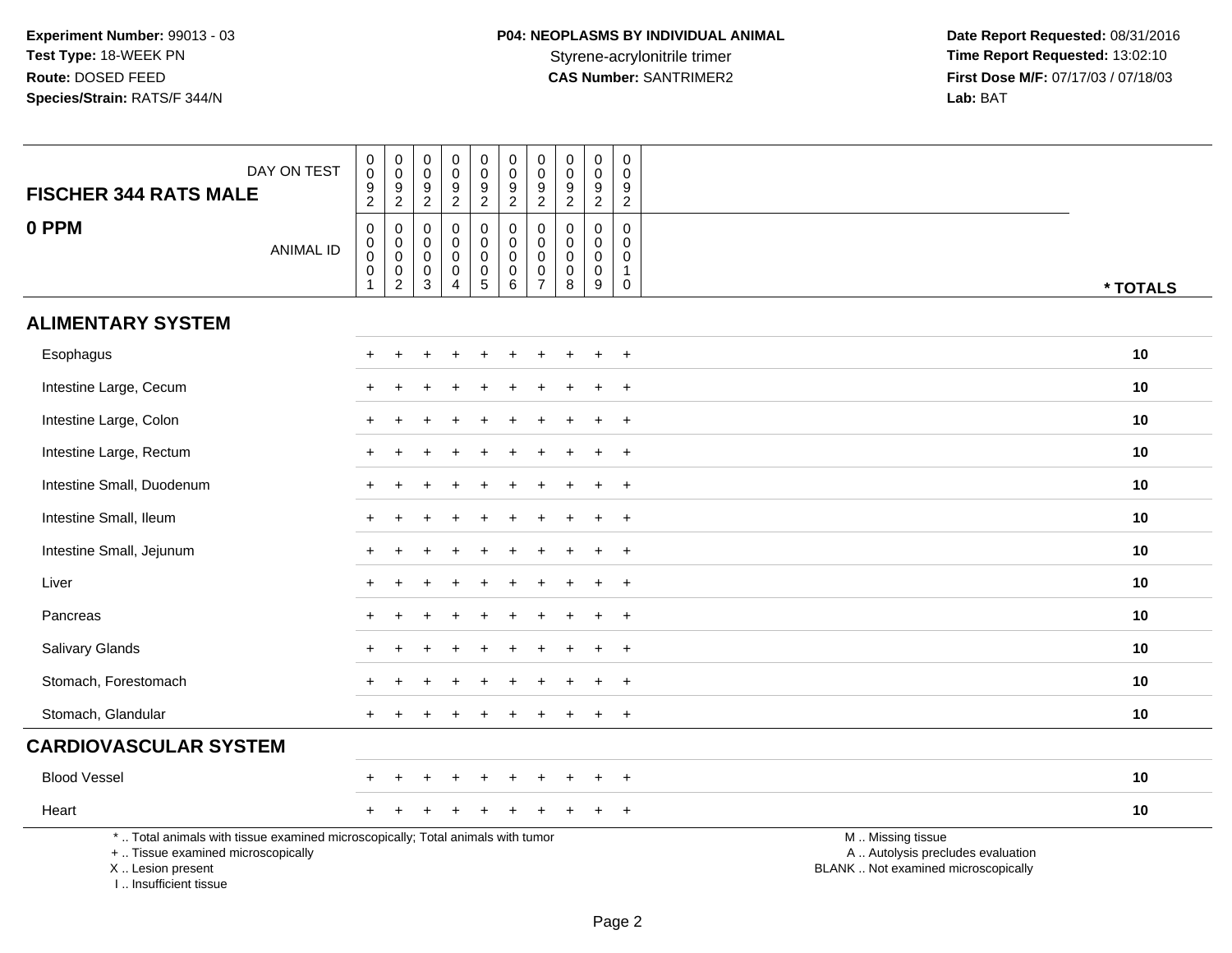| <b>FISCHER 344 RATS MALE</b>                                                                                                                                       | DAY ON TEST      | $\pmb{0}$<br>$\pmb{0}$<br>$\frac{9}{2}$                          | $_{\rm 0}^{\rm 0}$<br>$\overline{9}$                                   | $\mathbf 0$<br>$\boldsymbol{0}$<br>$\frac{9}{2}$    | $\mathbf 0$<br>$\mathbf 0$<br>$\boldsymbol{9}$                   | $\pmb{0}$<br>$\mathbf 0$<br>$\boldsymbol{9}$                   | $\pmb{0}$<br>$\mathsf{O}\xspace$<br>$\frac{9}{2}$                  | $\mathbf 0$<br>$\mathbf 0$<br>$\boldsymbol{9}$                           | $\mathbf 0$<br>0<br>9                      | $\mathbf 0$<br>$\mathbf 0$<br>$\boldsymbol{9}$      | $\mathbf 0$<br>$\mathbf 0$<br>9                                          |                                                                                               |
|--------------------------------------------------------------------------------------------------------------------------------------------------------------------|------------------|------------------------------------------------------------------|------------------------------------------------------------------------|-----------------------------------------------------|------------------------------------------------------------------|----------------------------------------------------------------|--------------------------------------------------------------------|--------------------------------------------------------------------------|--------------------------------------------|-----------------------------------------------------|--------------------------------------------------------------------------|-----------------------------------------------------------------------------------------------|
|                                                                                                                                                                    |                  |                                                                  | $\overline{2}$                                                         |                                                     | $\sqrt{2}$                                                       | $\overline{c}$                                                 |                                                                    | $\overline{a}$                                                           | $\overline{2}$                             | 2                                                   | $\overline{c}$                                                           |                                                                                               |
| 0 PPM                                                                                                                                                              | <b>ANIMAL ID</b> | $\pmb{0}$<br>$\pmb{0}$<br>$\pmb{0}$<br>$\pmb{0}$<br>$\mathbf{1}$ | $\pmb{0}$<br>$\mathbf 0$<br>$\mathsf 0$<br>$\pmb{0}$<br>$\overline{2}$ | $\mathbf 0$<br>$\mathbf 0$<br>$\mathbf 0$<br>0<br>3 | $\mathbf 0$<br>$\mathbf 0$<br>$\mathbf 0$<br>0<br>$\overline{4}$ | $\mathbf 0$<br>0<br>$\mathbf 0$<br>$\pmb{0}$<br>$\overline{5}$ | $\pmb{0}$<br>$\pmb{0}$<br>$\pmb{0}$<br>$\pmb{0}$<br>$6\phantom{1}$ | $\mathbf 0$<br>$\mathbf 0$<br>$\mathbf 0$<br>$\pmb{0}$<br>$\overline{7}$ | $\mathbf{0}$<br>0<br>$\mathbf 0$<br>0<br>8 | $\mathbf 0$<br>$\mathbf 0$<br>$\mathbf 0$<br>0<br>9 | $\mathbf 0$<br>$\mathbf 0$<br>$\mathbf 0$<br>$\mathbf{1}$<br>$\mathbf 0$ | * TOTALS                                                                                      |
| <b>ENDOCRINE SYSTEM</b>                                                                                                                                            |                  |                                                                  |                                                                        |                                                     |                                                                  |                                                                |                                                                    |                                                                          |                                            |                                                     |                                                                          |                                                                                               |
| <b>Adrenal Cortex</b>                                                                                                                                              |                  |                                                                  |                                                                        |                                                     |                                                                  |                                                                |                                                                    |                                                                          |                                            |                                                     | $+$                                                                      | 10                                                                                            |
| Adrenal Medulla                                                                                                                                                    |                  |                                                                  |                                                                        |                                                     |                                                                  |                                                                |                                                                    |                                                                          |                                            |                                                     | $\overline{+}$                                                           | 10                                                                                            |
| Parathyroid Gland                                                                                                                                                  |                  |                                                                  |                                                                        |                                                     |                                                                  |                                                                |                                                                    |                                                                          |                                            |                                                     | $+$                                                                      | 10                                                                                            |
| <b>Pituitary Gland</b>                                                                                                                                             |                  |                                                                  |                                                                        |                                                     |                                                                  |                                                                |                                                                    |                                                                          |                                            | $\ddot{}$                                           | $+$                                                                      | 10                                                                                            |
| <b>Thyroid Gland</b>                                                                                                                                               |                  |                                                                  |                                                                        |                                                     |                                                                  |                                                                |                                                                    |                                                                          |                                            |                                                     | $+$                                                                      | 10                                                                                            |
| <b>GENERAL BODY SYSTEM</b>                                                                                                                                         |                  |                                                                  |                                                                        |                                                     |                                                                  |                                                                |                                                                    |                                                                          |                                            |                                                     |                                                                          |                                                                                               |
| <b>NONE</b>                                                                                                                                                        |                  |                                                                  |                                                                        |                                                     |                                                                  |                                                                |                                                                    |                                                                          |                                            |                                                     |                                                                          |                                                                                               |
| <b>GENITAL SYSTEM</b>                                                                                                                                              |                  |                                                                  |                                                                        |                                                     |                                                                  |                                                                |                                                                    |                                                                          |                                            |                                                     |                                                                          |                                                                                               |
| Epididymis                                                                                                                                                         |                  |                                                                  |                                                                        |                                                     |                                                                  |                                                                |                                                                    |                                                                          |                                            |                                                     | $+$                                                                      | 10                                                                                            |
| <b>Preputial Gland</b>                                                                                                                                             |                  |                                                                  |                                                                        |                                                     |                                                                  |                                                                |                                                                    |                                                                          |                                            |                                                     | $\overline{+}$                                                           | 10                                                                                            |
| Prostate                                                                                                                                                           |                  |                                                                  |                                                                        |                                                     |                                                                  |                                                                |                                                                    |                                                                          |                                            |                                                     | $+$                                                                      | 10                                                                                            |
| Seminal Vesicle                                                                                                                                                    |                  |                                                                  |                                                                        |                                                     |                                                                  |                                                                |                                                                    |                                                                          |                                            |                                                     | $+$                                                                      | 10                                                                                            |
| <b>Testes</b>                                                                                                                                                      |                  |                                                                  |                                                                        |                                                     |                                                                  |                                                                |                                                                    |                                                                          |                                            |                                                     | $+$                                                                      | 10                                                                                            |
| <b>HEMATOPOIETIC SYSTEM</b>                                                                                                                                        |                  |                                                                  |                                                                        |                                                     |                                                                  |                                                                |                                                                    |                                                                          |                                            |                                                     |                                                                          |                                                                                               |
| <b>Bone Marrow</b>                                                                                                                                                 |                  | $+$                                                              | $\ddot{}$                                                              |                                                     |                                                                  | ÷                                                              |                                                                    | ÷                                                                        |                                            |                                                     | $+$                                                                      | 10                                                                                            |
| *  Total animals with tissue examined microscopically; Total animals with tumor<br>+  Tissue examined microscopically<br>X Lesion present<br>I Insufficient tissue |                  |                                                                  |                                                                        |                                                     |                                                                  |                                                                |                                                                    |                                                                          |                                            |                                                     |                                                                          | M  Missing tissue<br>A  Autolysis precludes evaluation<br>BLANK  Not examined microscopically |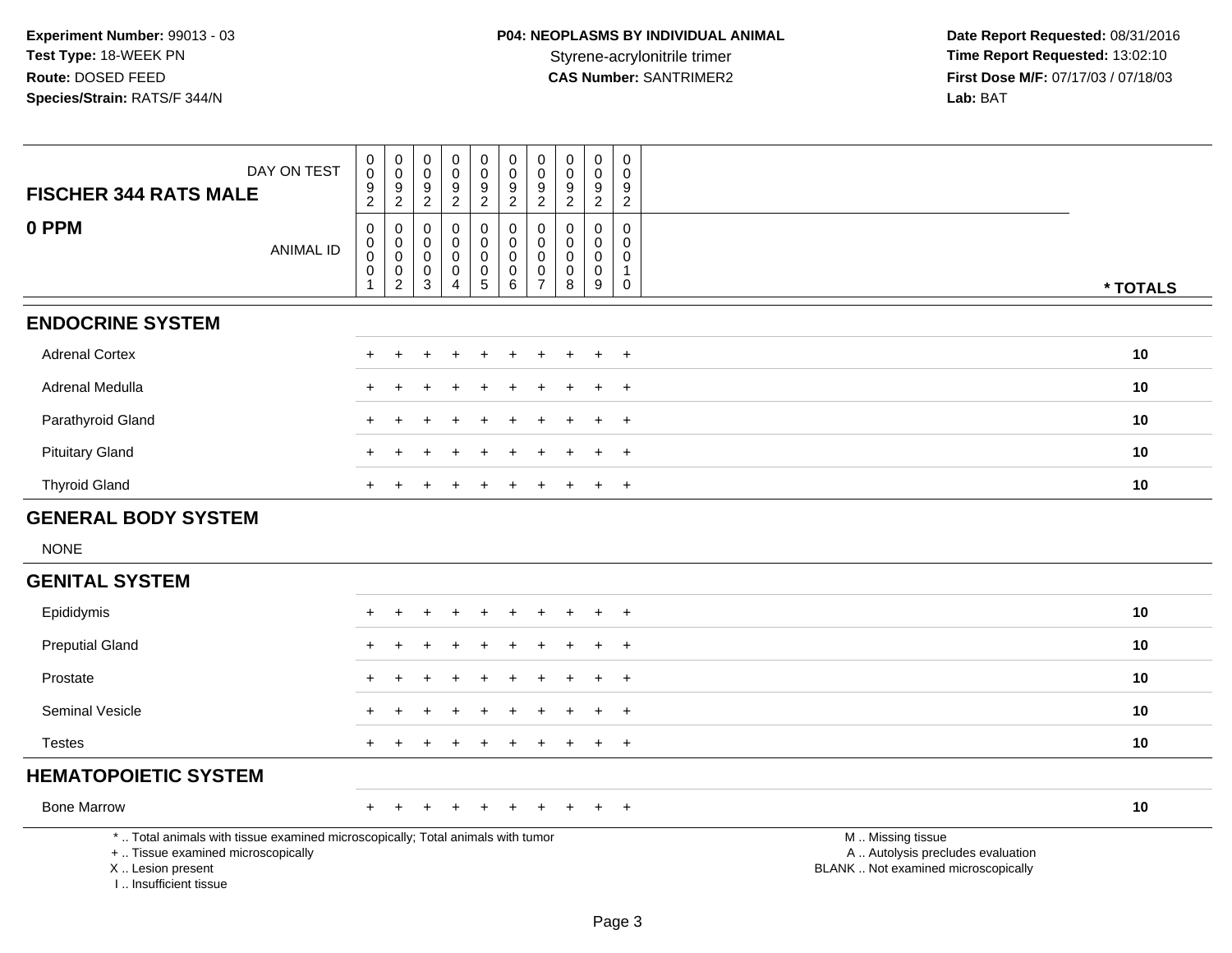**Date Report Requested:** 08/31/2016 **First Dose M/F:** 07/17/03 / 07/18/03<br>Lab: BAT **Lab:** BAT

| DAY ON TEST<br><b>FISCHER 344 RATS MALE</b>                                                                                                | $\pmb{0}$<br>$\mathsf 0$<br>$\frac{9}{2}$                     | 0<br>$\mathbf 0$<br>$\frac{9}{2}$                                              | $\mathbf 0$<br>$\mathsf{O}\xspace$<br>$\frac{9}{2}$                   | $_{\rm 0}^{\rm 0}$<br>$\frac{9}{2}$                                    | $\pmb{0}$<br>$\pmb{0}$<br>$\frac{9}{2}$                | $\pmb{0}$<br>$\mathbf 0$<br>$\frac{9}{2}$                               | $\pmb{0}$<br>$\Omega$<br>9<br>$\overline{2}$                  | $\pmb{0}$<br>$\pmb{0}$<br>$\frac{9}{2}$                                  | $\pmb{0}$<br>$\mathbf 0$<br>$\frac{9}{2}$                    | $\mathbf 0$<br>0<br>9<br>$\overline{2}$                         |                                                                                               |              |
|--------------------------------------------------------------------------------------------------------------------------------------------|---------------------------------------------------------------|--------------------------------------------------------------------------------|-----------------------------------------------------------------------|------------------------------------------------------------------------|--------------------------------------------------------|-------------------------------------------------------------------------|---------------------------------------------------------------|--------------------------------------------------------------------------|--------------------------------------------------------------|-----------------------------------------------------------------|-----------------------------------------------------------------------------------------------|--------------|
| 0 PPM<br><b>ANIMAL ID</b>                                                                                                                  | $\boldsymbol{0}$<br>0<br>$\mathbf 0$<br>$\boldsymbol{0}$<br>1 | 0<br>$\mathsf{O}\xspace$<br>$\mathsf{O}\xspace$<br>$\pmb{0}$<br>$\overline{c}$ | $\mathbf 0$<br>$\mathbf 0$<br>$\mathbf 0$<br>$\mathsf{O}\xspace$<br>3 | $\pmb{0}$<br>$\mathbf 0$<br>0<br>$\mathbf 0$<br>$\boldsymbol{\Lambda}$ | $\pmb{0}$<br>$\mathbf 0$<br>$\pmb{0}$<br>$\frac{0}{5}$ | $\pmb{0}$<br>$\mathbf 0$<br>$\mathbf 0$<br>$\pmb{0}$<br>$6\phantom{1}6$ | 0<br>$\Omega$<br>$\mathbf 0$<br>$\mathbf 0$<br>$\overline{7}$ | $\mathbf 0$<br>$\mathbf 0$<br>$\mathbf 0$<br>$\pmb{0}$<br>$\overline{8}$ | $\mathbf 0$<br>$\mathbf 0$<br>$\mathsf{O}$<br>$\pmb{0}$<br>9 | 0<br>$\overline{0}$<br>0<br>$\mathbf{1}$<br>$\mathsf{O}\xspace$ |                                                                                               | * TOTALS     |
| Lymph Node                                                                                                                                 |                                                               | $\ddot{}$                                                                      |                                                                       |                                                                        |                                                        |                                                                         |                                                               |                                                                          |                                                              |                                                                 |                                                                                               | $\mathbf{1}$ |
| Lymph Node, Mandibular                                                                                                                     | M                                                             | M                                                                              | M                                                                     | M                                                                      | M                                                      | M                                                                       | M                                                             | M                                                                        |                                                              | M M                                                             |                                                                                               | $\mathbf 0$  |
| Lymph Node, Mesenteric                                                                                                                     |                                                               |                                                                                |                                                                       |                                                                        |                                                        |                                                                         |                                                               |                                                                          | $\ddot{}$                                                    | $\ddot{}$                                                       |                                                                                               | 10           |
| Spleen                                                                                                                                     |                                                               |                                                                                |                                                                       |                                                                        |                                                        |                                                                         |                                                               |                                                                          | $+$                                                          | $+$                                                             |                                                                                               | 10           |
| Thymus                                                                                                                                     |                                                               |                                                                                |                                                                       |                                                                        |                                                        |                                                                         |                                                               |                                                                          | $\overline{+}$                                               | $+$                                                             |                                                                                               | 10           |
| <b>INTEGUMENTARY SYSTEM</b>                                                                                                                |                                                               |                                                                                |                                                                       |                                                                        |                                                        |                                                                         |                                                               |                                                                          |                                                              |                                                                 |                                                                                               |              |
| Mammary Gland                                                                                                                              |                                                               |                                                                                |                                                                       | $\div$                                                                 | $\ddot{}$                                              |                                                                         |                                                               |                                                                          | $\overline{+}$                                               | $+$                                                             |                                                                                               | 10           |
| Skin                                                                                                                                       | $+$                                                           | $\ddot{}$                                                                      |                                                                       | $\ddot{}$                                                              | $\ddot{}$                                              | $\ddot{}$                                                               | $\ddot{}$                                                     |                                                                          | $\ddot{}$                                                    | $+$                                                             |                                                                                               | 10           |
| <b>MUSCULOSKELETAL SYSTEM</b>                                                                                                              |                                                               |                                                                                |                                                                       |                                                                        |                                                        |                                                                         |                                                               |                                                                          |                                                              |                                                                 |                                                                                               |              |
| Bone                                                                                                                                       | $\pm$                                                         | $\ddot{}$                                                                      |                                                                       | $\div$                                                                 | $\ddot{}$                                              | $\ddot{}$                                                               | $\ddot{}$                                                     |                                                                          | $+$                                                          | $+$                                                             |                                                                                               | 10           |
| <b>NERVOUS SYSTEM</b>                                                                                                                      |                                                               |                                                                                |                                                                       |                                                                        |                                                        |                                                                         |                                                               |                                                                          |                                                              |                                                                 |                                                                                               |              |
| <b>Brain</b>                                                                                                                               | $+$                                                           | $+$                                                                            | $+$                                                                   | $\ddot{}$                                                              | $+$                                                    | $+$                                                                     | $+$                                                           | $+$                                                                      | $+$                                                          | $+$                                                             |                                                                                               | 10           |
| <b>RESPIRATORY SYSTEM</b>                                                                                                                  |                                                               |                                                                                |                                                                       |                                                                        |                                                        |                                                                         |                                                               |                                                                          |                                                              |                                                                 |                                                                                               |              |
| Lung                                                                                                                                       |                                                               |                                                                                |                                                                       |                                                                        |                                                        |                                                                         |                                                               |                                                                          |                                                              | $\ddot{}$                                                       |                                                                                               | 10           |
| Nose                                                                                                                                       |                                                               |                                                                                |                                                                       |                                                                        |                                                        |                                                                         |                                                               |                                                                          | $\ddot{}$                                                    | $\ddot{}$                                                       |                                                                                               | 10           |
| Trachea                                                                                                                                    |                                                               |                                                                                |                                                                       |                                                                        |                                                        |                                                                         |                                                               |                                                                          | $\div$                                                       | $+$                                                             |                                                                                               | 10           |
| *  Total animals with tissue examined microscopically; Total animals with tumor<br>+  Tissue examined microscopically<br>X  Lesion present |                                                               |                                                                                |                                                                       |                                                                        |                                                        |                                                                         |                                                               |                                                                          |                                                              |                                                                 | M  Missing tissue<br>A  Autolysis precludes evaluation<br>BLANK  Not examined microscopically |              |

I .. Insufficient tissue

pically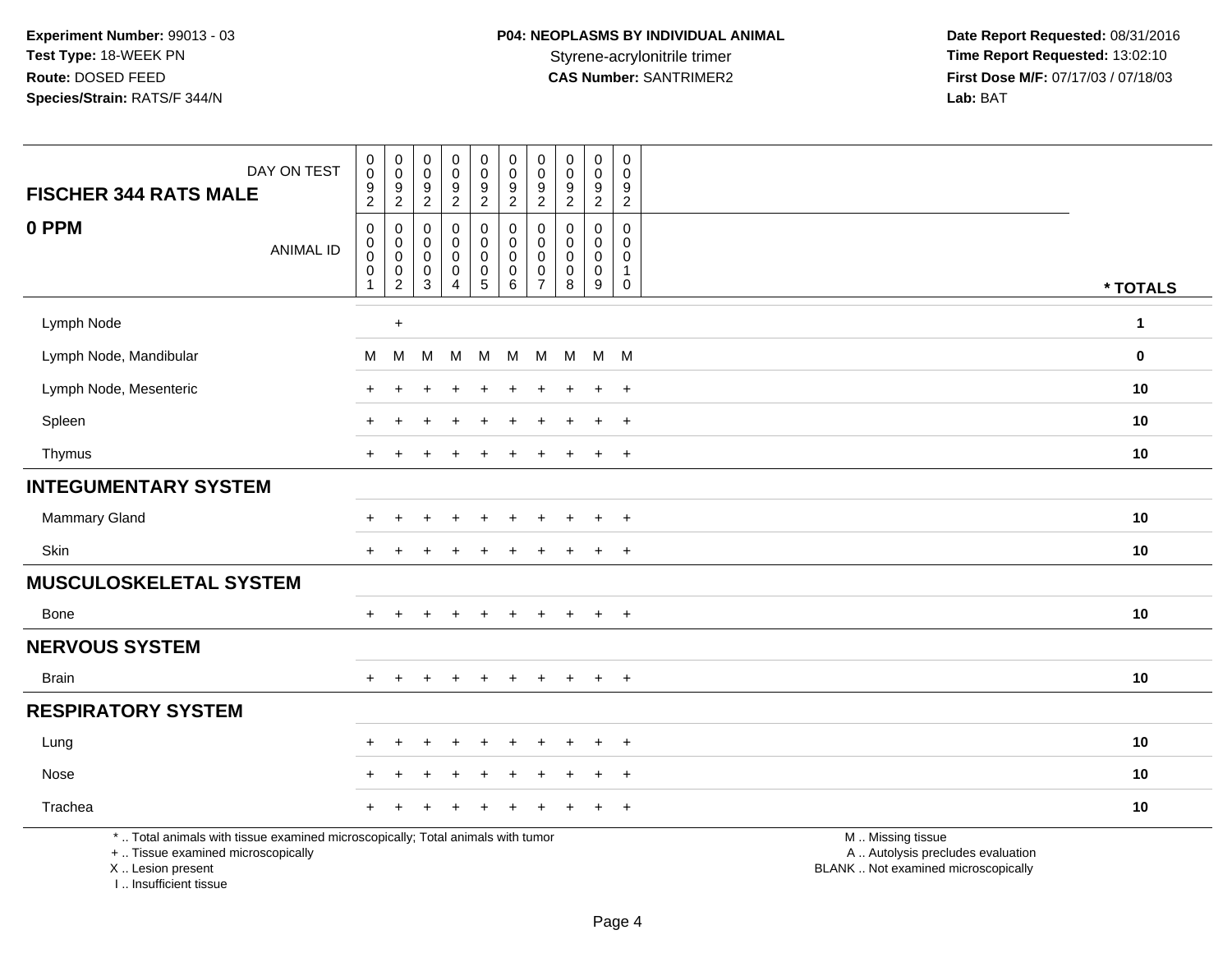| DAY ON TEST<br><b>FISCHER 344 RATS MALE</b> | $\begin{smallmatrix} 0\\0 \end{smallmatrix}$<br>9<br>$\overline{c}$ | $\begin{smallmatrix} 0\\0 \end{smallmatrix}$<br>9<br>$\overline{2}$ | $\begin{smallmatrix}0\\0\end{smallmatrix}$<br>9<br>$\overline{c}$ | $_0^0$<br>9<br>$\overline{c}$ | $\pmb{0}$<br>0<br>$\boldsymbol{9}$<br>$\overline{c}$ | $\mathbf 0$<br>$\pmb{0}$<br>$\boldsymbol{9}$<br>$\boldsymbol{2}$ | $\boldsymbol{0}$<br>$\pmb{0}$<br>9<br>2      | $_{\rm 0}^{\rm 0}$<br>$\boldsymbol{9}$<br>$\overline{c}$ | 0<br>$\pmb{0}$<br>9<br>2                | $\mathbf 0$<br>$\mathbf 0$<br>9<br>$\overline{c}$ |          |
|---------------------------------------------|---------------------------------------------------------------------|---------------------------------------------------------------------|-------------------------------------------------------------------|-------------------------------|------------------------------------------------------|------------------------------------------------------------------|----------------------------------------------|----------------------------------------------------------|-----------------------------------------|---------------------------------------------------|----------|
| 0 PPM<br>ANIMAL ID                          | 0<br>$\pmb{0}$<br>$\pmb{0}$<br>$\mathsf 0$                          | 0<br>$\pmb{0}$<br>$\pmb{0}$<br>$\pmb{0}$<br>2                       | $\boldsymbol{0}$<br>$\pmb{0}$<br>$\pmb{0}$<br>$\mathbf 0$<br>3    | $_{\rm 0}^{\rm 0}$<br>0<br>0  | 0<br>0<br>0<br>0<br>5                                | $_{\rm 0}^{\rm 0}$<br>$_{\rm 0}^{\rm 0}$<br>6                    | 0<br>$\mathsf 0$<br>0<br>0<br>$\overline{ }$ | 0<br>$\pmb{0}$<br>0<br>0<br>8                            | 0<br>$\pmb{0}$<br>0<br>$\mathbf 0$<br>9 | 0<br>$\Omega$                                     | * TOTALS |
| <b>SPECIAL SENSES SYSTEM</b>                |                                                                     |                                                                     |                                                                   |                               |                                                      |                                                                  |                                              |                                                          |                                         |                                                   |          |
| Eye                                         |                                                                     |                                                                     |                                                                   |                               | $+$                                                  |                                                                  |                                              |                                                          | $\div$                                  | $+$                                               | 10       |
| Harderian Gland                             | $+$                                                                 |                                                                     |                                                                   |                               | $\pm$                                                | $+$                                                              | $+$                                          | $+$                                                      | $+$                                     | $+$                                               | 10       |
| <b>URINARY SYSTEM</b>                       |                                                                     |                                                                     |                                                                   |                               |                                                      |                                                                  |                                              |                                                          |                                         |                                                   |          |
| Kidney                                      |                                                                     |                                                                     |                                                                   |                               | ÷.                                                   |                                                                  |                                              |                                                          | $\pm$                                   | $+$                                               | 10       |
| <b>Urinary Bladder</b>                      |                                                                     |                                                                     |                                                                   | $\ddot{}$                     | $+$                                                  | $+$                                                              | $\ddot{}$                                    | $+$                                                      | $+$                                     | $+$                                               | 10       |
| <b>SYSTEMIC LESIONS</b>                     |                                                                     |                                                                     |                                                                   |                               |                                                      |                                                                  |                                              |                                                          |                                         |                                                   |          |
| Multiple Organ                              |                                                                     |                                                                     |                                                                   | $\div$                        | $+$                                                  | $+$                                                              | $+$                                          | $+$                                                      | $\pm$                                   | $+$                                               | 10       |

\* .. Total animals with tissue examined microscopically; Total animals with tumor

+ .. Tissue examined microscopically

X .. Lesion present

I .. Insufficient tissue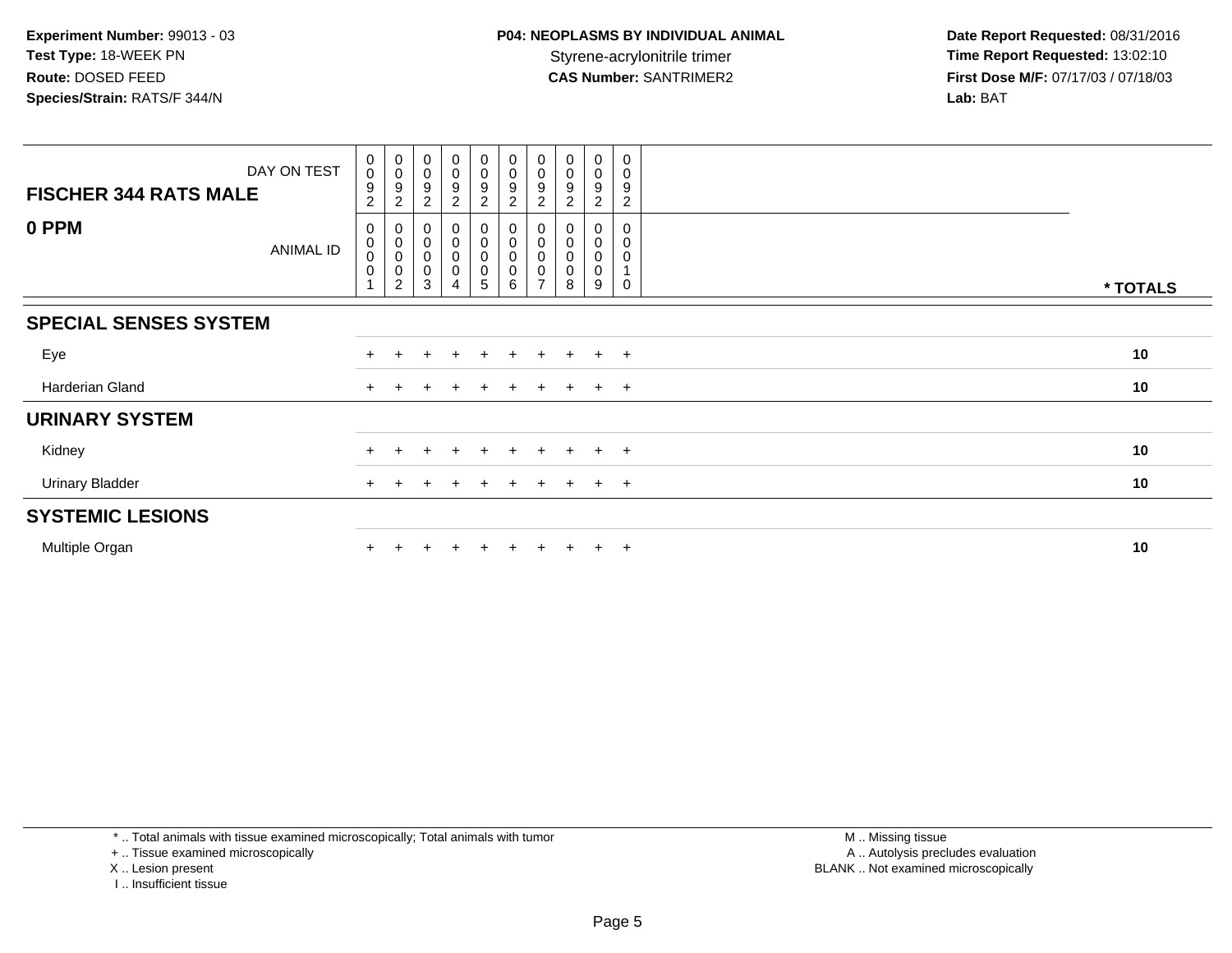| <b>FISCHER 344 RATS MALE</b><br><b>100 PPM</b><br><b>ANIMAL ID</b><br>* TOTALS<br><b>ALIMENTARY SYSTEM</b><br><b>NONE</b><br><b>CARDIOVASCULAR SYSTEM</b><br><b>NONE</b><br><b>ENDOCRINE SYSTEM</b><br><b>NONE</b><br><b>GENERAL BODY SYSTEM</b><br><b>NONE</b><br><b>GENITAL SYSTEM</b><br><b>NONE</b><br><b>HEMATOPOIETIC SYSTEM</b><br><b>NONE</b><br><b>INTEGUMENTARY SYSTEM</b><br><b>NONE</b><br><b>MUSCULOSKELETAL SYSTEM</b><br><b>NONE</b> | DAY ON TEST |  |
|-----------------------------------------------------------------------------------------------------------------------------------------------------------------------------------------------------------------------------------------------------------------------------------------------------------------------------------------------------------------------------------------------------------------------------------------------------|-------------|--|
|                                                                                                                                                                                                                                                                                                                                                                                                                                                     |             |  |
|                                                                                                                                                                                                                                                                                                                                                                                                                                                     |             |  |
|                                                                                                                                                                                                                                                                                                                                                                                                                                                     |             |  |
|                                                                                                                                                                                                                                                                                                                                                                                                                                                     |             |  |
|                                                                                                                                                                                                                                                                                                                                                                                                                                                     |             |  |
|                                                                                                                                                                                                                                                                                                                                                                                                                                                     |             |  |
|                                                                                                                                                                                                                                                                                                                                                                                                                                                     |             |  |
|                                                                                                                                                                                                                                                                                                                                                                                                                                                     |             |  |
|                                                                                                                                                                                                                                                                                                                                                                                                                                                     |             |  |
|                                                                                                                                                                                                                                                                                                                                                                                                                                                     |             |  |
|                                                                                                                                                                                                                                                                                                                                                                                                                                                     |             |  |
|                                                                                                                                                                                                                                                                                                                                                                                                                                                     |             |  |
|                                                                                                                                                                                                                                                                                                                                                                                                                                                     |             |  |
|                                                                                                                                                                                                                                                                                                                                                                                                                                                     |             |  |
|                                                                                                                                                                                                                                                                                                                                                                                                                                                     |             |  |
|                                                                                                                                                                                                                                                                                                                                                                                                                                                     |             |  |
|                                                                                                                                                                                                                                                                                                                                                                                                                                                     |             |  |
|                                                                                                                                                                                                                                                                                                                                                                                                                                                     |             |  |
|                                                                                                                                                                                                                                                                                                                                                                                                                                                     |             |  |
|                                                                                                                                                                                                                                                                                                                                                                                                                                                     |             |  |

\* .. Total animals with tissue examined microscopically; Total animals with tumor

+ .. Tissue examined microscopically

X .. Lesion present

I .. Insufficient tissue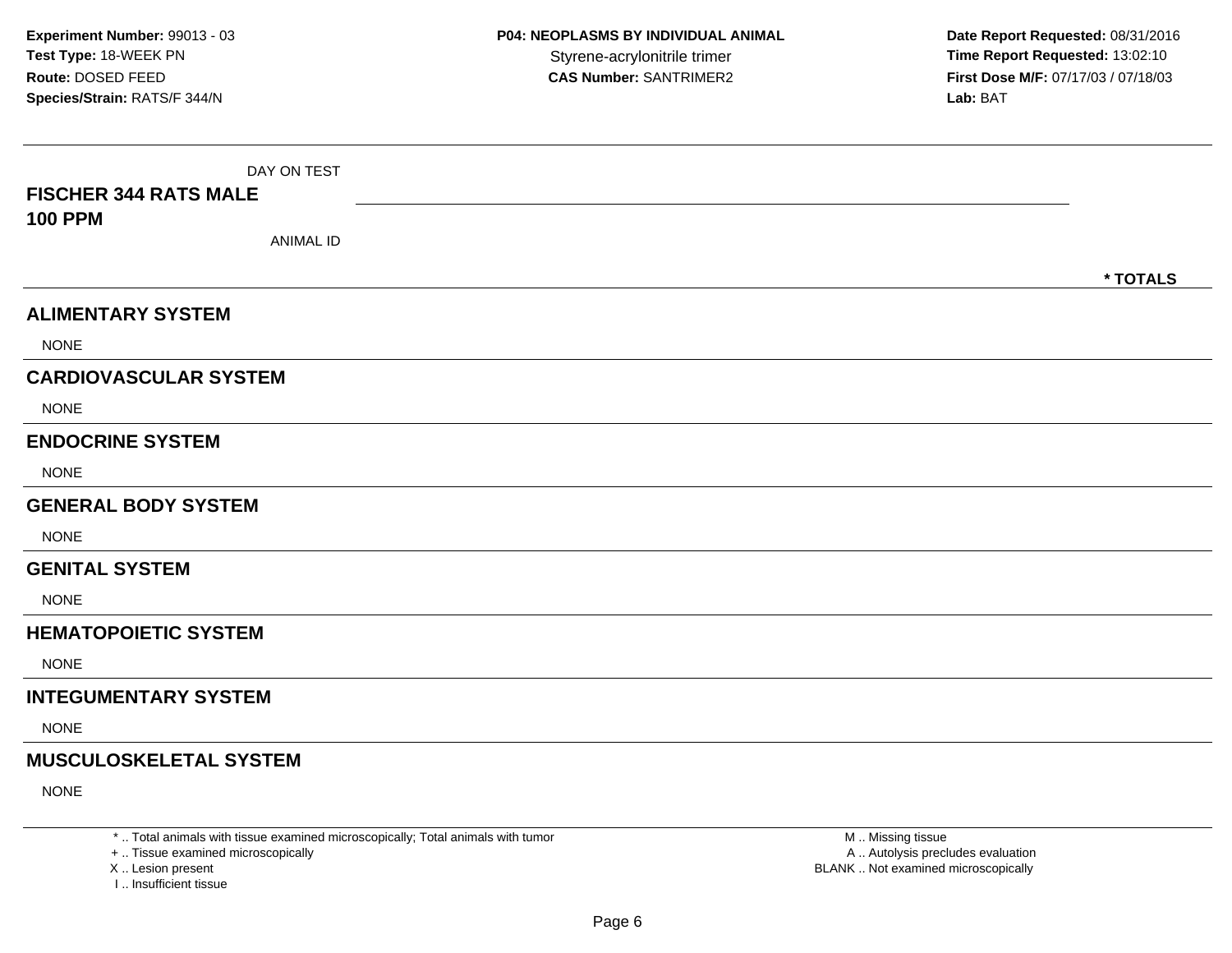| <b>FISCHER 344 RATS MALE</b> | DAY ON TEST |  |          |  |  |  |  |  |  |  |
|------------------------------|-------------|--|----------|--|--|--|--|--|--|--|
| <b>100 PPM</b>               | ANIMAL ID   |  |          |  |  |  |  |  |  |  |
|                              |             |  | * TOTALS |  |  |  |  |  |  |  |
| <b>NERVOUS SYSTEM</b>        |             |  |          |  |  |  |  |  |  |  |
| <b>NONE</b>                  |             |  |          |  |  |  |  |  |  |  |
| <b>RESPIRATORY SYSTEM</b>    |             |  |          |  |  |  |  |  |  |  |
| <b>NONE</b>                  |             |  |          |  |  |  |  |  |  |  |
| <b>SPECIAL SENSES SYSTEM</b> |             |  |          |  |  |  |  |  |  |  |
| <b>NONE</b>                  |             |  |          |  |  |  |  |  |  |  |
| <b>URINARY SYSTEM</b>        |             |  |          |  |  |  |  |  |  |  |
| <b>NONE</b>                  |             |  |          |  |  |  |  |  |  |  |
| <b>SYSTEMIC LESIONS</b>      |             |  |          |  |  |  |  |  |  |  |

Multiple Organ**<sup>0</sup>**

\* .. Total animals with tissue examined microscopically; Total animals with tumor

+ .. Tissue examined microscopically

X .. Lesion present

I .. Insufficient tissue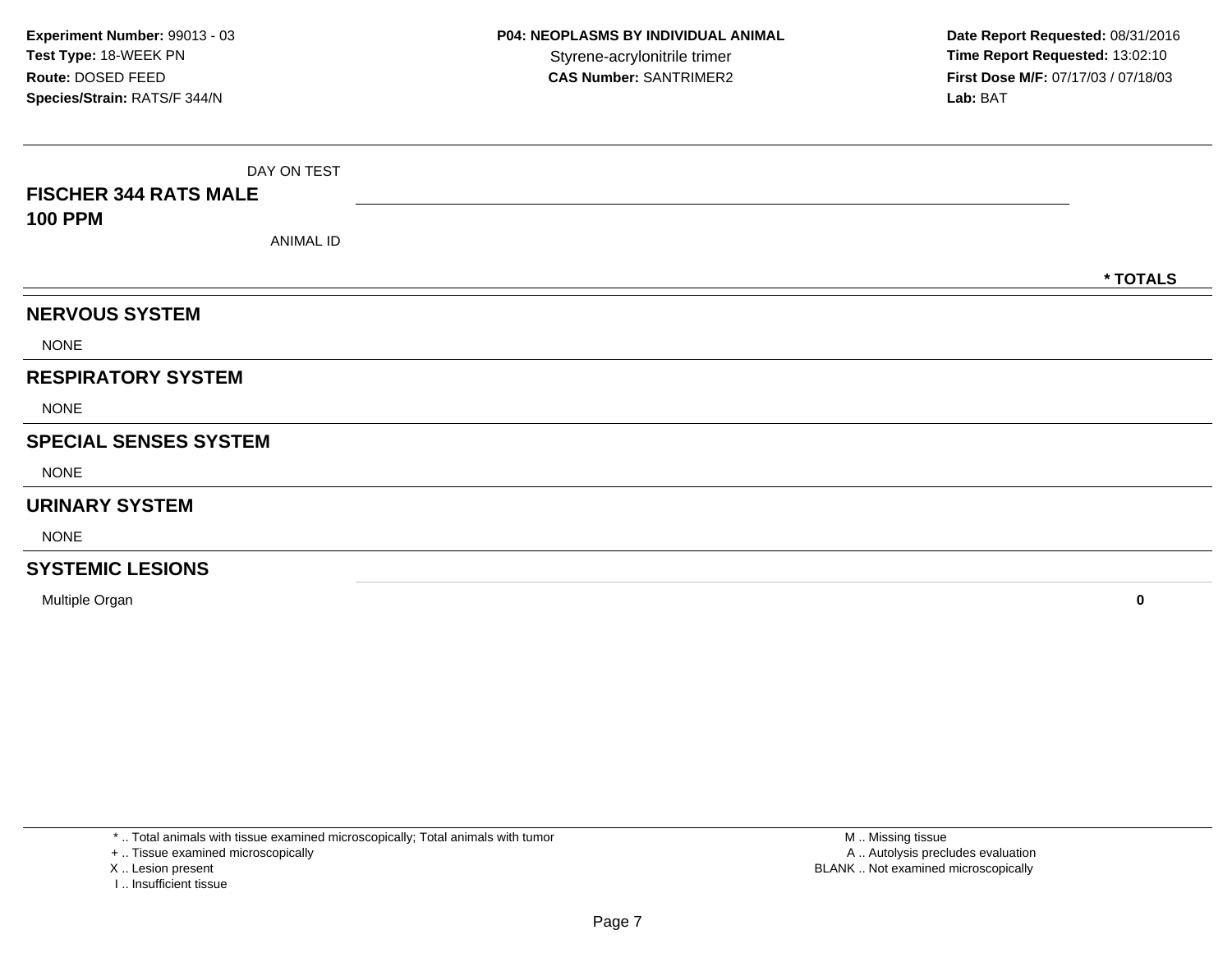| DAY ON TEST<br><b>FISCHER 344 RATS MALE</b><br><b>200 PPM</b><br><b>ANIMAL ID</b> |          |
|-----------------------------------------------------------------------------------|----------|
|                                                                                   | * TOTALS |
| <b>ALIMENTARY SYSTEM</b>                                                          |          |
| <b>NONE</b>                                                                       |          |
| <b>CARDIOVASCULAR SYSTEM</b>                                                      |          |
| <b>NONE</b>                                                                       |          |
| <b>ENDOCRINE SYSTEM</b>                                                           |          |
| <b>NONE</b>                                                                       |          |
| <b>GENERAL BODY SYSTEM</b>                                                        |          |
| <b>NONE</b>                                                                       |          |
| <b>GENITAL SYSTEM</b>                                                             |          |
| <b>NONE</b>                                                                       |          |
| <b>HEMATOPOIETIC SYSTEM</b>                                                       |          |
| <b>NONE</b>                                                                       |          |
| <b>INTEGUMENTARY SYSTEM</b>                                                       |          |
| <b>NONE</b>                                                                       |          |
| <b>MUSCULOSKELETAL SYSTEM</b>                                                     |          |
| <b>NONE</b>                                                                       |          |

\* .. Total animals with tissue examined microscopically; Total animals with tumor

+ .. Tissue examined microscopically

X .. Lesion present

I .. Insufficient tissue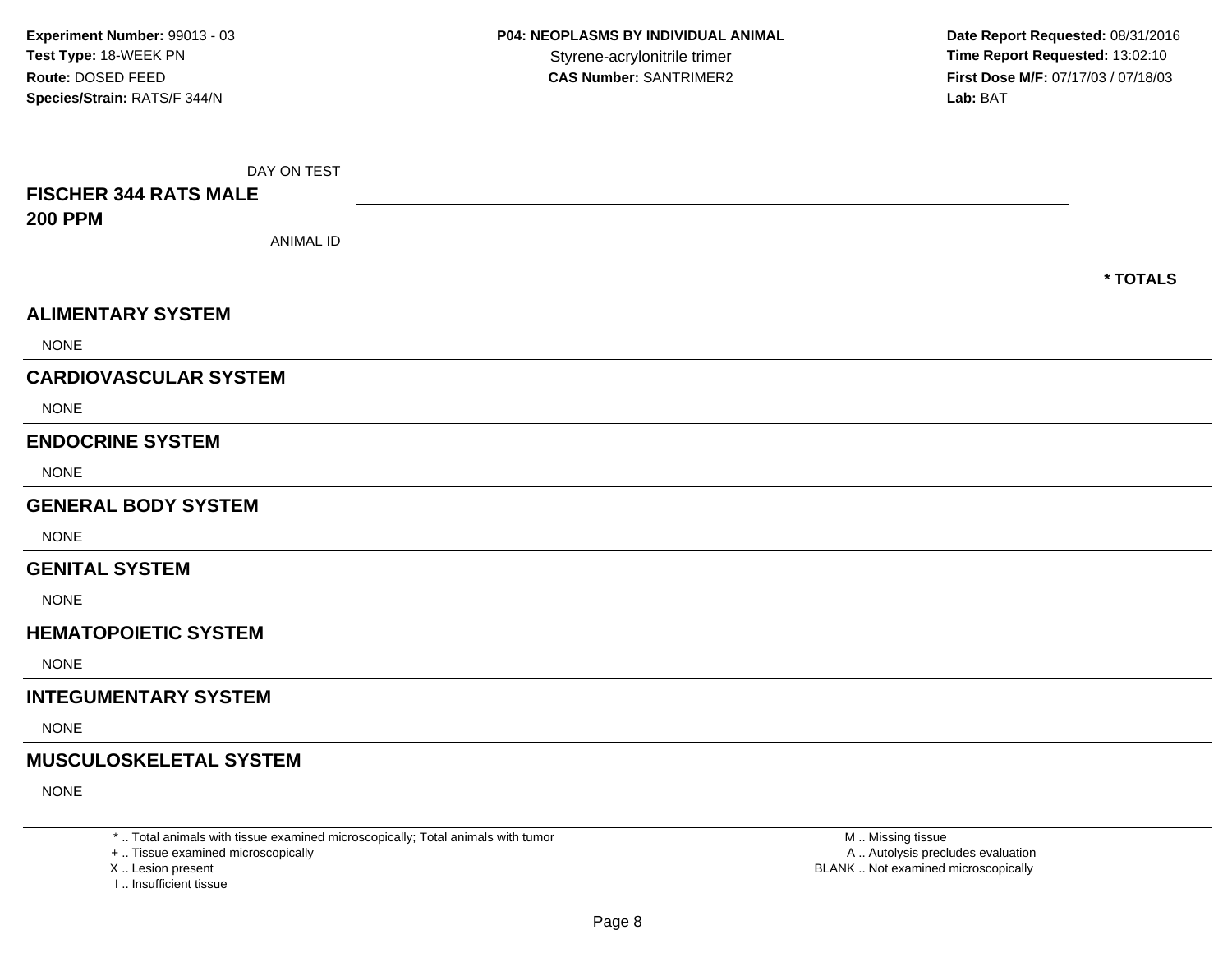| <b>FISCHER 344 RATS MALE</b> | DAY ON TEST |  |          |  |  |  |  |  |  |  |
|------------------------------|-------------|--|----------|--|--|--|--|--|--|--|
| <b>200 PPM</b>               | ANIMAL ID   |  |          |  |  |  |  |  |  |  |
|                              |             |  | * TOTALS |  |  |  |  |  |  |  |
| <b>NERVOUS SYSTEM</b>        |             |  |          |  |  |  |  |  |  |  |
| <b>NONE</b>                  |             |  |          |  |  |  |  |  |  |  |
| <b>RESPIRATORY SYSTEM</b>    |             |  |          |  |  |  |  |  |  |  |
| <b>NONE</b>                  |             |  |          |  |  |  |  |  |  |  |
| <b>SPECIAL SENSES SYSTEM</b> |             |  |          |  |  |  |  |  |  |  |
| <b>NONE</b>                  |             |  |          |  |  |  |  |  |  |  |
| <b>URINARY SYSTEM</b>        |             |  |          |  |  |  |  |  |  |  |
| <b>NONE</b>                  |             |  |          |  |  |  |  |  |  |  |
| <b>SYSTEMIC LESIONS</b>      |             |  |          |  |  |  |  |  |  |  |

Multiple Organ**<sup>0</sup>**

\* .. Total animals with tissue examined microscopically; Total animals with tumor

+ .. Tissue examined microscopically

X .. Lesion present

I .. Insufficient tissue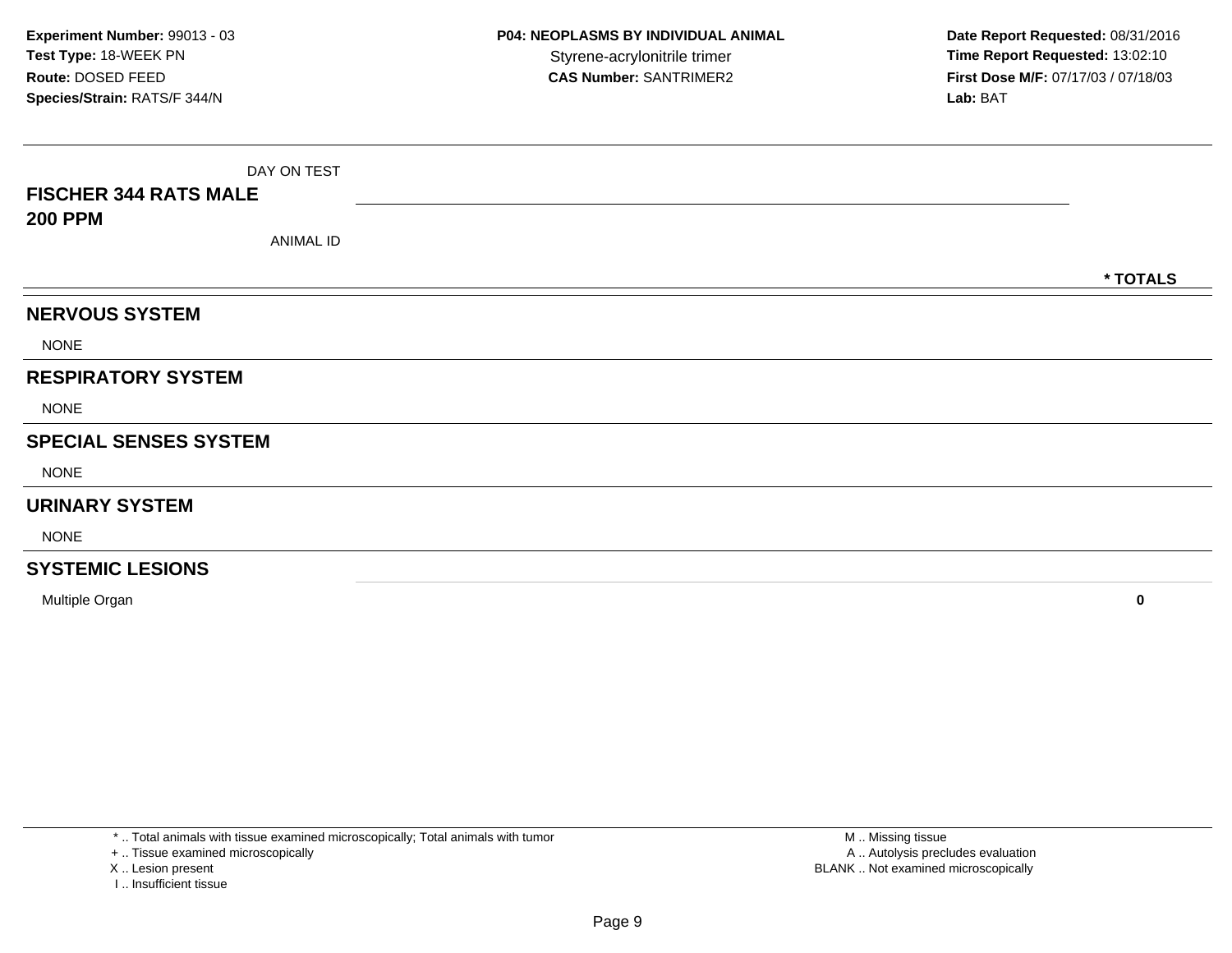| DAY ON TEST                        |          |
|------------------------------------|----------|
| <b>FISCHER 344 RATS MALE</b>       |          |
| <b>400 PPM</b><br><b>ANIMAL ID</b> |          |
|                                    |          |
|                                    | * TOTALS |
| <b>ALIMENTARY SYSTEM</b>           |          |
| <b>NONE</b>                        |          |
| <b>CARDIOVASCULAR SYSTEM</b>       |          |
| <b>NONE</b>                        |          |
| <b>ENDOCRINE SYSTEM</b>            |          |
| <b>NONE</b>                        |          |
| <b>GENERAL BODY SYSTEM</b>         |          |
| <b>NONE</b>                        |          |
| <b>GENITAL SYSTEM</b>              |          |
| <b>NONE</b>                        |          |
| <b>HEMATOPOIETIC SYSTEM</b>        |          |
| <b>NONE</b>                        |          |
| <b>INTEGUMENTARY SYSTEM</b>        |          |
| <b>NONE</b>                        |          |
| <b>MUSCULOSKELETAL SYSTEM</b>      |          |
| <b>NONE</b>                        |          |

\* .. Total animals with tissue examined microscopically; Total animals with tumor

+ .. Tissue examined microscopically

X .. Lesion present

I .. Insufficient tissue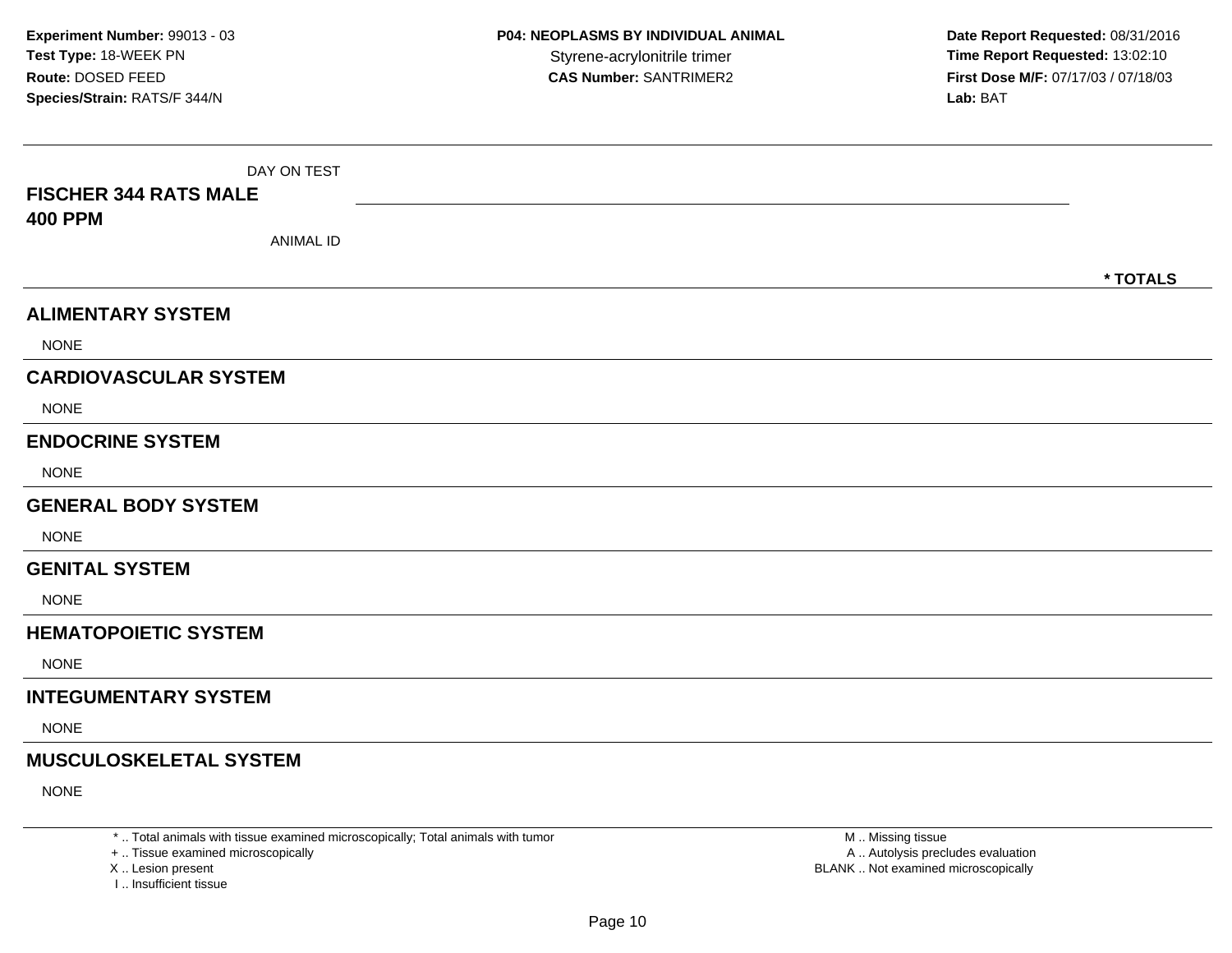| <b>FISCHER 344 RATS MALE</b><br><b>400 PPM</b> | DAY ON TEST |          |
|------------------------------------------------|-------------|----------|
|                                                | ANIMAL ID   |          |
|                                                |             | * TOTALS |
| <b>NERVOUS SYSTEM</b>                          |             |          |
| <b>NONE</b>                                    |             |          |
| <b>RESPIRATORY SYSTEM</b>                      |             |          |
| <b>NONE</b>                                    |             |          |
| <b>SPECIAL SENSES SYSTEM</b>                   |             |          |
| <b>NONE</b>                                    |             |          |
| <b>URINARY SYSTEM</b>                          |             |          |
| <b>NONE</b>                                    |             |          |
| <b>SYSTEMIC LESIONS</b>                        |             |          |

Multiple Organ**<sup>0</sup>**

\* .. Total animals with tissue examined microscopically; Total animals with tumor

+ .. Tissue examined microscopically

X .. Lesion present

I .. Insufficient tissue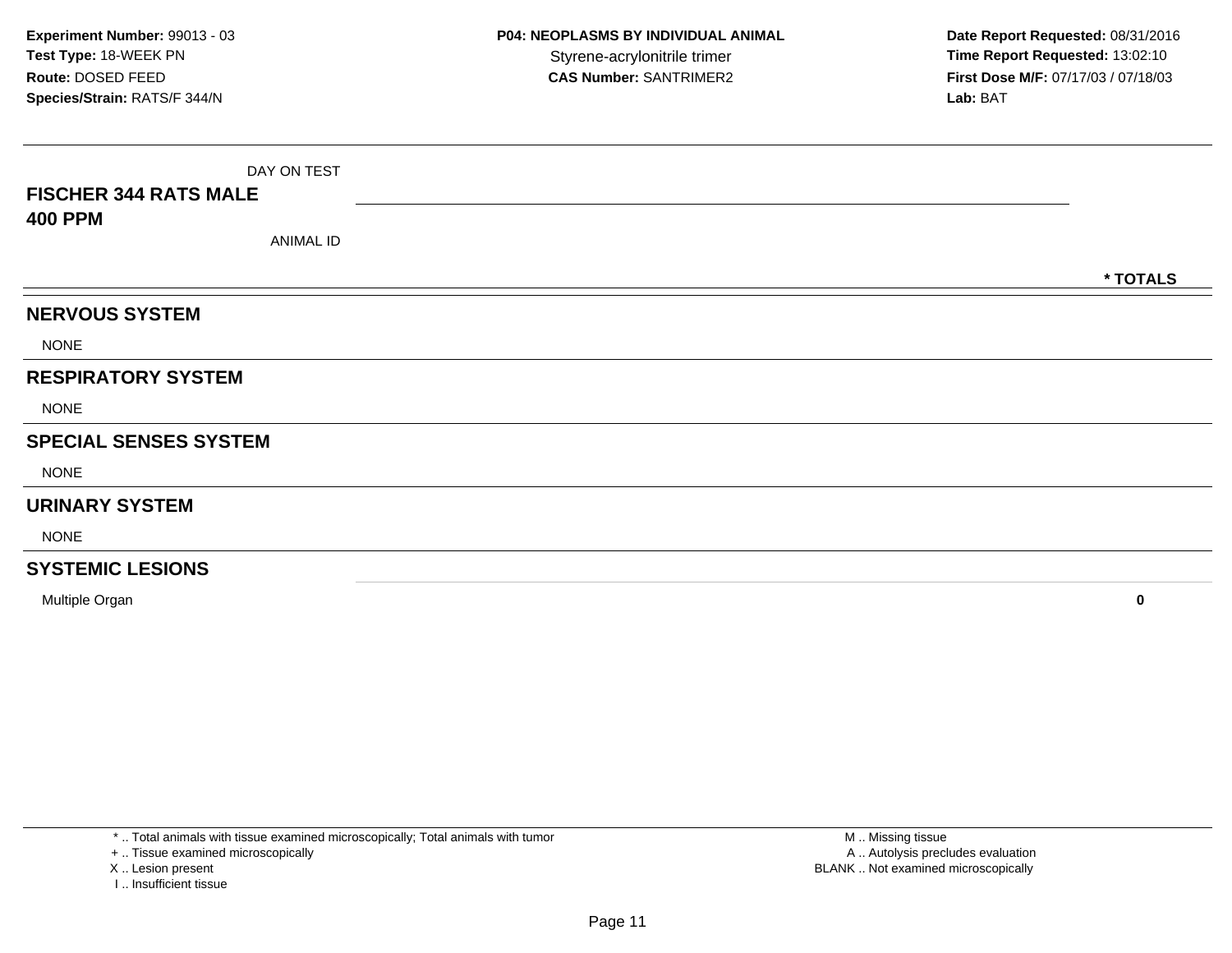| DAY ON TEST<br><b>FISCHER 344 RATS MALE</b><br><b>800 PPM</b><br><b>ANIMAL ID</b> |          |
|-----------------------------------------------------------------------------------|----------|
|                                                                                   | * TOTALS |
| <b>ALIMENTARY SYSTEM</b>                                                          |          |
| <b>NONE</b>                                                                       |          |
| <b>CARDIOVASCULAR SYSTEM</b>                                                      |          |
| <b>NONE</b>                                                                       |          |
| <b>ENDOCRINE SYSTEM</b>                                                           |          |
| <b>NONE</b>                                                                       |          |
| <b>GENERAL BODY SYSTEM</b>                                                        |          |
| <b>NONE</b>                                                                       |          |
| <b>GENITAL SYSTEM</b>                                                             |          |
| <b>NONE</b>                                                                       |          |
| <b>HEMATOPOIETIC SYSTEM</b>                                                       |          |
| <b>NONE</b>                                                                       |          |
| <b>INTEGUMENTARY SYSTEM</b>                                                       |          |
| <b>NONE</b>                                                                       |          |
| <b>MUSCULOSKELETAL SYSTEM</b>                                                     |          |
| <b>NONE</b>                                                                       |          |

\* .. Total animals with tissue examined microscopically; Total animals with tumor

+ .. Tissue examined microscopically

X .. Lesion present

I .. Insufficient tissue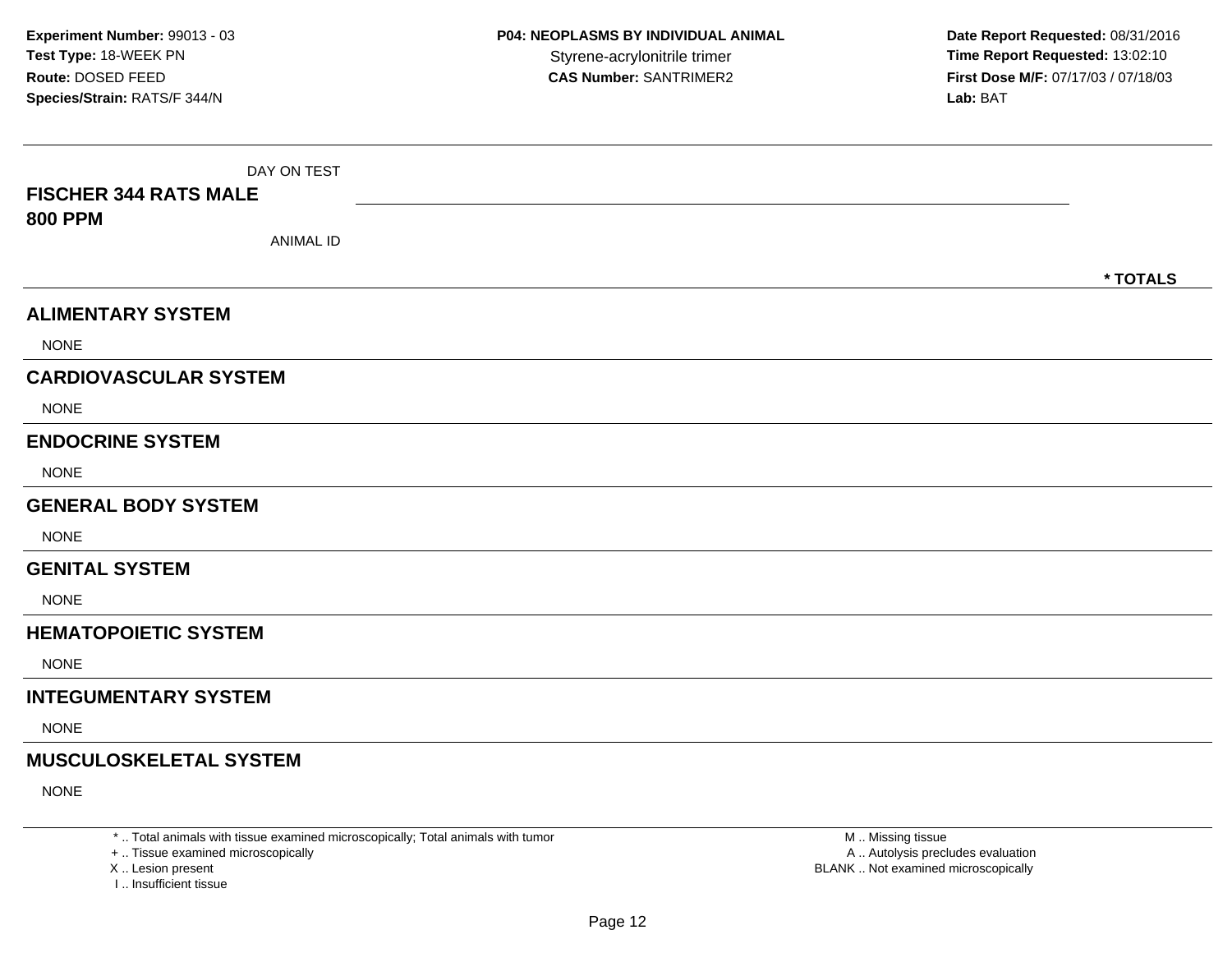| <b>FISCHER 344 RATS MALE</b> | DAY ON TEST |          |
|------------------------------|-------------|----------|
| <b>800 PPM</b>               | ANIMAL ID   |          |
|                              |             | * TOTALS |
| <b>NERVOUS SYSTEM</b>        |             |          |
| <b>NONE</b>                  |             |          |
| <b>RESPIRATORY SYSTEM</b>    |             |          |
| <b>NONE</b>                  |             |          |
| <b>SPECIAL SENSES SYSTEM</b> |             |          |
| <b>NONE</b>                  |             |          |
| <b>URINARY SYSTEM</b>        |             |          |
| <b>NONE</b>                  |             |          |
| <b>SYSTEMIC LESIONS</b>      |             |          |

Multiple Organ**<sup>0</sup>**

\* .. Total animals with tissue examined microscopically; Total animals with tumor

+ .. Tissue examined microscopically

X .. Lesion present

I .. Insufficient tissue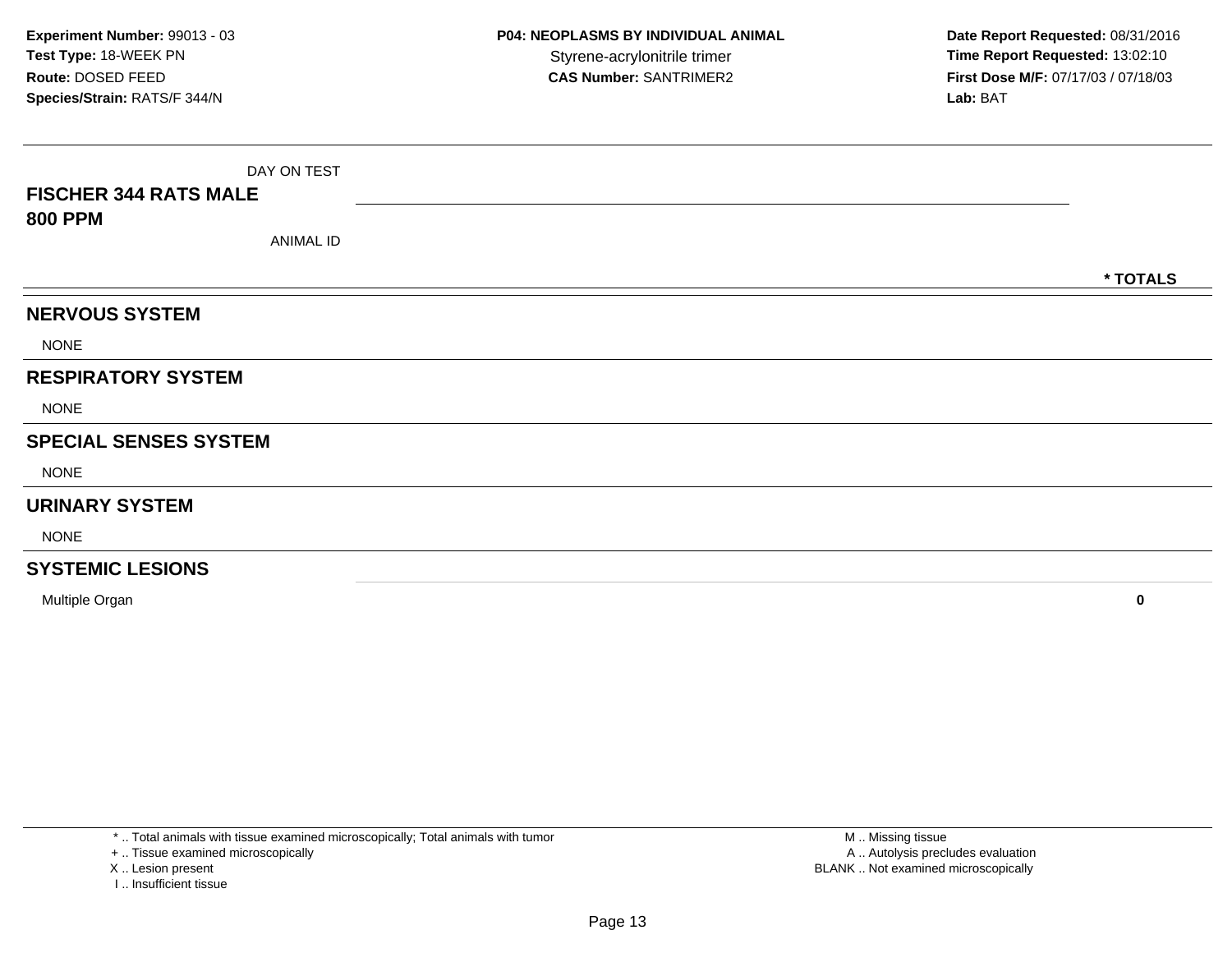| <b>FISCHER 344 RATS MALE</b>                                                                                                               | DAY ON TEST      | 0<br>$\pmb{0}$<br>$\boldsymbol{9}$                     | $\pmb{0}$<br>$\boldsymbol{0}$<br>$\boldsymbol{9}$                           | 0<br>$\pmb{0}$<br>9                                                  | $\pmb{0}$<br>$\pmb{0}$<br>$\boldsymbol{9}$            | $\pmb{0}$<br>$\mathbf 0$<br>$\boldsymbol{9}$                       | $\pmb{0}$<br>$\ddot{\mathbf{0}}$<br>9                                                      | $\pmb{0}$<br>0<br>$9\,$                                  | $\pmb{0}$<br>$\ddot{\mathbf{0}}$<br>$\boldsymbol{9}$                                             | $\pmb{0}$<br>$\ddot{\mathbf{0}}$<br>$\frac{9}{2}$          | $\mathbf 0$<br>$\Omega$<br>9                     |                                                                                               |          |
|--------------------------------------------------------------------------------------------------------------------------------------------|------------------|--------------------------------------------------------|-----------------------------------------------------------------------------|----------------------------------------------------------------------|-------------------------------------------------------|--------------------------------------------------------------------|--------------------------------------------------------------------------------------------|----------------------------------------------------------|--------------------------------------------------------------------------------------------------|------------------------------------------------------------|--------------------------------------------------|-----------------------------------------------------------------------------------------------|----------|
| <b>1600 PPM</b>                                                                                                                            | <b>ANIMAL ID</b> | $\overline{c}$<br>$\mathbf 0$<br>0<br>0<br>$\,$ 5 $\,$ | $\sqrt{2}$<br>$\pmb{0}$<br>$\mathbf 0$<br>$\boldsymbol{0}$<br>$\frac{5}{2}$ | $\overline{c}$<br>$\Omega$<br>0<br>$\boldsymbol{0}$<br>$\frac{5}{3}$ | $\overline{2}$<br>0<br>0<br>$\mathsf 0$<br>$\sqrt{5}$ | $\overline{2}$<br>0<br>$\mathbf 0$<br>$\mathbf 0$<br>$\frac{5}{5}$ | $\overline{2}$<br>0<br>$\mathbf 0$<br>$\mathbf 0$<br>$\begin{array}{c} 5 \\ 6 \end{array}$ | $\overline{2}$<br>0<br>$\mathbf 0$<br>0<br>$\frac{5}{7}$ | $\overline{c}$<br>$\mathbf 0$<br>$\pmb{0}$<br>$\pmb{0}$<br>$\begin{array}{c} 5 \\ 8 \end{array}$ | $\mathbf 0$<br>$\mathbf 0$<br>$\mathbf 0$<br>$\frac{5}{9}$ | 2<br>$\Omega$<br>$\mathbf 0$<br>$\mathbf 0$<br>6 |                                                                                               |          |
|                                                                                                                                            |                  | $\mathbf{1}$                                           |                                                                             |                                                                      | $\overline{4}$                                        |                                                                    |                                                                                            |                                                          |                                                                                                  |                                                            | $\mathbf 0$                                      |                                                                                               | * TOTALS |
| <b>ALIMENTARY SYSTEM</b>                                                                                                                   |                  |                                                        |                                                                             |                                                                      |                                                       |                                                                    |                                                                                            |                                                          |                                                                                                  |                                                            |                                                  |                                                                                               |          |
| Esophagus                                                                                                                                  |                  |                                                        |                                                                             |                                                                      |                                                       |                                                                    |                                                                                            |                                                          |                                                                                                  |                                                            | $+$                                              |                                                                                               | 10       |
| Intestine Large, Cecum                                                                                                                     |                  |                                                        |                                                                             |                                                                      |                                                       |                                                                    |                                                                                            |                                                          |                                                                                                  |                                                            | $\overline{+}$                                   |                                                                                               | 10       |
| Intestine Large, Colon                                                                                                                     |                  |                                                        |                                                                             |                                                                      |                                                       |                                                                    |                                                                                            |                                                          |                                                                                                  |                                                            |                                                  |                                                                                               | 10       |
| Intestine Large, Rectum                                                                                                                    |                  |                                                        |                                                                             |                                                                      |                                                       |                                                                    |                                                                                            |                                                          |                                                                                                  |                                                            | $\pm$                                            |                                                                                               | 10       |
| Intestine Small, Duodenum                                                                                                                  |                  |                                                        |                                                                             |                                                                      |                                                       |                                                                    |                                                                                            |                                                          |                                                                                                  | ÷                                                          | $\overline{+}$                                   |                                                                                               | 10       |
| Intestine Small, Ileum                                                                                                                     |                  |                                                        |                                                                             |                                                                      |                                                       |                                                                    |                                                                                            |                                                          |                                                                                                  |                                                            | $\div$                                           |                                                                                               | 10       |
| Intestine Small, Jejunum                                                                                                                   |                  |                                                        |                                                                             |                                                                      |                                                       |                                                                    |                                                                                            |                                                          |                                                                                                  |                                                            | $\overline{ }$                                   |                                                                                               | 10       |
| Liver                                                                                                                                      |                  | $\ddot{}$                                              |                                                                             |                                                                      |                                                       |                                                                    |                                                                                            |                                                          |                                                                                                  | $\pm$                                                      | $+$                                              |                                                                                               | 10       |
| Pancreas                                                                                                                                   |                  |                                                        |                                                                             |                                                                      |                                                       |                                                                    |                                                                                            |                                                          |                                                                                                  |                                                            | $\ddot{}$                                        |                                                                                               | 10       |
| Salivary Glands                                                                                                                            |                  |                                                        |                                                                             |                                                                      |                                                       |                                                                    |                                                                                            |                                                          |                                                                                                  |                                                            |                                                  |                                                                                               | 10       |
| Stomach, Forestomach                                                                                                                       |                  |                                                        |                                                                             |                                                                      |                                                       |                                                                    |                                                                                            |                                                          |                                                                                                  | ÷                                                          | $+$                                              |                                                                                               | 10       |
| Stomach, Glandular                                                                                                                         |                  |                                                        |                                                                             |                                                                      |                                                       |                                                                    |                                                                                            |                                                          |                                                                                                  |                                                            | $\ddot{}$                                        |                                                                                               | 10       |
| <b>CARDIOVASCULAR SYSTEM</b>                                                                                                               |                  |                                                        |                                                                             |                                                                      |                                                       |                                                                    |                                                                                            |                                                          |                                                                                                  |                                                            |                                                  |                                                                                               |          |
| <b>Blood Vessel</b>                                                                                                                        |                  |                                                        |                                                                             |                                                                      |                                                       |                                                                    |                                                                                            |                                                          |                                                                                                  |                                                            | $\overline{+}$                                   |                                                                                               | 10       |
| Heart                                                                                                                                      |                  |                                                        |                                                                             |                                                                      |                                                       |                                                                    |                                                                                            |                                                          |                                                                                                  |                                                            | $\ddot{}$                                        |                                                                                               | 10       |
| *  Total animals with tissue examined microscopically; Total animals with tumor<br>+  Tissue examined microscopically<br>X  Lesion present |                  |                                                        |                                                                             |                                                                      |                                                       |                                                                    |                                                                                            |                                                          |                                                                                                  |                                                            |                                                  | M  Missing tissue<br>A  Autolysis precludes evaluation<br>BLANK  Not examined microscopically |          |

I .. Insufficient tissue

Page 14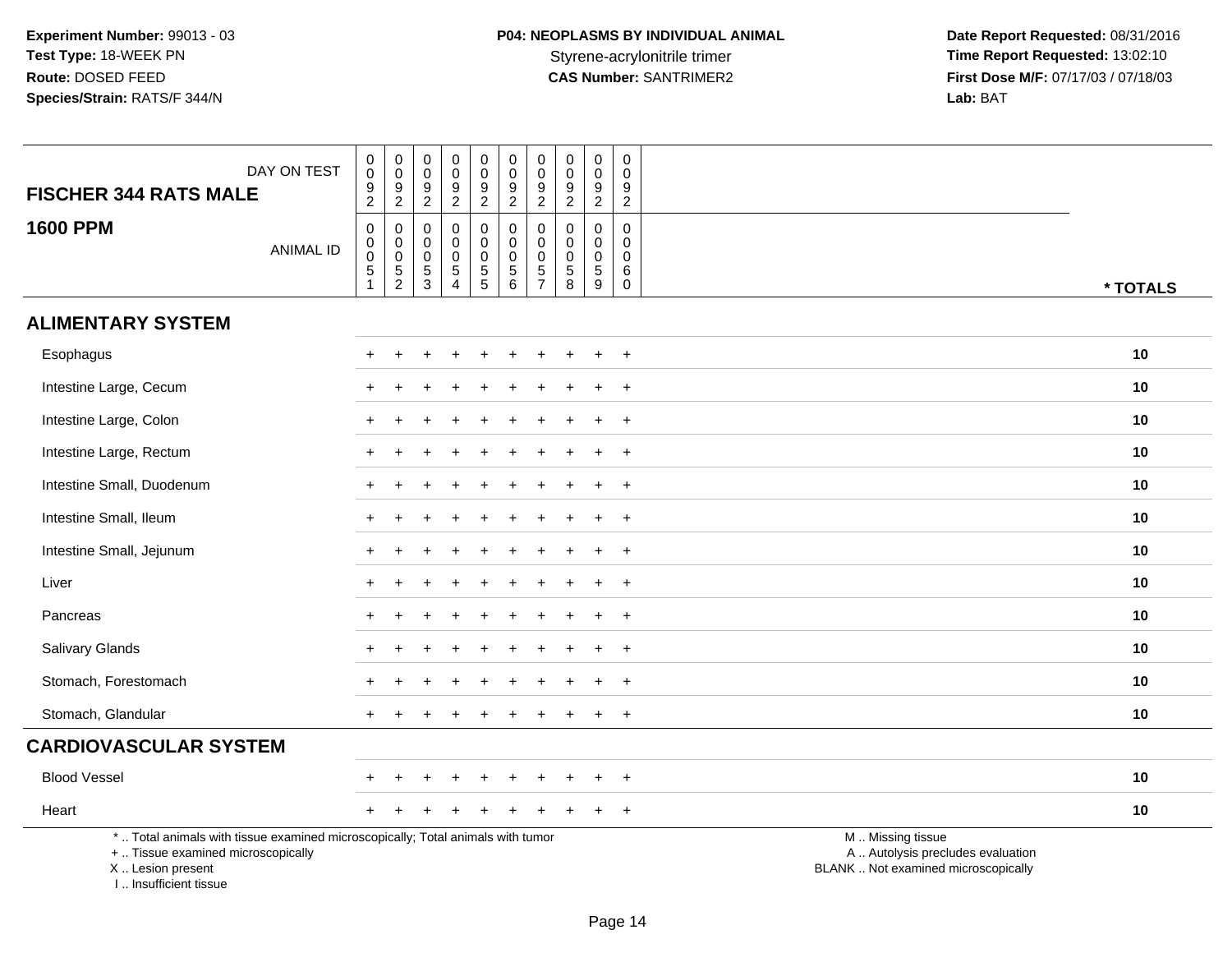| DAY ON TEST<br><b>FISCHER 344 RATS MALE</b>                                                                                                                         | $\pmb{0}$<br>$\mathbf 0$<br>$\frac{9}{2}$                                | $\pmb{0}$<br>$\mathbf 0$<br>$\frac{9}{2}$           | $\pmb{0}$<br>$\mathbf 0$<br>$9\,$<br>$\sqrt{2}$                               | $\pmb{0}$<br>$\mathbf 0$<br>9<br>$\boldsymbol{2}$ | $\mathbf 0$<br>$\mathsf{O}\xspace$<br>$\overline{9}$<br>$\overline{2}$ | $\mathsf 0$<br>$\mathbf 0$<br>$\frac{9}{2}$                                    | $\pmb{0}$<br>$\pmb{0}$<br>$\boldsymbol{9}$<br>$\overline{2}$ | $\boldsymbol{0}$<br>0<br>9<br>$\overline{2}$    | $\pmb{0}$<br>$\mathbf 0$<br>$\boldsymbol{9}$<br>$\overline{2}$ | $\pmb{0}$<br>$\mathbf 0$<br>9<br>$\sqrt{2}$         |                                                                                               |
|---------------------------------------------------------------------------------------------------------------------------------------------------------------------|--------------------------------------------------------------------------|-----------------------------------------------------|-------------------------------------------------------------------------------|---------------------------------------------------|------------------------------------------------------------------------|--------------------------------------------------------------------------------|--------------------------------------------------------------|-------------------------------------------------|----------------------------------------------------------------|-----------------------------------------------------|-----------------------------------------------------------------------------------------------|
| <b>1600 PPM</b><br><b>ANIMAL ID</b>                                                                                                                                 | $\mathbf 0$<br>$\mathbf 0$<br>$\mathsf{O}\xspace$<br>5<br>$\overline{1}$ | $\boldsymbol{0}$<br>$\overline{0}$<br>$\frac{5}{2}$ | $\mathbf 0$<br>$\mathbf 0$<br>$\mathbf 0$<br>$\overline{5}$<br>$\overline{3}$ | 0<br>0<br>$\pmb{0}$<br>5<br>4                     | $\mathbf 0$<br>$\mathbf 0$<br>$\mathbf 0$<br>$\frac{5}{5}$             | $\pmb{0}$<br>$\mathbf 0$<br>$\pmb{0}$<br>$\begin{array}{c} 5 \\ 6 \end{array}$ | $\pmb{0}$<br>$\mathbf 0$<br>$\mathbf 0$<br>$\frac{5}{7}$     | 0<br>$\Omega$<br>$\mathbf 0$<br>$\sqrt{5}$<br>8 | $\pmb{0}$<br>$\mathbf 0$<br>$\mathsf 0$<br>5<br>9              | 0<br>$\mathbf 0$<br>$\mathbf 0$<br>6<br>$\mathbf 0$ | * TOTALS                                                                                      |
| <b>ENDOCRINE SYSTEM</b>                                                                                                                                             |                                                                          |                                                     |                                                                               |                                                   |                                                                        |                                                                                |                                                              |                                                 |                                                                |                                                     |                                                                                               |
| <b>Adrenal Cortex</b>                                                                                                                                               |                                                                          |                                                     |                                                                               |                                                   |                                                                        |                                                                                |                                                              |                                                 |                                                                | $\overline{+}$                                      | 10                                                                                            |
| Adrenal Medulla                                                                                                                                                     |                                                                          |                                                     |                                                                               |                                                   |                                                                        |                                                                                |                                                              |                                                 |                                                                | $\ddot{}$                                           | 10                                                                                            |
| Parathyroid Gland                                                                                                                                                   | $+$                                                                      | м                                                   |                                                                               |                                                   |                                                                        |                                                                                |                                                              |                                                 |                                                                | M                                                   | 8                                                                                             |
| <b>Pituitary Gland</b>                                                                                                                                              |                                                                          |                                                     |                                                                               |                                                   |                                                                        |                                                                                |                                                              |                                                 | ÷                                                              | $+$                                                 | 10                                                                                            |
| <b>Thyroid Gland</b>                                                                                                                                                |                                                                          |                                                     |                                                                               |                                                   |                                                                        |                                                                                |                                                              |                                                 |                                                                | $\overline{+}$                                      | 10                                                                                            |
| <b>GENERAL BODY SYSTEM</b>                                                                                                                                          |                                                                          |                                                     |                                                                               |                                                   |                                                                        |                                                                                |                                                              |                                                 |                                                                |                                                     |                                                                                               |
| <b>NONE</b>                                                                                                                                                         |                                                                          |                                                     |                                                                               |                                                   |                                                                        |                                                                                |                                                              |                                                 |                                                                |                                                     |                                                                                               |
| <b>GENITAL SYSTEM</b>                                                                                                                                               |                                                                          |                                                     |                                                                               |                                                   |                                                                        |                                                                                |                                                              |                                                 |                                                                |                                                     |                                                                                               |
| Epididymis                                                                                                                                                          |                                                                          |                                                     |                                                                               |                                                   |                                                                        |                                                                                |                                                              |                                                 |                                                                | $\overline{+}$                                      | 10                                                                                            |
| <b>Preputial Gland</b>                                                                                                                                              |                                                                          |                                                     |                                                                               |                                                   |                                                                        |                                                                                |                                                              |                                                 |                                                                | $\ddot{}$                                           | 10                                                                                            |
| Prostate                                                                                                                                                            |                                                                          |                                                     |                                                                               |                                                   |                                                                        |                                                                                |                                                              |                                                 |                                                                | $\overline{+}$                                      | 10                                                                                            |
| Seminal Vesicle                                                                                                                                                     |                                                                          |                                                     |                                                                               |                                                   |                                                                        |                                                                                |                                                              |                                                 |                                                                | $\ddot{}$                                           | 10                                                                                            |
| <b>Testes</b>                                                                                                                                                       |                                                                          |                                                     |                                                                               |                                                   |                                                                        |                                                                                |                                                              |                                                 |                                                                | $\overline{+}$                                      | 10                                                                                            |
| <b>HEMATOPOIETIC SYSTEM</b>                                                                                                                                         |                                                                          |                                                     |                                                                               |                                                   |                                                                        |                                                                                |                                                              |                                                 |                                                                |                                                     |                                                                                               |
| <b>Bone Marrow</b>                                                                                                                                                  | $+$                                                                      |                                                     |                                                                               |                                                   |                                                                        | $\div$                                                                         |                                                              |                                                 |                                                                | $^{+}$                                              | 10                                                                                            |
| *  Total animals with tissue examined microscopically; Total animals with tumor<br>+  Tissue examined microscopically<br>X  Lesion present<br>I Insufficient tissue |                                                                          |                                                     |                                                                               |                                                   |                                                                        |                                                                                |                                                              |                                                 |                                                                |                                                     | M  Missing tissue<br>A  Autolysis precludes evaluation<br>BLANK  Not examined microscopically |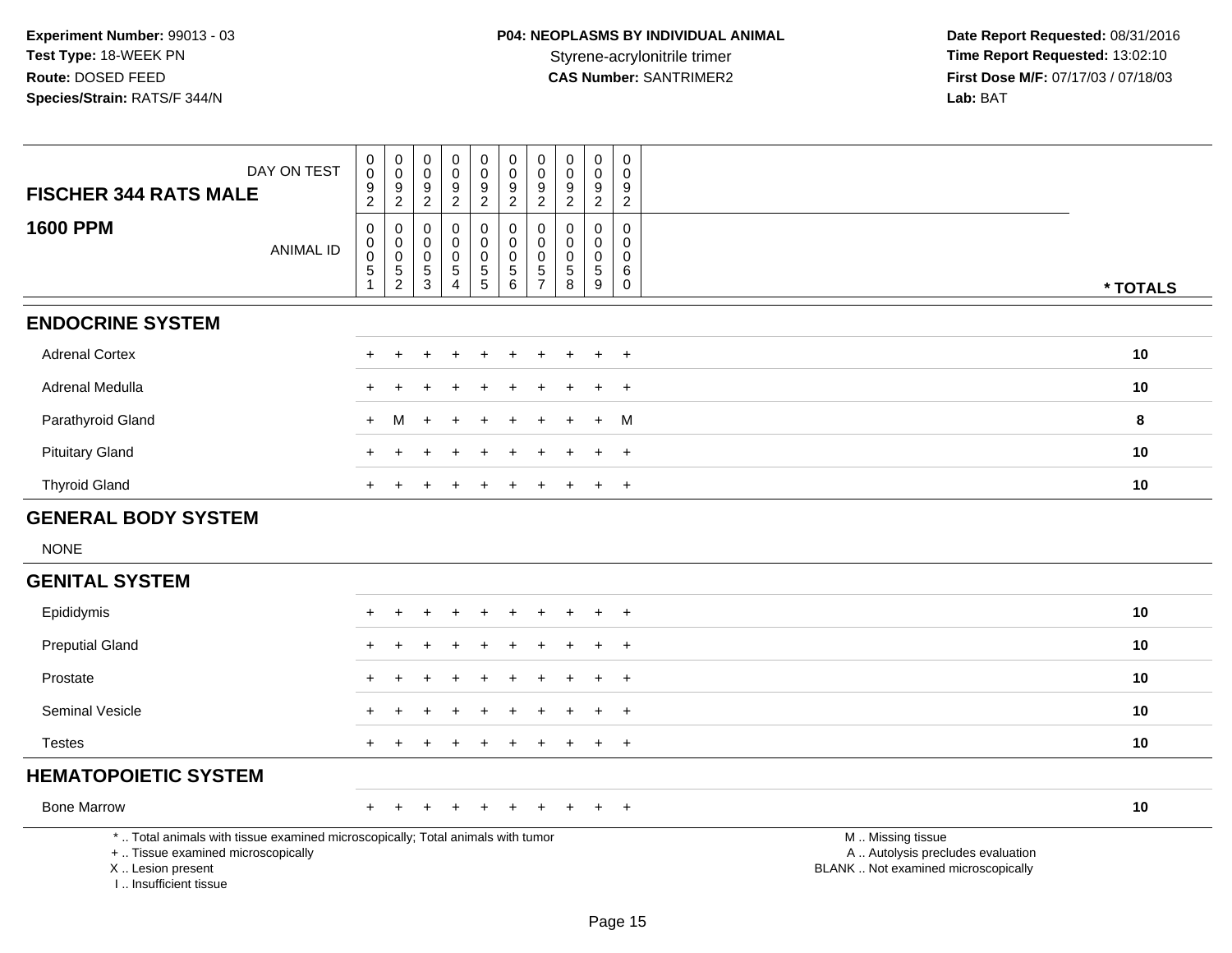| DAY ON TEST<br><b>FISCHER 344 RATS MALE</b> | $\begin{smallmatrix} 0\\0 \end{smallmatrix}$<br>$\frac{9}{2}$                     | $\pmb{0}$<br>$\,0\,$<br>$\boldsymbol{9}$<br>$\overline{2}$  | 0<br>$\ddot{\mathbf{0}}$<br>9<br>$\overline{2}$ | $\begin{smallmatrix}0\0\0\end{smallmatrix}$<br>$\frac{9}{2}$ | $\begin{smallmatrix} 0\\0 \end{smallmatrix}$<br>$\frac{9}{2}$ | $\pmb{0}$<br>$\ddot{\mathbf{0}}$<br>$\boldsymbol{9}$<br>$\overline{2}$ | $\pmb{0}$<br>$\mathbf 0$<br>9<br>$\overline{c}$        | 0<br>$\pmb{0}$<br>9<br>$\overline{c}$    | $\pmb{0}$<br>$\mathsf{O}\xspace$<br>$\boldsymbol{9}$<br>$\overline{2}$ | $\mathsf{O}\xspace$<br>$\mathbf 0$<br>9<br>$\overline{2}$ |          |
|---------------------------------------------|-----------------------------------------------------------------------------------|-------------------------------------------------------------|-------------------------------------------------|--------------------------------------------------------------|---------------------------------------------------------------|------------------------------------------------------------------------|--------------------------------------------------------|------------------------------------------|------------------------------------------------------------------------|-----------------------------------------------------------|----------|
| <b>1600 PPM</b><br><b>ANIMAL ID</b>         | $\mathbf 0$<br>$\boldsymbol{0}$<br>$\overline{0}$<br>$\sqrt{5}$<br>$\overline{1}$ | $\,0\,$<br>$\boldsymbol{0}$<br>$\mathbf 0$<br>$\frac{5}{2}$ | $\,0\,$<br>$\mathbf 0$<br>0<br>5<br>3           | 0<br>$\mathbf 0$<br>$\mathbf 0$<br>5<br>4                    | $\pmb{0}$<br>$\pmb{0}$<br>$\mathbf 0$<br>$\frac{5}{5}$        | $\pmb{0}$<br>$\pmb{0}$<br>$\pmb{0}$<br>$\frac{5}{6}$                   | 0<br>$\mathbf 0$<br>$\mathbf 0$<br>5<br>$\overline{7}$ | 0<br>0<br>$\mathbf 0$<br>$\sqrt{5}$<br>8 | 0<br>0<br>0<br>5<br>$9\,$                                              | $\mathsf 0$<br>0<br>$\mathbf 0$<br>$\,6\,$<br>$\mathbf 0$ | * TOTALS |
| Lymph Node, Mandibular                      | M                                                                                 | M                                                           | M                                               | M                                                            | M                                                             | M                                                                      | M                                                      | M                                        |                                                                        | M M                                                       | $\bf{0}$ |
| Lymph Node, Mesenteric                      |                                                                                   |                                                             |                                                 |                                                              | ÷                                                             |                                                                        |                                                        |                                          | $\ddot{}$                                                              | $+$                                                       | 10       |
| Spleen                                      |                                                                                   |                                                             |                                                 | $\ddot{}$                                                    | $\ddot{}$                                                     | ÷                                                                      | $\pm$                                                  | ÷                                        | $\ddot{}$                                                              | $+$                                                       | 10       |
| Thymus                                      |                                                                                   |                                                             |                                                 |                                                              |                                                               |                                                                        |                                                        |                                          | $\ddot{}$                                                              | $+$                                                       | 10       |
| <b>INTEGUMENTARY SYSTEM</b>                 |                                                                                   |                                                             |                                                 |                                                              |                                                               |                                                                        |                                                        |                                          |                                                                        |                                                           |          |
| Mammary Gland                               |                                                                                   |                                                             |                                                 |                                                              |                                                               |                                                                        |                                                        |                                          | $\div$                                                                 | $+$                                                       | 10       |
| Skin                                        | $\pm$                                                                             |                                                             |                                                 |                                                              |                                                               |                                                                        |                                                        |                                          | $\ddot{}$                                                              | $\ddot{}$                                                 | 10       |
| <b>MUSCULOSKELETAL SYSTEM</b>               |                                                                                   |                                                             |                                                 |                                                              |                                                               |                                                                        |                                                        |                                          |                                                                        |                                                           |          |
| Bone                                        | $+$                                                                               | $\ddot{}$                                                   | $\ddot{}$                                       | $\ddot{}$                                                    | $+$                                                           | $+$                                                                    | $\ddot{}$                                              | $\ddot{}$                                | $\ddot{}$                                                              | $+$                                                       | 10       |
| <b>NERVOUS SYSTEM</b>                       |                                                                                   |                                                             |                                                 |                                                              |                                                               |                                                                        |                                                        |                                          |                                                                        |                                                           |          |
| <b>Brain</b>                                | $+$                                                                               | $+$                                                         |                                                 | $\ddot{}$                                                    | $+$                                                           | $+$                                                                    | $\ddot{}$                                              | $+$                                      | $+$                                                                    | $+$                                                       | 10       |
| <b>RESPIRATORY SYSTEM</b>                   |                                                                                   |                                                             |                                                 |                                                              |                                                               |                                                                        |                                                        |                                          |                                                                        |                                                           |          |
| Lung                                        | $\pm$                                                                             | $\ddot{}$                                                   |                                                 | $\div$                                                       | $\ddot{}$                                                     |                                                                        | $\pm$                                                  |                                          | $\ddot{}$                                                              | $+$                                                       | 10       |
| Nose                                        | $\pm$                                                                             | $\ddot{}$                                                   |                                                 |                                                              |                                                               |                                                                        |                                                        |                                          | $\ddot{}$                                                              | $+$                                                       | 10       |
| Trachea                                     |                                                                                   |                                                             |                                                 |                                                              |                                                               |                                                                        |                                                        |                                          |                                                                        | $+$                                                       | 10       |

#### **SPECIAL SENSES SYSTEM**

\* .. Total animals with tissue examined microscopically; Total animals with tumor

+ .. Tissue examined microscopically

X .. Lesion present

I .. Insufficient tissue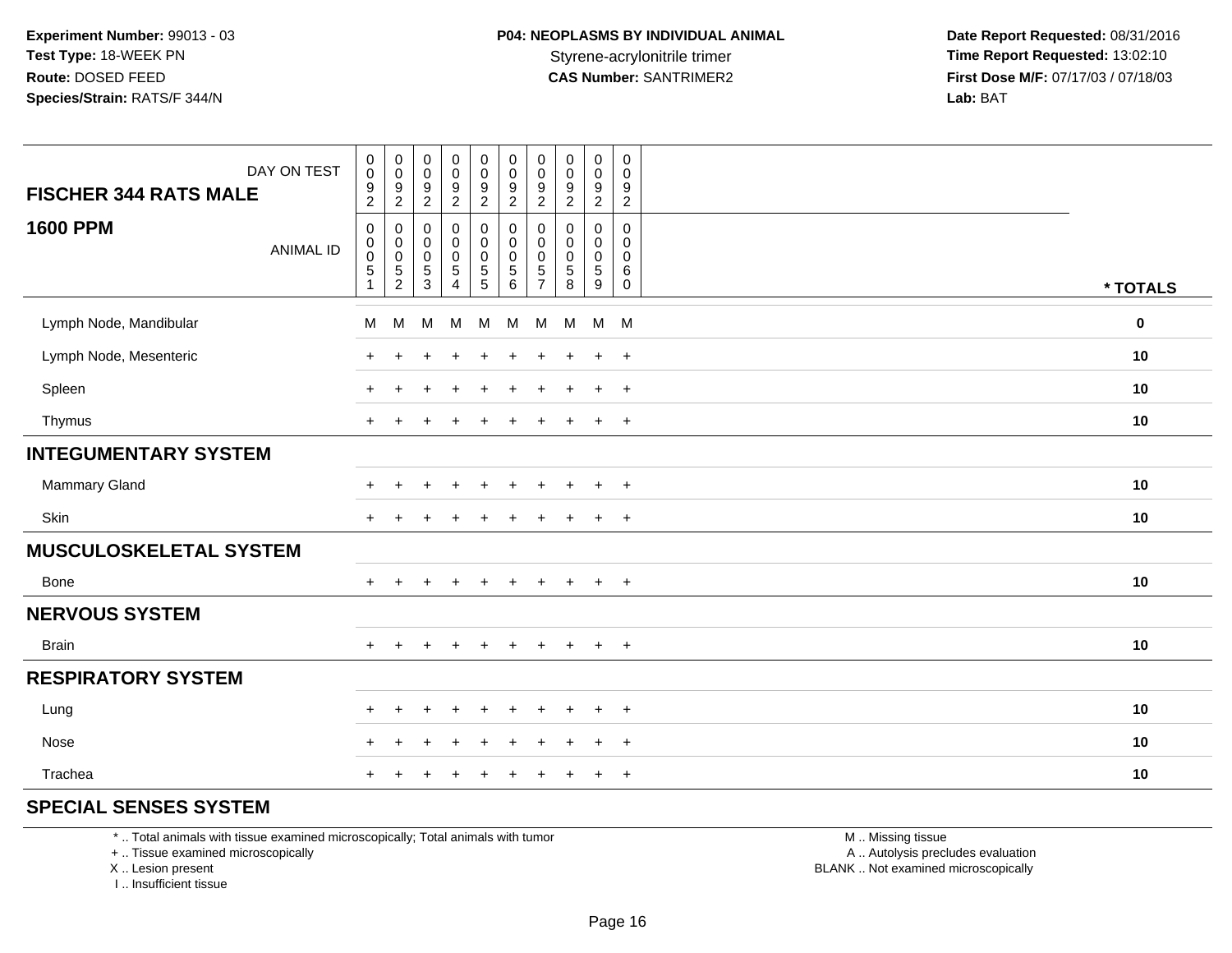| DAY ON TEST<br><b>FISCHER 344 RATS MALE</b> | $_{\rm 0}^{\rm 0}$<br>9<br>$\overline{c}$ | $\begin{smallmatrix}0\\0\end{smallmatrix}$<br>$\boldsymbol{9}$<br>$\overline{c}$ | $\begin{smallmatrix}0\\0\end{smallmatrix}$<br>9<br>$\overline{\mathbf{c}}$ | $\begin{smallmatrix}0\0\0\end{smallmatrix}$<br>9<br>$\overline{2}$ | $_0^0$<br>9<br>$\overline{2}$          | $\begin{smallmatrix} 0\\0 \end{smallmatrix}$<br>$\boldsymbol{9}$<br>$\sqrt{2}$ | $_{\rm 0}^{\rm 0}$<br>9<br>$\overline{2}$            | $\begin{smallmatrix}0\\0\end{smallmatrix}$<br>9 | $_0^0$<br>9<br>$\overline{2}$                    | $\overline{0}$<br>0<br>9<br>$\mathbf{2}$ |          |
|---------------------------------------------|-------------------------------------------|----------------------------------------------------------------------------------|----------------------------------------------------------------------------|--------------------------------------------------------------------|----------------------------------------|--------------------------------------------------------------------------------|------------------------------------------------------|-------------------------------------------------|--------------------------------------------------|------------------------------------------|----------|
| <b>1600 PPM</b><br><b>ANIMAL ID</b>         | 0<br>$_{\rm 0}^{\rm 0}$<br>5              | $\begin{smallmatrix}0\\0\\0\end{smallmatrix}$<br>$\mathbf 5$<br>$\overline{2}$   | $\pmb{0}$<br>$\begin{smallmatrix}0\\0\end{smallmatrix}$<br>5<br>3          | $\begin{smallmatrix}0\0\0\0\end{smallmatrix}$<br>$\sqrt{5}$        | 0<br>$_{0}^{0}$<br>$\overline{5}$<br>5 | $\begin{smallmatrix}0\\0\\0\end{smallmatrix}$<br>$\,$ 5 $\,$<br>6              | 0<br>$\pmb{0}$<br>$\mathbf 0$<br>5<br>$\overline{ }$ | $\mathbf 0$<br>$\overline{0}$<br>5<br>8         | 0<br>$\mathbf 0$<br>$\pmb{0}$<br>$\sqrt{5}$<br>9 | 0<br>0<br>0<br>6<br>0                    | * TOTALS |
| Eye                                         |                                           |                                                                                  |                                                                            | $\div$                                                             | $\pm$                                  | $\pm$                                                                          | $\pm$                                                | $\pm$                                           | $+$                                              | $+$                                      | 10       |
| Harderian Gland                             |                                           |                                                                                  |                                                                            | $\ddot{}$                                                          | $\ddot{}$                              | $\pm$                                                                          | $\pm$                                                | $+$                                             | $+$                                              | $+$                                      | 10       |
| <b>URINARY SYSTEM</b>                       |                                           |                                                                                  |                                                                            |                                                                    |                                        |                                                                                |                                                      |                                                 |                                                  |                                          |          |
| Kidney                                      |                                           |                                                                                  |                                                                            |                                                                    | $+$                                    |                                                                                |                                                      |                                                 | $+$                                              | $+$                                      | 10       |
| <b>Urinary Bladder</b>                      |                                           |                                                                                  |                                                                            | $\ddot{}$                                                          | $\pm$                                  | $+$                                                                            | $\pm$                                                | $+$                                             | $+$                                              | $+$                                      | 10       |
| <b>SYSTEMIC LESIONS</b>                     |                                           |                                                                                  |                                                                            |                                                                    |                                        |                                                                                |                                                      |                                                 |                                                  |                                          |          |
| Multiple Organ                              |                                           |                                                                                  |                                                                            | $\div$                                                             | $\ddot{}$                              | $+$                                                                            |                                                      |                                                 | $+$                                              | $+$                                      | 10       |

\*\*\* END OF MALE DATA \*\*\*

\* .. Total animals with tissue examined microscopically; Total animals with tumor

+ .. Tissue examined microscopically

X .. Lesion present

I .. Insufficient tissue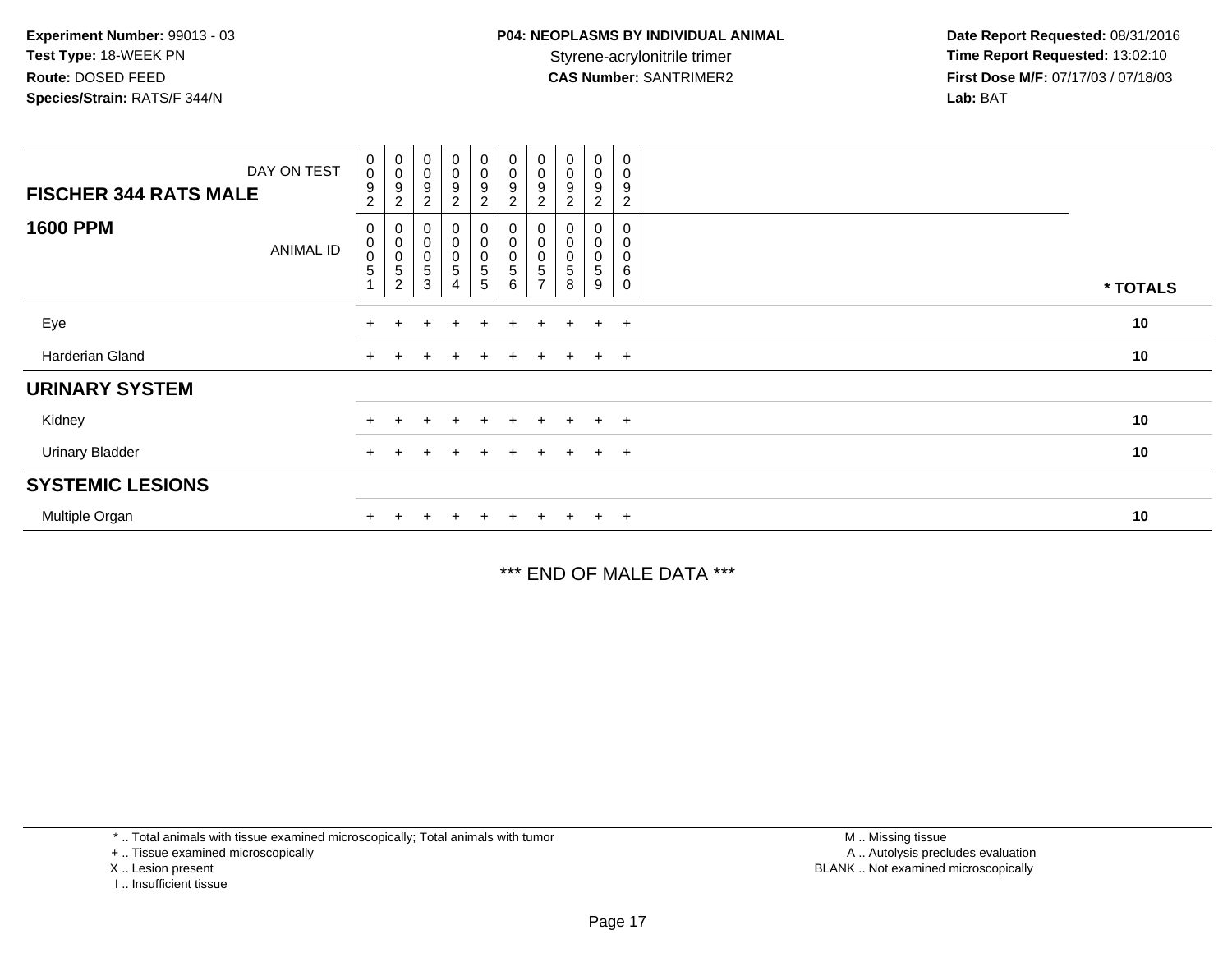**Date Report Requested:** 08/31/2016 Styrene-acrylonitrile trimer<br>
CAS Number: SANTRIMER2<br>
CAS Number: SANTRIMER2<br>
Tirst Dose M/F: 07/17/03 / 07/18/03 **First Dose M/F:** 07/17/03 / 07/18/03<br>Lab: BAT **Lab:** BAT

| DAY ON TEST<br><b>FISCHER 344 RATS FEMALE</b>                                                                                                                       |                  | $\pmb{0}$<br>$\mathbf 0$<br>$\frac{9}{2}$                            | $\pmb{0}$<br>$\pmb{0}$<br>$\frac{9}{2}$                       | $\pmb{0}$<br>$\mathbf 0$<br>$\boldsymbol{9}$<br>$\overline{2}$ | $\mathsf 0$<br>$\mathbf 0$<br>$\boldsymbol{9}$<br>$\overline{2}$ | $\pmb{0}$<br>$\boldsymbol{0}$<br>$\frac{9}{2}$ | $\mathbf 0$<br>$\mathbf 0$<br>9<br>$\overline{2}$                  | $\pmb{0}$<br>$\pmb{0}$<br>$\boldsymbol{9}$<br>$\overline{2}$     | $\mathbf 0$<br>$\mathbf 0$<br>$\boldsymbol{9}$<br>$\overline{2}$ | $\pmb{0}$<br>$\mathbf 0$<br>$\boldsymbol{9}$<br>$\overline{2}$ | $\pmb{0}$<br>$\mathbf 0$<br>$\boldsymbol{9}$<br>$\overline{2}$                    |                                                                                               |          |
|---------------------------------------------------------------------------------------------------------------------------------------------------------------------|------------------|----------------------------------------------------------------------|---------------------------------------------------------------|----------------------------------------------------------------|------------------------------------------------------------------|------------------------------------------------|--------------------------------------------------------------------|------------------------------------------------------------------|------------------------------------------------------------------|----------------------------------------------------------------|-----------------------------------------------------------------------------------|-----------------------------------------------------------------------------------------------|----------|
| 0 PPM                                                                                                                                                               | <b>ANIMAL ID</b> | $\mathbf 0$<br>$\mathbf 0$<br>$\mathbf 0$<br>$\,6\,$<br>$\mathbf{1}$ | $\mathbf 0$<br>$\mathbf 0$<br>$\overline{0}$<br>$\frac{6}{2}$ | $\mathbf 0$<br>$\mathbf 0$<br>$\mathbf 0$<br>$^6_3$            | $\mathbf 0$<br>$\mathbf 0$<br>$\mathbf 0$<br>6<br>$\overline{4}$ | 0<br>$\mathbf 0$<br>$\mathbf 0$<br>$6\over 5$  | $\mathsf 0$<br>$\mathbf 0$<br>$\mathsf{O}\xspace$<br>$\frac{6}{6}$ | $\mathbf 0$<br>$\mathsf{O}\xspace$<br>$\pmb{0}$<br>$\frac{6}{7}$ | $\mathbf 0$<br>$\mathbf 0$<br>$\mathbf 0$<br>$^6_8$              | $\mathbf 0$<br>$\mathbf{0}$<br>$\mathbf 0$<br>$\,6\,$<br>9     | $\mathbf 0$<br>$\mathbf 0$<br>$\mathbf 0$<br>$\boldsymbol{7}$<br>$\boldsymbol{0}$ |                                                                                               | * TOTALS |
| <b>ALIMENTARY SYSTEM</b>                                                                                                                                            |                  |                                                                      |                                                               |                                                                |                                                                  |                                                |                                                                    |                                                                  |                                                                  |                                                                |                                                                                   |                                                                                               |          |
| Esophagus                                                                                                                                                           |                  |                                                                      |                                                               |                                                                |                                                                  |                                                |                                                                    |                                                                  |                                                                  |                                                                | $\div$                                                                            |                                                                                               | 10       |
| Intestine Large, Cecum                                                                                                                                              |                  |                                                                      |                                                               |                                                                |                                                                  |                                                |                                                                    |                                                                  |                                                                  |                                                                | $\ddot{}$                                                                         |                                                                                               | 10       |
| Intestine Large, Colon                                                                                                                                              |                  |                                                                      |                                                               |                                                                |                                                                  |                                                |                                                                    |                                                                  |                                                                  |                                                                | $\overline{+}$                                                                    |                                                                                               | 10       |
| Intestine Large, Rectum                                                                                                                                             |                  |                                                                      |                                                               |                                                                |                                                                  |                                                |                                                                    |                                                                  |                                                                  |                                                                | $\ddot{}$                                                                         |                                                                                               | 10       |
| Intestine Small, Duodenum                                                                                                                                           |                  |                                                                      |                                                               |                                                                |                                                                  |                                                |                                                                    |                                                                  |                                                                  |                                                                |                                                                                   |                                                                                               | 10       |
| Intestine Small, Ileum                                                                                                                                              |                  |                                                                      |                                                               |                                                                |                                                                  |                                                |                                                                    |                                                                  |                                                                  |                                                                | $\overline{+}$                                                                    |                                                                                               | 10       |
| Intestine Small, Jejunum                                                                                                                                            |                  |                                                                      |                                                               |                                                                |                                                                  |                                                |                                                                    |                                                                  |                                                                  | ÷                                                              | $+$                                                                               |                                                                                               | 10       |
| Liver                                                                                                                                                               |                  |                                                                      |                                                               |                                                                |                                                                  |                                                |                                                                    |                                                                  |                                                                  |                                                                | $\ddot{}$                                                                         |                                                                                               | 10       |
| Pancreas                                                                                                                                                            |                  |                                                                      |                                                               |                                                                |                                                                  |                                                |                                                                    |                                                                  |                                                                  |                                                                | $\ddot{}$                                                                         |                                                                                               | 10       |
| Salivary Glands                                                                                                                                                     |                  |                                                                      |                                                               |                                                                |                                                                  |                                                |                                                                    |                                                                  |                                                                  |                                                                | $+$                                                                               |                                                                                               | 10       |
| Stomach, Forestomach                                                                                                                                                |                  |                                                                      |                                                               |                                                                |                                                                  |                                                |                                                                    |                                                                  |                                                                  |                                                                | $\overline{+}$                                                                    |                                                                                               | 10       |
| Stomach, Glandular                                                                                                                                                  |                  |                                                                      |                                                               |                                                                |                                                                  |                                                |                                                                    |                                                                  |                                                                  |                                                                | $+$                                                                               |                                                                                               | 10       |
| <b>CARDIOVASCULAR SYSTEM</b>                                                                                                                                        |                  |                                                                      |                                                               |                                                                |                                                                  |                                                |                                                                    |                                                                  |                                                                  |                                                                |                                                                                   |                                                                                               |          |
| <b>Blood Vessel</b>                                                                                                                                                 |                  |                                                                      |                                                               |                                                                |                                                                  |                                                |                                                                    |                                                                  |                                                                  |                                                                | $\overline{+}$                                                                    |                                                                                               | 10       |
| Heart                                                                                                                                                               |                  |                                                                      |                                                               |                                                                |                                                                  |                                                |                                                                    |                                                                  |                                                                  |                                                                | $+$                                                                               |                                                                                               | 10       |
| *  Total animals with tissue examined microscopically; Total animals with tumor<br>+  Tissue examined microscopically<br>X  Lesion present<br>I Insufficient tissue |                  |                                                                      |                                                               |                                                                |                                                                  |                                                |                                                                    |                                                                  |                                                                  |                                                                |                                                                                   | M  Missing tissue<br>A  Autolysis precludes evaluation<br>BLANK  Not examined microscopically |          |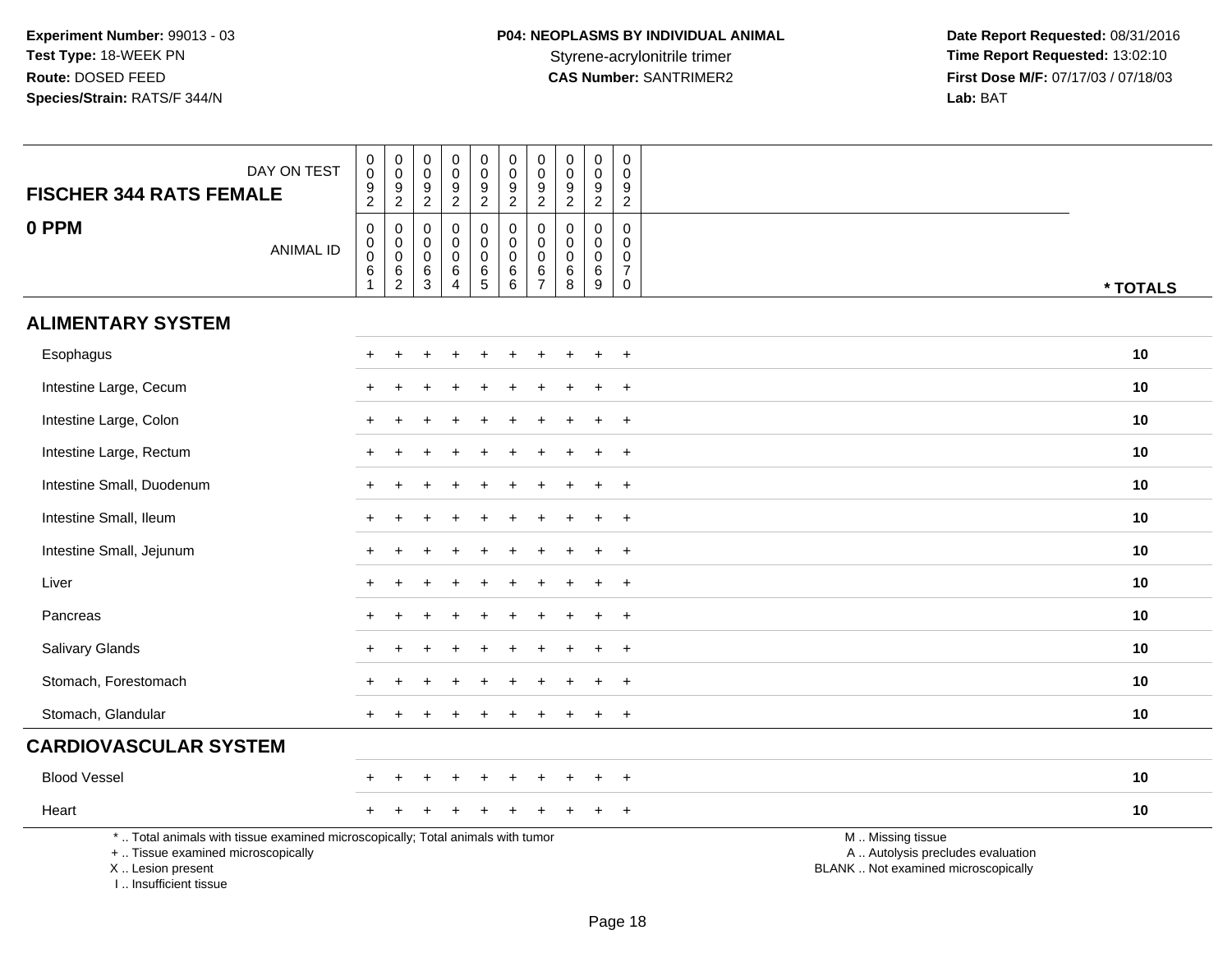| DAY ON TEST<br><b>FISCHER 344 RATS FEMALE</b>                                                                                              | $\pmb{0}$<br>$\mathsf{O}\xspace$<br>9<br>$\overline{2}$       | $\mathbf 0$<br>$\mathbf 0$<br>$\frac{9}{2}$            | $\pmb{0}$<br>$\mathbf 0$<br>9<br>$\overline{2}$ | $\pmb{0}$<br>$\mathsf{O}\xspace$<br>$\frac{9}{2}$                              | 0<br>$\mathbf 0$<br>9<br>$\overline{2}$ | $\pmb{0}$<br>$\pmb{0}$<br>9<br>$\overline{2}$           | $\pmb{0}$<br>$\mathbf 0$<br>9<br>$\overline{c}$ | $\pmb{0}$<br>0<br>$9\,$<br>$\overline{2}$      | $\pmb{0}$<br>$\mathsf{O}\xspace$<br>9<br>$\overline{2}$ | $\mathsf 0$<br>$\mathbf 0$<br>$\frac{9}{2}$                                 |                                                                                               |                |
|--------------------------------------------------------------------------------------------------------------------------------------------|---------------------------------------------------------------|--------------------------------------------------------|-------------------------------------------------|--------------------------------------------------------------------------------|-----------------------------------------|---------------------------------------------------------|-------------------------------------------------|------------------------------------------------|---------------------------------------------------------|-----------------------------------------------------------------------------|-----------------------------------------------------------------------------------------------|----------------|
| 0 PPM<br><b>ANIMAL ID</b>                                                                                                                  | $\mathsf 0$<br>$\mathsf{O}$<br>$\pmb{0}$<br>6<br>$\mathbf{1}$ | 0<br>$\mathbf 0$<br>$\mathsf 0$<br>6<br>$\overline{2}$ | $\mathbf 0$<br>0<br>$\mathbf 0$<br>6<br>3       | $\mathbf 0$<br>$\mathbf 0$<br>$\mathbf 0$<br>$\,6\,$<br>$\boldsymbol{\Lambda}$ | 0<br>0<br>0<br>$\,6$<br>$\overline{5}$  | $\mathbf 0$<br>$\mathbf 0$<br>$\mathbf 0$<br>$\,6$<br>6 | 0<br>0<br>0<br>6<br>$\overline{7}$              | $\Omega$<br>$\Omega$<br>$\Omega$<br>$\,6$<br>8 | $\mathbf 0$<br>$\mathbf 0$<br>0<br>$\,6\,$<br>$9\,$     | $\mathbf 0$<br>$\mathbf{0}$<br>$\mathbf 0$<br>$\overline{7}$<br>$\mathbf 0$ |                                                                                               | * TOTALS       |
| <b>ENDOCRINE SYSTEM</b>                                                                                                                    |                                                               |                                                        |                                                 |                                                                                |                                         |                                                         |                                                 |                                                |                                                         |                                                                             |                                                                                               |                |
| <b>Adrenal Cortex</b>                                                                                                                      |                                                               |                                                        |                                                 |                                                                                |                                         |                                                         |                                                 |                                                | $\div$                                                  | $+$                                                                         |                                                                                               | 10             |
| Adrenal Medulla                                                                                                                            |                                                               |                                                        |                                                 |                                                                                |                                         |                                                         |                                                 |                                                |                                                         | $\ddot{}$                                                                   |                                                                                               | 10             |
| Parathyroid Gland                                                                                                                          | M                                                             | $\ddot{}$                                              |                                                 | $\overline{1}$                                                                 | м                                       |                                                         | $\pm$                                           | м                                              | M +                                                     |                                                                             |                                                                                               | $6\phantom{1}$ |
| <b>Pituitary Gland</b>                                                                                                                     |                                                               |                                                        |                                                 |                                                                                |                                         |                                                         |                                                 |                                                |                                                         | $+$                                                                         |                                                                                               | 10             |
| <b>Thyroid Gland</b>                                                                                                                       |                                                               |                                                        |                                                 |                                                                                |                                         |                                                         |                                                 |                                                | $\mathbf +$                                             | $\ddot{}$                                                                   |                                                                                               | 10             |
| <b>GENERAL BODY SYSTEM</b>                                                                                                                 |                                                               |                                                        |                                                 |                                                                                |                                         |                                                         |                                                 |                                                |                                                         |                                                                             |                                                                                               |                |
| <b>NONE</b>                                                                                                                                |                                                               |                                                        |                                                 |                                                                                |                                         |                                                         |                                                 |                                                |                                                         |                                                                             |                                                                                               |                |
| <b>GENITAL SYSTEM</b>                                                                                                                      |                                                               |                                                        |                                                 |                                                                                |                                         |                                                         |                                                 |                                                |                                                         |                                                                             |                                                                                               |                |
| <b>Clitoral Gland</b>                                                                                                                      |                                                               |                                                        |                                                 |                                                                                |                                         |                                                         |                                                 |                                                |                                                         |                                                                             |                                                                                               | 10             |
| Ovary                                                                                                                                      |                                                               |                                                        |                                                 |                                                                                |                                         |                                                         |                                                 |                                                |                                                         | $\overline{+}$                                                              |                                                                                               | 10             |
| <b>Uterus</b>                                                                                                                              |                                                               |                                                        |                                                 |                                                                                |                                         |                                                         |                                                 |                                                | $\ddot{}$                                               | $+$                                                                         |                                                                                               | 10             |
| <b>HEMATOPOIETIC SYSTEM</b>                                                                                                                |                                                               |                                                        |                                                 |                                                                                |                                         |                                                         |                                                 |                                                |                                                         |                                                                             |                                                                                               |                |
| <b>Bone Marrow</b>                                                                                                                         |                                                               |                                                        |                                                 |                                                                                |                                         |                                                         |                                                 |                                                |                                                         | $\ddot{}$                                                                   |                                                                                               | 10             |
| Lymph Node, Mandibular                                                                                                                     | M                                                             | М                                                      | M                                               | M                                                                              | M                                       | M                                                       | M                                               | м                                              | M M                                                     |                                                                             |                                                                                               | $\mathbf 0$    |
| Lymph Node, Mesenteric                                                                                                                     |                                                               |                                                        |                                                 |                                                                                |                                         |                                                         |                                                 |                                                |                                                         | $+$                                                                         |                                                                                               | 10             |
| *  Total animals with tissue examined microscopically; Total animals with tumor<br>+  Tissue examined microscopically<br>X  Lesion present |                                                               |                                                        |                                                 |                                                                                |                                         |                                                         |                                                 |                                                |                                                         |                                                                             | M  Missing tissue<br>A  Autolysis precludes evaluation<br>BLANK  Not examined microscopically |                |

I .. Insufficient tissue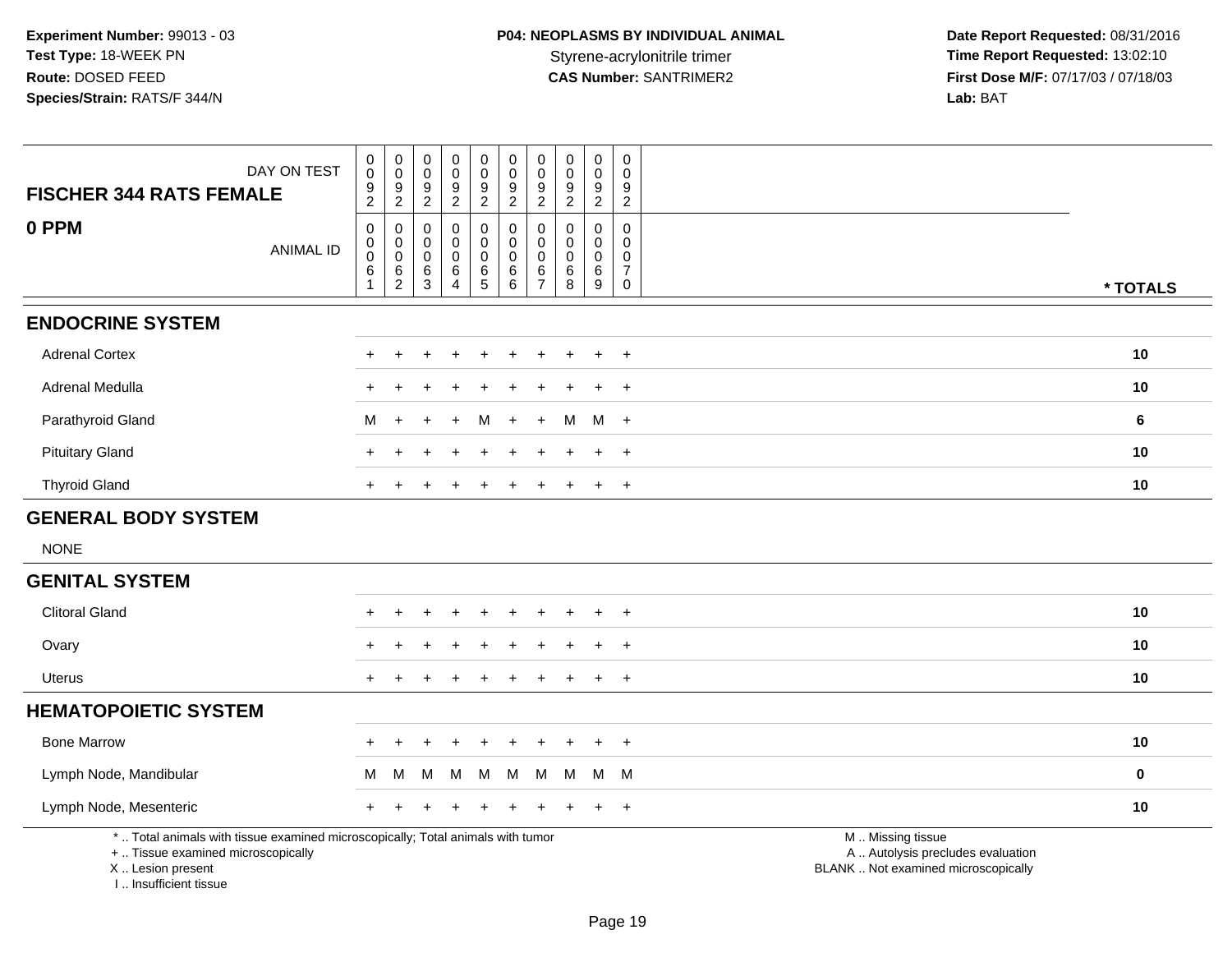**Date Report Requested:** 08/31/2016 **First Dose M/F:** 07/17/03 / 07/18/03<br>Lab: BAT **Lab:** BAT

| DAY ON TEST<br><b>FISCHER 344 RATS FEMALE</b>                                                                                                                       | $\begin{smallmatrix} 0\\0 \end{smallmatrix}$<br>$\frac{9}{2}$        | $\pmb{0}$<br>$\mathbf 0$<br>$\boldsymbol{9}$<br>$\overline{2}$ | $\pmb{0}$<br>$\mathbf 0$<br>$\boldsymbol{9}$<br>$\overline{2}$ | $\begin{smallmatrix}0\0\0\end{smallmatrix}$<br>$\frac{9}{2}$ | $\pmb{0}$<br>$\mathbf 0$<br>$\frac{9}{2}$      | $_{\rm 0}^{\rm 0}$<br>$\frac{9}{2}$ | $\pmb{0}$<br>$\pmb{0}$<br>$\frac{9}{2}$    | $\mathbf 0$<br>$\mathbf 0$<br>$\frac{9}{2}$          | $\pmb{0}$<br>$\mathbf 0$<br>$\frac{9}{2}$  | 0<br>$\mathbf 0$<br>$\frac{9}{2}$                           |                                                                                               |          |
|---------------------------------------------------------------------------------------------------------------------------------------------------------------------|----------------------------------------------------------------------|----------------------------------------------------------------|----------------------------------------------------------------|--------------------------------------------------------------|------------------------------------------------|-------------------------------------|--------------------------------------------|------------------------------------------------------|--------------------------------------------|-------------------------------------------------------------|-----------------------------------------------------------------------------------------------|----------|
| 0 PPM<br><b>ANIMAL ID</b>                                                                                                                                           | $\mathsf{O}\xspace$<br>$\mathsf{O}\xspace$<br>$\mathbf 0$<br>$\,6\,$ | 0<br>$\mathbf 0$<br>$\mathbf 0$<br>$\,6$                       | $\mathbf 0$<br>$\mathbf 0$<br>$\Omega$<br>6                    | 0<br>$\mathbf 0$<br>$\mathbf 0$<br>6                         | $\boldsymbol{0}$<br>$\mathbf 0$<br>$\mathbf 0$ | 0<br>$\pmb{0}$<br>$\mathbf 0$       | 0<br>$\mathbf 0$<br>$\mathbf 0$<br>$\,6\,$ | $\mathbf 0$<br>$\mathbf 0$<br>$\mathbf 0$<br>$\,6\,$ | $\mathbf{0}$<br>$\mathbf 0$<br>$\mathbf 0$ | 0<br>$\mathsf{O}\xspace$<br>$\mathbf 0$<br>$\boldsymbol{7}$ |                                                                                               |          |
|                                                                                                                                                                     | $\overline{1}$                                                       | $\overline{2}$                                                 | 3                                                              | $\overline{4}$                                               | $\frac{6}{5}$                                  | $^6_6$                              | $\overline{7}$                             | 8                                                    | $\frac{6}{9}$                              | $\mathsf 0$                                                 |                                                                                               | * TOTALS |
| Spleen                                                                                                                                                              | +                                                                    | $\ddot{}$                                                      |                                                                | ÷                                                            |                                                |                                     |                                            |                                                      | $\ddot{}$                                  | $\overline{+}$                                              |                                                                                               | 10       |
| Thymus                                                                                                                                                              | $\pm$                                                                | $\div$                                                         |                                                                |                                                              | $\pm$                                          | $\div$                              |                                            | $\div$                                               | $+$                                        | $+$                                                         |                                                                                               | 10       |
| <b>INTEGUMENTARY SYSTEM</b>                                                                                                                                         |                                                                      |                                                                |                                                                |                                                              |                                                |                                     |                                            |                                                      |                                            |                                                             |                                                                                               |          |
| <b>Mammary Gland</b>                                                                                                                                                |                                                                      |                                                                |                                                                |                                                              |                                                |                                     |                                            |                                                      | $\ddot{}$                                  | $+$                                                         |                                                                                               | 10       |
| Skin                                                                                                                                                                |                                                                      |                                                                |                                                                |                                                              |                                                |                                     |                                            |                                                      |                                            | $\overline{+}$                                              |                                                                                               | 10       |
| <b>MUSCULOSKELETAL SYSTEM</b>                                                                                                                                       |                                                                      |                                                                |                                                                |                                                              |                                                |                                     |                                            |                                                      |                                            |                                                             |                                                                                               |          |
| Bone                                                                                                                                                                | $+$                                                                  | $\ddot{}$                                                      |                                                                | $\div$                                                       | $\pm$                                          | $\div$                              |                                            | $\overline{+}$                                       | $+$                                        | $+$                                                         |                                                                                               | 10       |
| <b>NERVOUS SYSTEM</b>                                                                                                                                               |                                                                      |                                                                |                                                                |                                                              |                                                |                                     |                                            |                                                      |                                            |                                                             |                                                                                               |          |
| <b>Brain</b>                                                                                                                                                        | $+$                                                                  | $\ddot{}$                                                      |                                                                | $\ddot{}$                                                    | $\ddot{}$                                      | $\ddot{}$                           | $+$                                        | $+$                                                  | $+$                                        | $+$                                                         |                                                                                               | 10       |
| <b>RESPIRATORY SYSTEM</b>                                                                                                                                           |                                                                      |                                                                |                                                                |                                                              |                                                |                                     |                                            |                                                      |                                            |                                                             |                                                                                               |          |
| Lung                                                                                                                                                                |                                                                      |                                                                |                                                                |                                                              |                                                |                                     |                                            |                                                      | $\ddot{}$                                  | $^{+}$                                                      |                                                                                               | 10       |
| Nose                                                                                                                                                                |                                                                      |                                                                |                                                                |                                                              |                                                |                                     |                                            |                                                      |                                            | $\overline{+}$                                              |                                                                                               | 10       |
| Trachea                                                                                                                                                             | $\ddot{}$                                                            | $\div$                                                         |                                                                |                                                              | ÷                                              |                                     |                                            |                                                      | $\ddot{}$                                  | $+$                                                         |                                                                                               | 10       |
| <b>SPECIAL SENSES SYSTEM</b>                                                                                                                                        |                                                                      |                                                                |                                                                |                                                              |                                                |                                     |                                            |                                                      |                                            |                                                             |                                                                                               |          |
| Eye                                                                                                                                                                 |                                                                      |                                                                |                                                                |                                                              |                                                |                                     |                                            |                                                      |                                            |                                                             |                                                                                               | 10       |
| Harderian Gland                                                                                                                                                     |                                                                      |                                                                |                                                                |                                                              |                                                |                                     |                                            |                                                      |                                            | $\pm$                                                       |                                                                                               | 10       |
| *  Total animals with tissue examined microscopically; Total animals with tumor<br>+  Tissue examined microscopically<br>X  Lesion present<br>I Insufficient tissue |                                                                      |                                                                |                                                                |                                                              |                                                |                                     |                                            |                                                      |                                            |                                                             | M  Missing tissue<br>A  Autolysis precludes evaluation<br>BLANK  Not examined microscopically |          |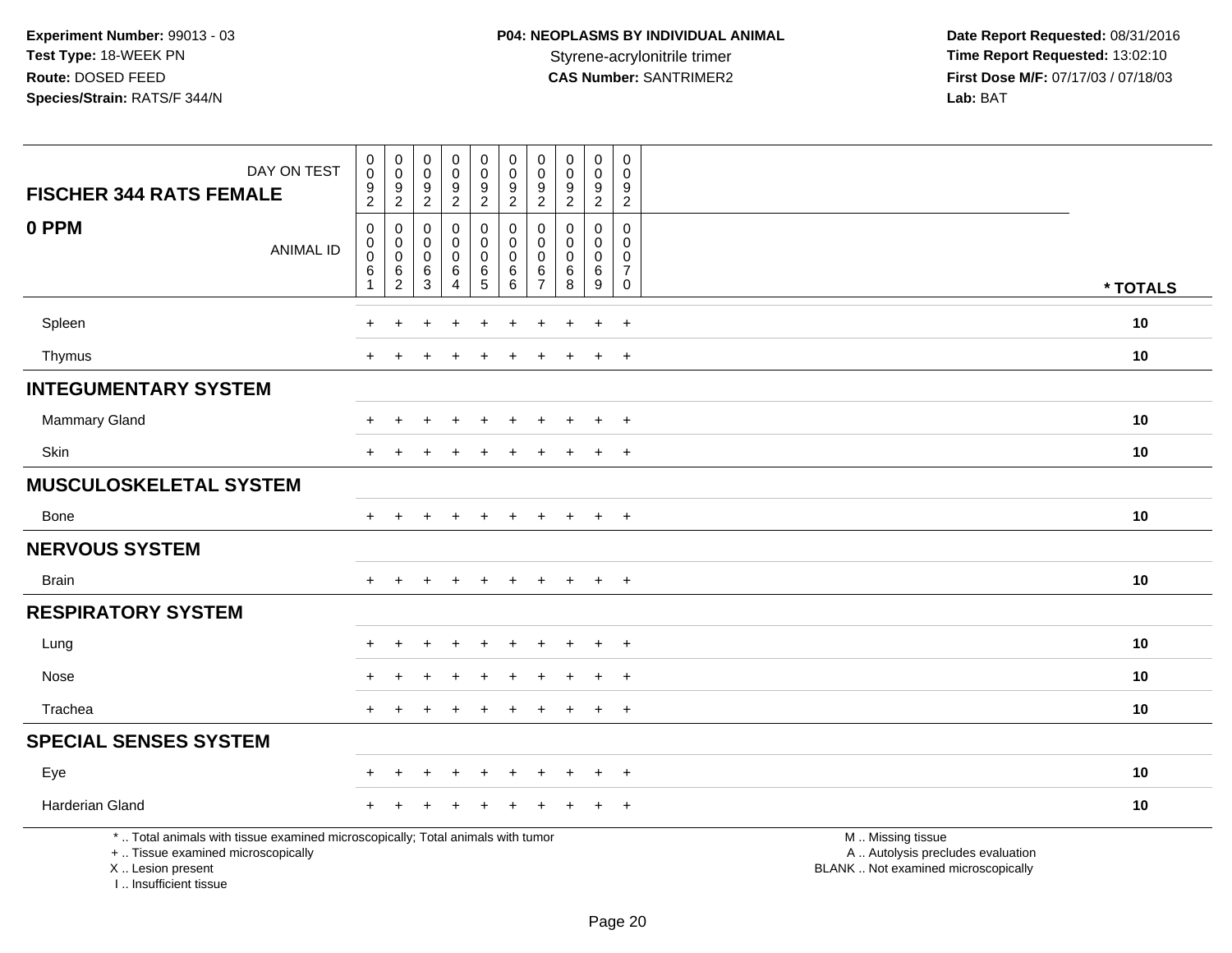| <b>FISCHER 344 RATS FEMALE</b> | DAY ON TEST      | $_{\rm 0}^{\rm 0}$<br>$\boldsymbol{9}$<br>$\overline{c}$ | $\pmb{0}$<br>$\pmb{0}$<br>$\boldsymbol{9}$<br>$\boldsymbol{2}$ | $\boldsymbol{0}$<br>$_{9}^{\rm 0}$<br>$\sqrt{2}$ | $\pmb{0}$<br>$\frac{0}{9}$<br>$\overline{c}$                         | $\begin{smallmatrix} 0\\0 \end{smallmatrix}$<br>$\boldsymbol{9}$<br>$\overline{a}$ | $\pmb{0}$<br>0<br>$\boldsymbol{9}$<br>$\overline{c}$ | $\pmb{0}$<br>$\pmb{0}$<br>$\boldsymbol{9}$<br>$\Omega$<br>∠ | $\pmb{0}$<br>0<br>9<br>$\overline{c}$ | $\boldsymbol{0}$<br>$\pmb{0}$<br>9<br>$\overline{c}$ | 0<br>С<br>9<br>2 |          |
|--------------------------------|------------------|----------------------------------------------------------|----------------------------------------------------------------|--------------------------------------------------|----------------------------------------------------------------------|------------------------------------------------------------------------------------|------------------------------------------------------|-------------------------------------------------------------|---------------------------------------|------------------------------------------------------|------------------|----------|
| 0 PPM                          | <b>ANIMAL ID</b> | 0<br>0<br>0<br>$\,6$<br>$\overline{A}$                   | U<br>$\mathbf 0$<br>0<br>$\,6\,$<br>$\overline{c}$             | 0<br>$\pmb{0}$<br>$\pmb{0}$<br>$\,6\,$<br>3      | $\pmb{0}$<br>$\begin{array}{c} 0 \\ 6 \end{array}$<br>$\overline{4}$ | 0<br>$\pmb{0}$<br>$\begin{matrix}0\\6\\5\end{matrix}$                              | 6<br>6                                               | 0<br>0<br>6<br>⇁                                            | 6<br>8                                | 0<br>0<br>6<br>$\boldsymbol{9}$                      |                  | * TOTALS |
| <b>URINARY SYSTEM</b>          |                  |                                                          |                                                                |                                                  |                                                                      |                                                                                    |                                                      |                                                             |                                       |                                                      |                  |          |
| Kidney                         |                  |                                                          |                                                                |                                                  |                                                                      | $\div$                                                                             | $+$                                                  | ÷                                                           | $+$                                   | $+$                                                  | $+$              | 10       |
| <b>Urinary Bladder</b>         |                  |                                                          |                                                                |                                                  |                                                                      | $\mathbf +$                                                                        | $\pm$                                                |                                                             |                                       | $+$ $+$                                              |                  | 10       |
| <b>SYSTEMIC LESIONS</b>        |                  |                                                          |                                                                |                                                  |                                                                      |                                                                                    |                                                      |                                                             |                                       |                                                      |                  |          |
| Multiple Organ                 |                  |                                                          |                                                                |                                                  |                                                                      | ÷                                                                                  | $+$                                                  |                                                             |                                       | $+$                                                  | $+$              | 10       |

\* .. Total animals with tissue examined microscopically; Total animals with tumor

+ .. Tissue examined microscopically

X .. Lesion present

I .. Insufficient tissue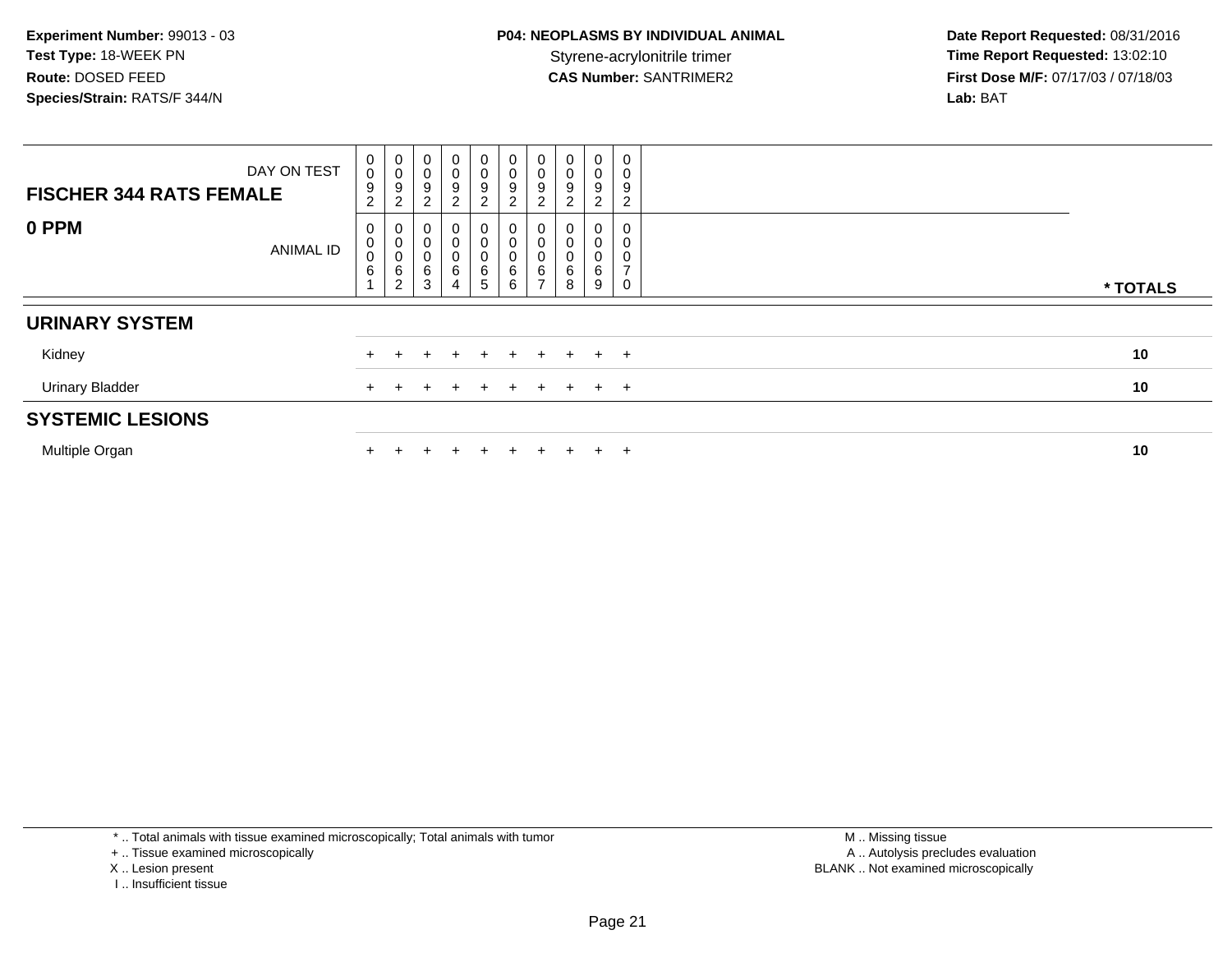**Date Report Requested:** 08/31/2016 **First Dose M/F:** 07/17/03 / 07/18/03<br>Lab: BAT **Lab:** BAT

| <b>FISCHER 344 RATS FEMALE</b> | DAY ON TEST      | 0<br>$\pmb{0}$<br>9<br>$\overline{2}$                 | 0<br>0<br>9<br>$\overline{2}$                                       | 0<br>0<br>9<br>$\overline{2}$    | 0<br>0<br>9<br>$\overline{2}$ | 0<br>0<br>$\frac{9}{2}$                    | 0<br>$\overline{0}$<br>$\frac{9}{2}$                      | 0<br>0<br>9<br>$\overline{2}$                          | 0<br>0<br>9<br>$\boldsymbol{2}$           | 0<br>0<br>9<br>$\overline{2}$                                | 0<br>0<br>9<br>$\overline{2}$                       |  |  |  |  |  |              |  |
|--------------------------------|------------------|-------------------------------------------------------|---------------------------------------------------------------------|----------------------------------|-------------------------------|--------------------------------------------|-----------------------------------------------------------|--------------------------------------------------------|-------------------------------------------|--------------------------------------------------------------|-----------------------------------------------------|--|--|--|--|--|--------------|--|
| <b>100 PPM</b>                 | <b>ANIMAL ID</b> | 0<br>0<br>$\pmb{0}$<br>$\overline{7}$<br>$\mathbf{1}$ | 0<br>$\mathbf 0$<br>$\pmb{0}$<br>$\boldsymbol{7}$<br>$\overline{a}$ | 0<br>0<br>0<br>7<br>$\mathbf{3}$ | 0<br>0<br>0<br>7<br>4         | 0<br>0<br>$\pmb{0}$<br>$\overline{7}$<br>5 | 0<br>0<br>$\mathbf 0$<br>$\overline{7}$<br>$6\phantom{1}$ | 0<br>$\mathbf 0$<br>$\mathbf 0$<br>7<br>$\overline{7}$ | 0<br>$\Omega$<br>0<br>$\overline{7}$<br>8 | 0<br>$\mathbf{0}$<br>0<br>$\overline{7}$<br>$\boldsymbol{9}$ | 0<br>$\mathbf 0$<br>$\mathbf 0$<br>8<br>$\mathbf 0$ |  |  |  |  |  | * TOTALS     |  |
| <b>ALIMENTARY SYSTEM</b>       |                  |                                                       |                                                                     |                                  |                               |                                            |                                                           |                                                        |                                           |                                                              |                                                     |  |  |  |  |  |              |  |
| Liver                          |                  | $\ddot{}$                                             |                                                                     |                                  |                               |                                            |                                                           | $\ddot{}$                                              |                                           |                                                              |                                                     |  |  |  |  |  | $\mathbf{2}$ |  |
| <b>CARDIOVASCULAR SYSTEM</b>   |                  |                                                       |                                                                     |                                  |                               |                                            |                                                           |                                                        |                                           |                                                              |                                                     |  |  |  |  |  |              |  |
| <b>NONE</b>                    |                  |                                                       |                                                                     |                                  |                               |                                            |                                                           |                                                        |                                           |                                                              |                                                     |  |  |  |  |  |              |  |
| <b>ENDOCRINE SYSTEM</b>        |                  |                                                       |                                                                     |                                  |                               |                                            |                                                           |                                                        |                                           |                                                              |                                                     |  |  |  |  |  |              |  |
| <b>NONE</b>                    |                  |                                                       |                                                                     |                                  |                               |                                            |                                                           |                                                        |                                           |                                                              |                                                     |  |  |  |  |  |              |  |
| <b>GENERAL BODY SYSTEM</b>     |                  |                                                       |                                                                     |                                  |                               |                                            |                                                           |                                                        |                                           |                                                              |                                                     |  |  |  |  |  |              |  |
| <b>NONE</b>                    |                  |                                                       |                                                                     |                                  |                               |                                            |                                                           |                                                        |                                           |                                                              |                                                     |  |  |  |  |  |              |  |
| <b>GENITAL SYSTEM</b>          |                  |                                                       |                                                                     |                                  |                               |                                            |                                                           |                                                        |                                           |                                                              |                                                     |  |  |  |  |  |              |  |
| <b>NONE</b>                    |                  |                                                       |                                                                     |                                  |                               |                                            |                                                           |                                                        |                                           |                                                              |                                                     |  |  |  |  |  |              |  |
| <b>HEMATOPOIETIC SYSTEM</b>    |                  |                                                       |                                                                     |                                  |                               |                                            |                                                           |                                                        |                                           |                                                              |                                                     |  |  |  |  |  |              |  |
| <b>NONE</b>                    |                  |                                                       |                                                                     |                                  |                               |                                            |                                                           |                                                        |                                           |                                                              |                                                     |  |  |  |  |  |              |  |
| <b>INTEGUMENTARY SYSTEM</b>    |                  |                                                       |                                                                     |                                  |                               |                                            |                                                           |                                                        |                                           |                                                              |                                                     |  |  |  |  |  |              |  |
| <b>NONE</b>                    |                  |                                                       |                                                                     |                                  |                               |                                            |                                                           |                                                        |                                           |                                                              |                                                     |  |  |  |  |  |              |  |
| <b>MUSCULOSKELETAL SYSTEM</b>  |                  |                                                       |                                                                     |                                  |                               |                                            |                                                           |                                                        |                                           |                                                              |                                                     |  |  |  |  |  |              |  |
| <b>NONE</b>                    |                  |                                                       |                                                                     |                                  |                               |                                            |                                                           |                                                        |                                           |                                                              |                                                     |  |  |  |  |  |              |  |
|                                |                  |                                                       |                                                                     |                                  |                               |                                            |                                                           |                                                        |                                           |                                                              |                                                     |  |  |  |  |  |              |  |

\* .. Total animals with tissue examined microscopically; Total animals with tumor

+ .. Tissue examined microscopically

X .. Lesion present

I .. Insufficient tissue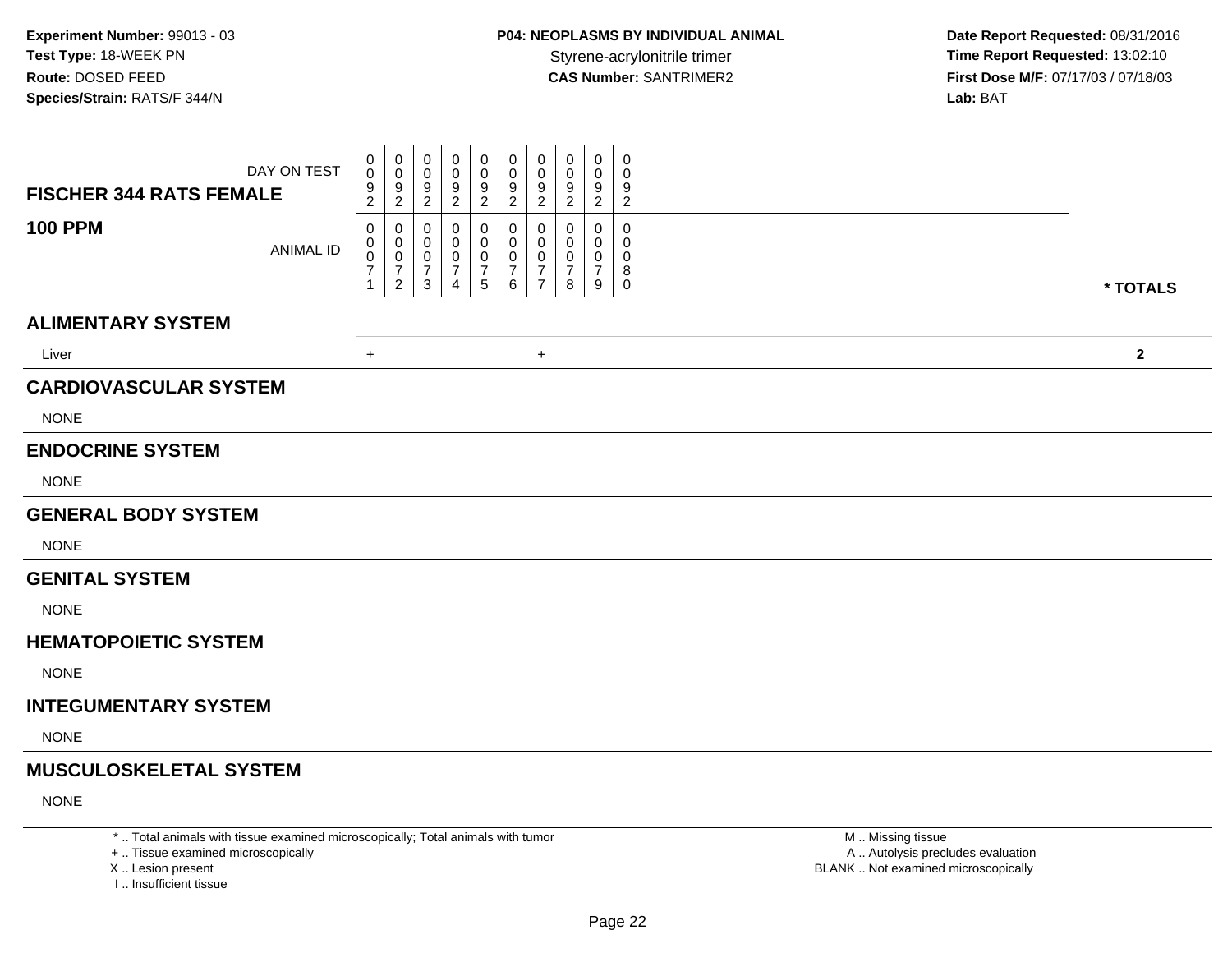| DAY ON TEST<br><b>FISCHER 344 RATS FEMALE</b> | v.<br>$\epsilon$ | 0<br>ັບ<br>9<br>_                   | U<br>◡<br>9      | $\mathbf 0$<br>O | 0<br>0<br>9<br>ົ | Q |   | 0<br>υ<br>9<br>◠ | $\mathbf 0$<br>0<br>9<br>ົ<br><u>_</u> | 0<br>0<br>9<br>$\mathcal{D}$<br><u>_</u> |          |
|-----------------------------------------------|------------------|-------------------------------------|------------------|------------------|------------------|---|---|------------------|----------------------------------------|------------------------------------------|----------|
| <b>100 PPM</b><br><b>ANIMAL ID</b>            | ◡<br>◡<br>◡      | v<br>0<br>v<br>$\Omega$<br><u>_</u> | Ü<br>U<br>Ü<br>3 | 0<br>4           | 0<br>0<br>0<br>G |   | - | U<br>U<br>U<br>8 | 0<br>0<br>$\mathbf 0$<br>-9            | 0<br>0<br>0<br>8<br>$\mathbf 0$          | * TOTALS |

## **NERVOUS SYSTEM**

NONE

#### **RESPIRATORY SYSTEM**

NONE

#### **SPECIAL SENSES SYSTEM**

NONE

#### **URINARY SYSTEM**

NONE

# **SYSTEMIC LESIONS**

Multiple Organn  $+$ 

\* .. Total animals with tissue examined microscopically; Total animals with tumor

+ .. Tissue examined microscopically

X .. Lesion present

I .. Insufficient tissue

 M .. Missing tissuey the contract of the contract of the contract of the contract of the contract of the contract of the contract of  $A$ . Autolysis precludes evaluation Lesion present BLANK .. Not examined microscopically

<sup>+</sup> **<sup>2</sup>**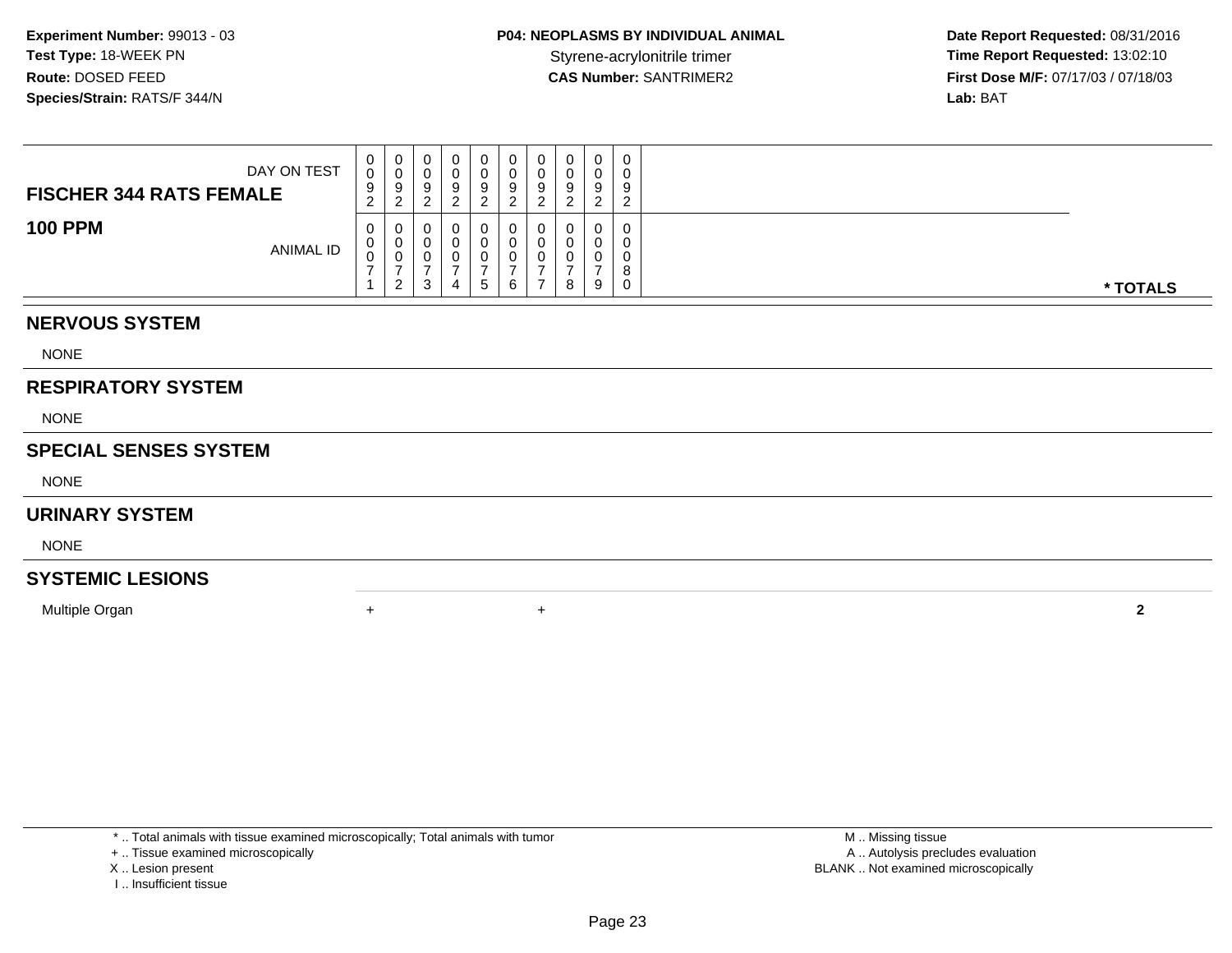**Date Report Requested:** 08/31/2016 **First Dose M/F:** 07/17/03 / 07/18/03<br>Lab: BAT **Lab:** BAT

| <b>FISCHER 344 RATS FEMALE</b> | DAY ON TEST      | 0<br>0<br>$\frac{9}{2}$                  | 0<br>$\mathbf 0$<br>$\frac{9}{2}$                                       | 0<br>0<br>9<br>$\overline{c}$   | 0<br>0<br>9<br>$\overline{c}$      | 0<br>$\mathbf 0$<br>9<br>$\boldsymbol{2}$ | 0<br>0<br>9<br>$\overline{c}$ | 0<br>$\mathbf 0$<br>9<br>$\overline{c}$ | 0<br>0<br>9<br>$\overline{c}$ | 0<br>0<br>9<br>$\overline{c}$ | 0<br>0<br>9<br>$\overline{a}$          |  |              |
|--------------------------------|------------------|------------------------------------------|-------------------------------------------------------------------------|---------------------------------|------------------------------------|-------------------------------------------|-------------------------------|-----------------------------------------|-------------------------------|-------------------------------|----------------------------------------|--|--------------|
| <b>200 PPM</b>                 | <b>ANIMAL ID</b> | 0<br>0<br>$\pmb{0}$<br>8<br>$\mathbf{1}$ | 0<br>0<br>$\mathbf 0$<br>$\begin{smallmatrix} 8 \\ 2 \end{smallmatrix}$ | 0<br>0<br>$\mathbf 0$<br>$^8_3$ | 0<br>0<br>0<br>8<br>$\overline{4}$ | 0<br>0<br>$\pmb{0}$<br>8<br>$\sqrt{5}$    | 0<br>0<br>$\pmb{0}$<br>$^8_6$ | 0<br>0<br>0<br>8<br>$\overline{7}$      | 0<br>0<br>0<br>8<br>8         | 0<br>0<br>0<br>8<br>9         | 0<br>$\Omega$<br>0<br>9<br>$\mathbf 0$ |  | * TOTALS     |
| <b>ALIMENTARY SYSTEM</b>       |                  |                                          |                                                                         |                                 |                                    |                                           |                               |                                         |                               |                               |                                        |  |              |
| Mesentery                      |                  |                                          |                                                                         |                                 |                                    |                                           |                               |                                         |                               |                               | $+$                                    |  | $\mathbf{1}$ |
| <b>CARDIOVASCULAR SYSTEM</b>   |                  |                                          |                                                                         |                                 |                                    |                                           |                               |                                         |                               |                               |                                        |  |              |
| <b>NONE</b>                    |                  |                                          |                                                                         |                                 |                                    |                                           |                               |                                         |                               |                               |                                        |  |              |
| <b>ENDOCRINE SYSTEM</b>        |                  |                                          |                                                                         |                                 |                                    |                                           |                               |                                         |                               |                               |                                        |  |              |
| <b>NONE</b>                    |                  |                                          |                                                                         |                                 |                                    |                                           |                               |                                         |                               |                               |                                        |  |              |
| <b>GENERAL BODY SYSTEM</b>     |                  |                                          |                                                                         |                                 |                                    |                                           |                               |                                         |                               |                               |                                        |  |              |
| <b>NONE</b>                    |                  |                                          |                                                                         |                                 |                                    |                                           |                               |                                         |                               |                               |                                        |  |              |
| <b>GENITAL SYSTEM</b>          |                  |                                          |                                                                         |                                 |                                    |                                           |                               |                                         |                               |                               |                                        |  |              |
| <b>NONE</b>                    |                  |                                          |                                                                         |                                 |                                    |                                           |                               |                                         |                               |                               |                                        |  |              |
| <b>HEMATOPOIETIC SYSTEM</b>    |                  |                                          |                                                                         |                                 |                                    |                                           |                               |                                         |                               |                               |                                        |  |              |
| <b>NONE</b>                    |                  |                                          |                                                                         |                                 |                                    |                                           |                               |                                         |                               |                               |                                        |  |              |
| <b>INTEGUMENTARY SYSTEM</b>    |                  |                                          |                                                                         |                                 |                                    |                                           |                               |                                         |                               |                               |                                        |  |              |
| <b>NONE</b>                    |                  |                                          |                                                                         |                                 |                                    |                                           |                               |                                         |                               |                               |                                        |  |              |
| <b>MUSCULOSKELETAL SYSTEM</b>  |                  |                                          |                                                                         |                                 |                                    |                                           |                               |                                         |                               |                               |                                        |  |              |
| <b>NONE</b>                    |                  |                                          |                                                                         |                                 |                                    |                                           |                               |                                         |                               |                               |                                        |  |              |

\* .. Total animals with tissue examined microscopically; Total animals with tumor

+ .. Tissue examined microscopically

X .. Lesion present

I .. Insufficient tissue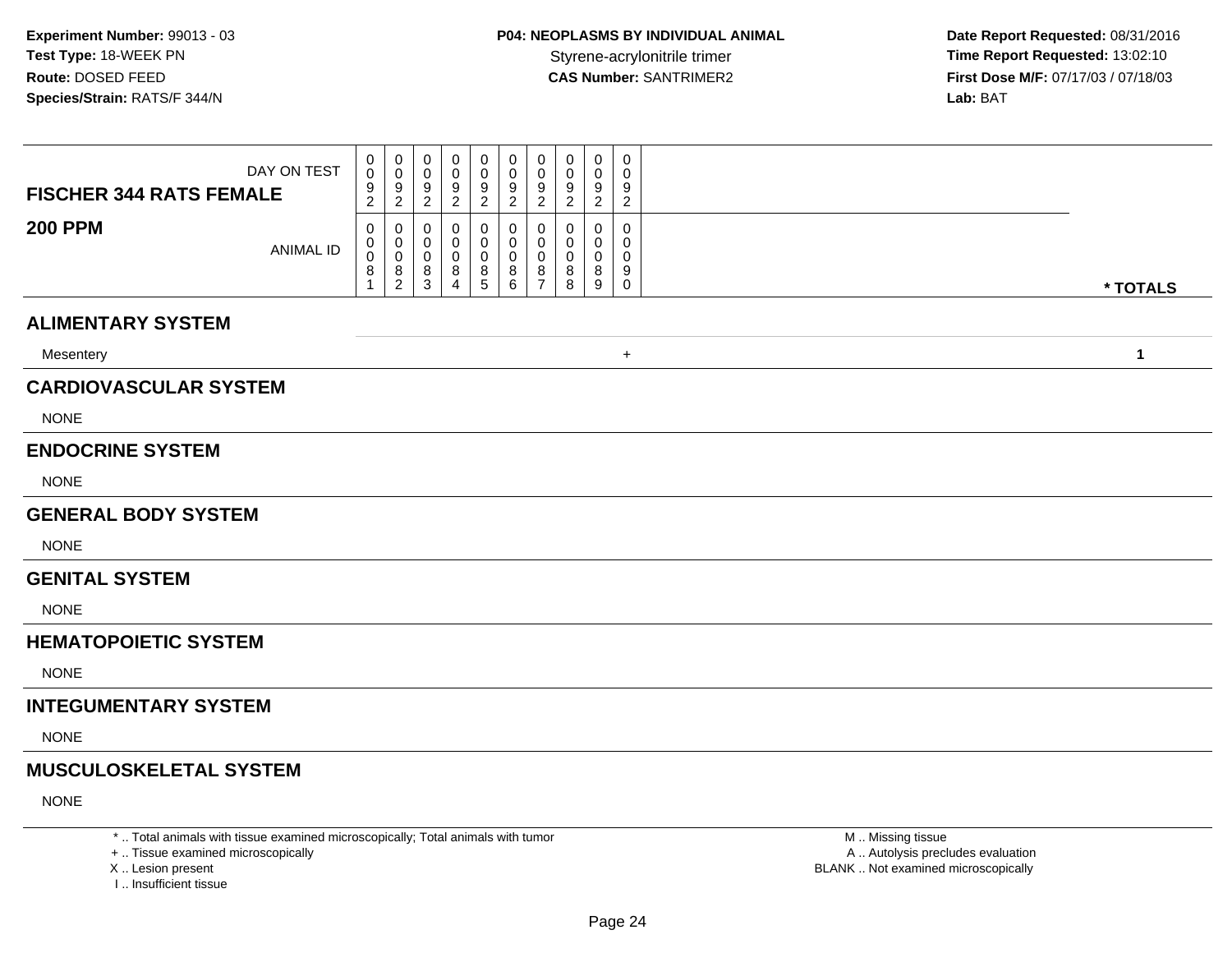**Date Report Requested:** 08/31/2016 Styrene-acrylonitrile trimer<br>
CAS Number: SANTRIMER2<br> **CAS Number:** SANTRIMER2<br> **Time Report Requested:** 13:02:10<br> **First Dose M/F:** 07/17/03 / 07/18/03 **First Dose M/F:** 07/17/03 / 07/18/03<br>**Lab:** BAT **Lab:** BAT

| DAY ON TEST<br><b>FISCHER 344 RATS FEMALE</b> | 0<br>0<br>9<br>$\sim$<br><u>_</u> | v  | v      | ν<br>ч | 0<br>O<br>9<br>റ           | v<br>a | 0<br>0<br>9<br>ົ | a            | $\Omega$ | $\mathbf 0$<br>0<br>9<br>ົ |          |
|-----------------------------------------------|-----------------------------------|----|--------|--------|----------------------------|--------|------------------|--------------|----------|----------------------------|----------|
| <b>200 PPM</b><br><b>ANIMAL ID</b>            | 0<br>0<br>0<br>8                  | ັບ | o<br>د | O      | U<br>O<br>O<br>$5^{\circ}$ | o<br>6 | 0<br>υ<br>0<br>8 | $\circ$<br>8 | a        | 0<br>0<br>0<br>9<br>0      | * TOTALS |

#### **NERVOUS SYSTEM**

NONE

#### **RESPIRATORY SYSTEM**

NONE

#### **SPECIAL SENSES SYSTEM**

NONE

#### **URINARY SYSTEM**

NONE

# **SYSTEMIC LESIONS**

Multiple Organn  $+$ 

\* .. Total animals with tissue examined microscopically; Total animals with tumor

+ .. Tissue examined microscopically

X .. Lesion present

I .. Insufficient tissue

 M .. Missing tissuey the contract of the contract of the contract of the contract of the contract of the contract of the contract of  $A$ . Autolysis precludes evaluation Lesion present BLANK .. Not examined microscopically

**<sup>1</sup>**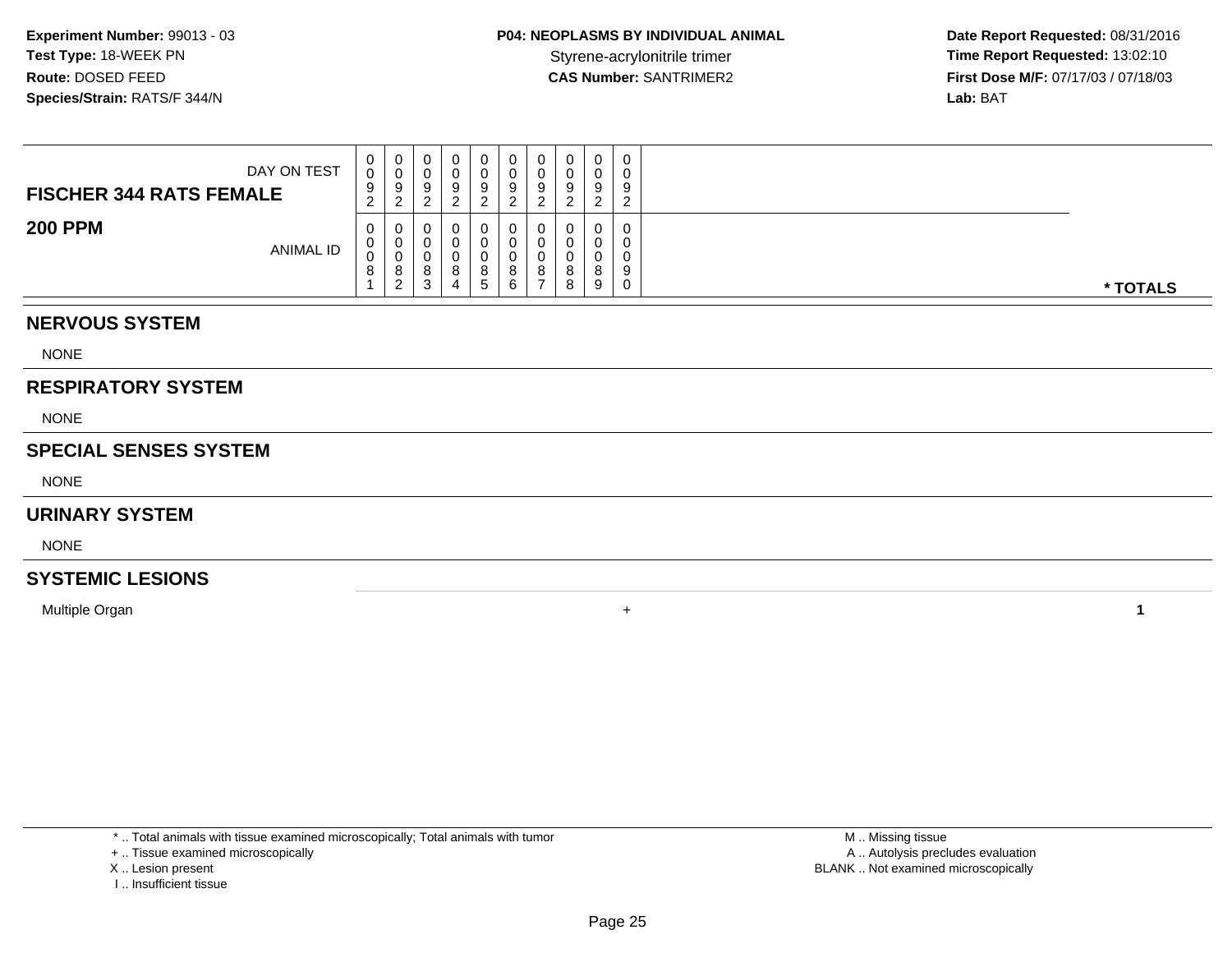**Date Report Requested:** 08/31/2016 **First Dose M/F:** 07/17/03 / 07/18/03<br>Lab: BAT **Lab:** BAT

| <b>FISCHER 344 RATS FEMALE</b> | DAY ON TEST      | 0<br>0<br>$\frac{9}{2}$  | $\mathbf{0}$<br>0<br>$\frac{9}{2}$     | 0<br>0<br>$\frac{9}{2}$          | 0<br>0<br>9<br>$\overline{a}$      | 0<br>$\pmb{0}$<br>$\frac{9}{2}$                      | 0<br>$\mathbf 0$<br>$\frac{9}{2}$                            | 0<br>$\mathbf 0$<br>9<br>$\overline{2}$             | 0<br>$\mathbf 0$<br>9<br>$\overline{\mathbf{c}}$ | 0<br>0<br>9<br>$\overline{a}$ | 0<br>$\mathbf 0$<br>9<br>$\overline{c}$ |              |
|--------------------------------|------------------|--------------------------|----------------------------------------|----------------------------------|------------------------------------|------------------------------------------------------|--------------------------------------------------------------|-----------------------------------------------------|--------------------------------------------------|-------------------------------|-----------------------------------------|--------------|
| <b>400 PPM</b>                 | <b>ANIMAL ID</b> | 0<br>0<br>$\pmb{0}$<br>9 | 0<br>0<br>$\mathbf 0$<br>$\frac{9}{2}$ | 0<br>0<br>0<br>9<br>$\mathbf{3}$ | 0<br>0<br>0<br>9<br>$\overline{4}$ | 0<br>0<br>0<br>$\begin{array}{c} 9 \\ 5 \end{array}$ | 0<br>0<br>$\pmb{0}$<br>$\begin{array}{c} 9 \\ 6 \end{array}$ | 0<br>$\Omega$<br>$\mathbf 0$<br>9<br>$\overline{7}$ | 0<br>0<br>0<br>9<br>8                            | 0<br>0<br>0<br>9<br>9         | 0<br>0<br>1<br>0<br>0                   | * TOTALS     |
| <b>ALIMENTARY SYSTEM</b>       |                  |                          |                                        |                                  |                                    |                                                      |                                                              |                                                     |                                                  |                               |                                         |              |
| Liver                          |                  |                          |                                        |                                  |                                    |                                                      | $\ddot{}$                                                    |                                                     |                                                  |                               |                                         | $\mathbf{1}$ |
| <b>CARDIOVASCULAR SYSTEM</b>   |                  |                          |                                        |                                  |                                    |                                                      |                                                              |                                                     |                                                  |                               |                                         |              |
| <b>NONE</b>                    |                  |                          |                                        |                                  |                                    |                                                      |                                                              |                                                     |                                                  |                               |                                         |              |
| <b>ENDOCRINE SYSTEM</b>        |                  |                          |                                        |                                  |                                    |                                                      |                                                              |                                                     |                                                  |                               |                                         |              |
| <b>NONE</b>                    |                  |                          |                                        |                                  |                                    |                                                      |                                                              |                                                     |                                                  |                               |                                         |              |
| <b>GENERAL BODY SYSTEM</b>     |                  |                          |                                        |                                  |                                    |                                                      |                                                              |                                                     |                                                  |                               |                                         |              |
| <b>NONE</b>                    |                  |                          |                                        |                                  |                                    |                                                      |                                                              |                                                     |                                                  |                               |                                         |              |
| <b>GENITAL SYSTEM</b>          |                  |                          |                                        |                                  |                                    |                                                      |                                                              |                                                     |                                                  |                               |                                         |              |
| <b>NONE</b>                    |                  |                          |                                        |                                  |                                    |                                                      |                                                              |                                                     |                                                  |                               |                                         |              |
| <b>HEMATOPOIETIC SYSTEM</b>    |                  |                          |                                        |                                  |                                    |                                                      |                                                              |                                                     |                                                  |                               |                                         |              |
| <b>NONE</b>                    |                  |                          |                                        |                                  |                                    |                                                      |                                                              |                                                     |                                                  |                               |                                         |              |
| <b>INTEGUMENTARY SYSTEM</b>    |                  |                          |                                        |                                  |                                    |                                                      |                                                              |                                                     |                                                  |                               |                                         |              |
| <b>NONE</b>                    |                  |                          |                                        |                                  |                                    |                                                      |                                                              |                                                     |                                                  |                               |                                         |              |
| <b>MUSCULOSKELETAL SYSTEM</b>  |                  |                          |                                        |                                  |                                    |                                                      |                                                              |                                                     |                                                  |                               |                                         |              |
| <b>NONE</b>                    |                  |                          |                                        |                                  |                                    |                                                      |                                                              |                                                     |                                                  |                               |                                         |              |
|                                |                  |                          |                                        |                                  |                                    |                                                      |                                                              |                                                     |                                                  |                               |                                         |              |

\* .. Total animals with tissue examined microscopically; Total animals with tumor

+ .. Tissue examined microscopically

X .. Lesion present

I .. Insufficient tissue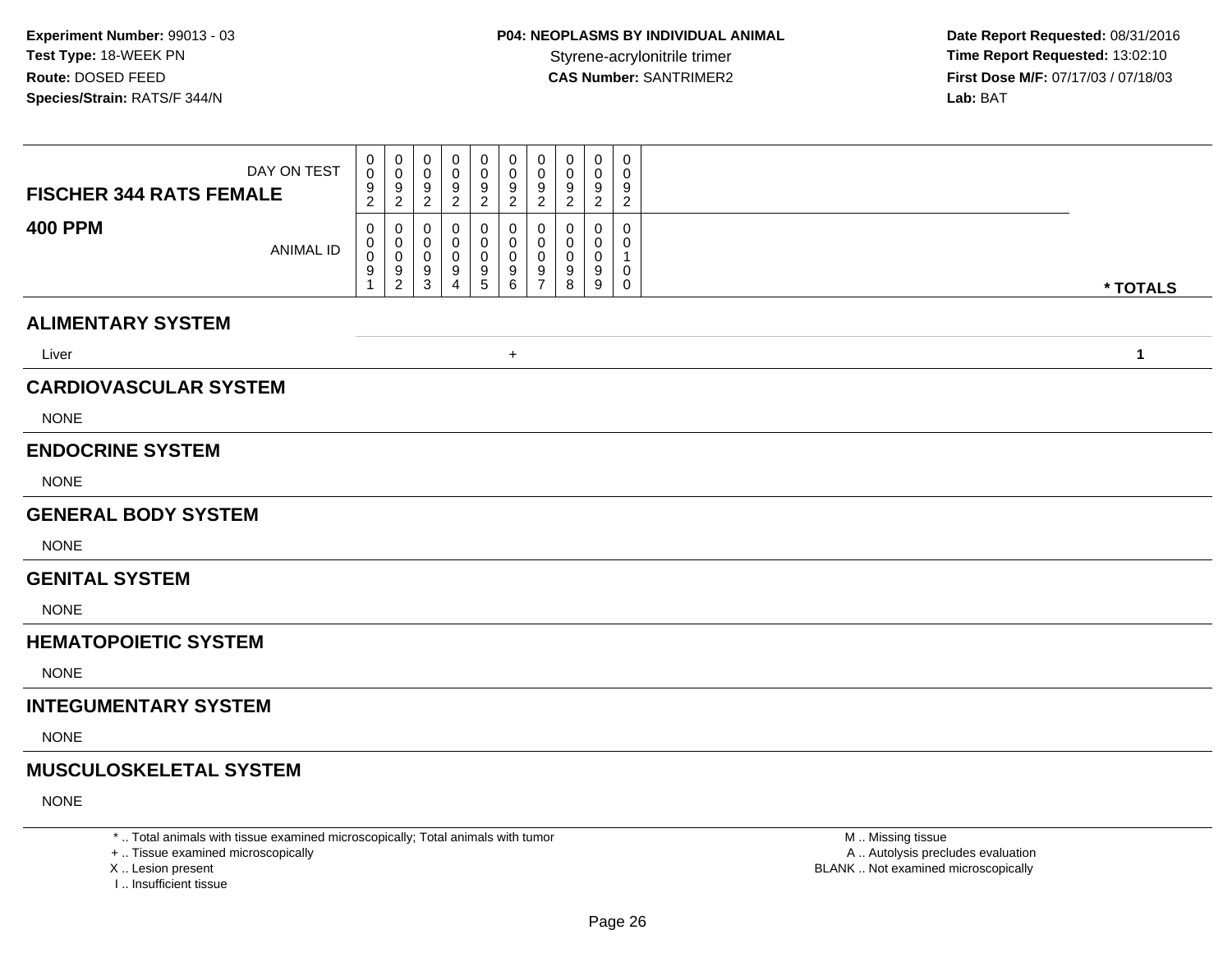**Date Report Requested:** 08/31/2016 Styrene-acrylonitrile trimer<br>
CAS Number: SANTRIMER2<br> **CAS Number:** SANTRIMER2<br> **Time Report Requested:** 13:02:10<br> **First Dose M/F:** 07/17/03 / 07/18/03 **First Dose M/F:** 07/17/03 / 07/18/03<br>**Lab:** BAT **Lab:** BAT

| DAY ON TEST<br><b>FISCHER 344 RATS FEMALE</b> | 0<br>0<br>9<br>$\sim$<br>$\epsilon$ | ◡<br>9           |          | 0<br>U<br>9           | 0<br>0<br>9<br>ົ      | 0<br>υ<br>9                  | 0<br>0<br>9<br>◠      | $\Omega$<br>a | a           |          |
|-----------------------------------------------|-------------------------------------|------------------|----------|-----------------------|-----------------------|------------------------------|-----------------------|---------------|-------------|----------|
| <b>400 PPM</b><br>ANIMAL ID                   | $\overline{0}$<br>0<br>0<br>9       | v<br>◡<br>9<br>າ | $\Omega$ | 0<br>U<br>U<br>9<br>5 | 0<br>U<br>0<br>9<br>6 | 0<br>v<br>9<br>$\rightarrow$ | 0<br>0<br>0<br>9<br>8 | a<br>9        | 0<br>U<br>0 | * TOTALS |

#### **NERVOUS SYSTEM**

NONE

#### **RESPIRATORY SYSTEM**

NONE

#### **SPECIAL SENSES SYSTEM**

NONE

#### **URINARY SYSTEM**

NONE

# **SYSTEMIC LESIONS**

Multiple Organn  $+$ 

\* .. Total animals with tissue examined microscopically; Total animals with tumor

+ .. Tissue examined microscopically

- X .. Lesion present
- I .. Insufficient tissue

 M .. Missing tissuey the contract of the contract of the contract of the contract of the contract of the contract of the contract of  $A$ . Autolysis precludes evaluation Lesion present BLANK .. Not examined microscopically

**<sup>1</sup>**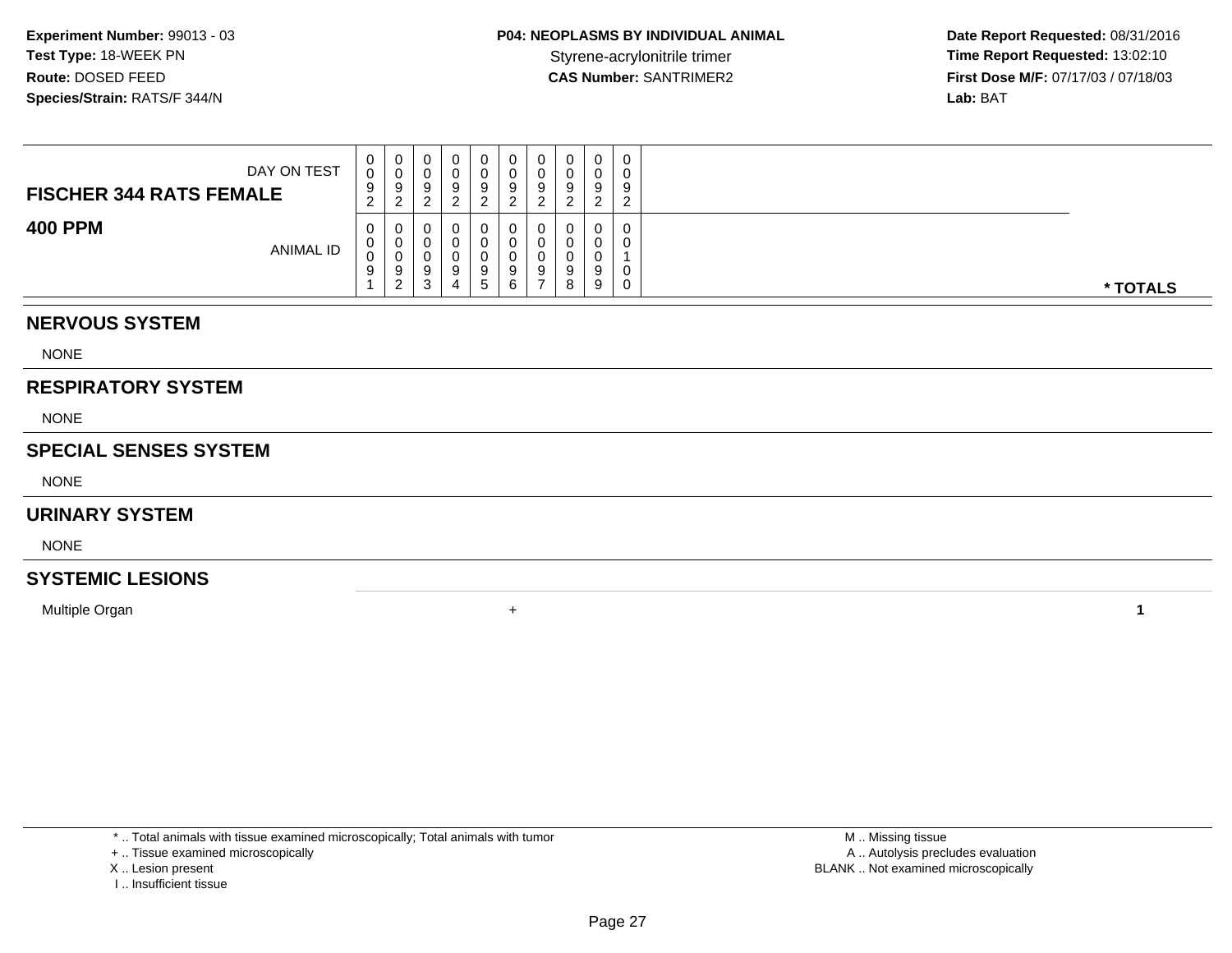**Date Report Requested:** 08/31/2016 **First Dose M/F:** 07/17/03 / 07/18/03<br>Lab: BAT **Lab:** BAT

| DAY ON TEST<br><b>FISCHER 344 RATS FEMALE</b> | 0<br>0<br>$\frac{9}{2}$                     | 0<br>0<br>$\frac{9}{2}$                       | 0<br>0<br>$\frac{9}{2}$                                         | 0<br>0<br>$\frac{9}{2}$ | $\mathbf 0$<br>$\mathbf 0$<br>$\frac{9}{2}$ | 0<br>$\mathbf 0$<br>9<br>$\overline{2}$           | 0<br>$\mathbf 0$<br>$\frac{9}{2}$                       | 0<br>0<br>9<br>$\overline{2}$ | 0<br>0<br>$\frac{9}{2}$          | 0<br>$\Omega$<br>9<br>$\overline{2}$ |              |
|-----------------------------------------------|---------------------------------------------|-----------------------------------------------|-----------------------------------------------------------------|-------------------------|---------------------------------------------|---------------------------------------------------|---------------------------------------------------------|-------------------------------|----------------------------------|--------------------------------------|--------------|
| <b>800 PPM</b><br><b>ANIMAL ID</b>            | 0<br>0<br>$\mathbf{1}$<br>0<br>$\mathbf{1}$ | 0<br>0<br>$\mathbf{1}$<br>0<br>$\overline{2}$ | 0<br>$\mathbf 0$<br>$\mathbf{1}$<br>$\mathbf 0$<br>$\mathbf{3}$ | 0<br>0<br>0<br>4        | 0<br>0<br>1<br>$\pmb{0}$<br>$\sqrt{5}$      | 0<br>0<br>$\overline{\mathbf{1}}$<br>0<br>$\,6\,$ | $\mathbf 0$<br>0<br>$\mathbf{1}$<br>0<br>$\overline{7}$ | 0<br>0<br>0<br>8              | 0<br>0<br>$\mathbf{1}$<br>0<br>9 | $\Omega$<br>0<br>$\mathbf{1}$<br>0   |              |
|                                               |                                             |                                               |                                                                 |                         |                                             |                                                   |                                                         |                               |                                  |                                      | * TOTALS     |
| <b>ALIMENTARY SYSTEM</b>                      |                                             |                                               |                                                                 |                         |                                             |                                                   |                                                         |                               |                                  |                                      |              |
| Liver                                         |                                             |                                               |                                                                 |                         |                                             |                                                   |                                                         |                               | $\ddot{}$                        |                                      | $\mathbf{1}$ |
| <b>CARDIOVASCULAR SYSTEM</b>                  |                                             |                                               |                                                                 |                         |                                             |                                                   |                                                         |                               |                                  |                                      |              |
| <b>NONE</b>                                   |                                             |                                               |                                                                 |                         |                                             |                                                   |                                                         |                               |                                  |                                      |              |
| <b>ENDOCRINE SYSTEM</b>                       |                                             |                                               |                                                                 |                         |                                             |                                                   |                                                         |                               |                                  |                                      |              |
| <b>NONE</b>                                   |                                             |                                               |                                                                 |                         |                                             |                                                   |                                                         |                               |                                  |                                      |              |
| <b>GENERAL BODY SYSTEM</b>                    |                                             |                                               |                                                                 |                         |                                             |                                                   |                                                         |                               |                                  |                                      |              |
| <b>NONE</b>                                   |                                             |                                               |                                                                 |                         |                                             |                                                   |                                                         |                               |                                  |                                      |              |
| <b>GENITAL SYSTEM</b>                         |                                             |                                               |                                                                 |                         |                                             |                                                   |                                                         |                               |                                  |                                      |              |
| Ovary                                         |                                             |                                               | $+$                                                             |                         |                                             |                                                   |                                                         |                               |                                  |                                      | $\mathbf{1}$ |
| <b>HEMATOPOIETIC SYSTEM</b>                   |                                             |                                               |                                                                 |                         |                                             |                                                   |                                                         |                               |                                  |                                      |              |
| <b>NONE</b>                                   |                                             |                                               |                                                                 |                         |                                             |                                                   |                                                         |                               |                                  |                                      |              |
| <b>INTEGUMENTARY SYSTEM</b>                   |                                             |                                               |                                                                 |                         |                                             |                                                   |                                                         |                               |                                  |                                      |              |
| <b>NONE</b>                                   |                                             |                                               |                                                                 |                         |                                             |                                                   |                                                         |                               |                                  |                                      |              |
| <b>MUSCULOSKELETAL SYSTEM</b>                 |                                             |                                               |                                                                 |                         |                                             |                                                   |                                                         |                               |                                  |                                      |              |
| <b>NONE</b>                                   |                                             |                                               |                                                                 |                         |                                             |                                                   |                                                         |                               |                                  |                                      |              |

\* .. Total animals with tissue examined microscopically; Total animals with tumor

+ .. Tissue examined microscopically

X .. Lesion present

I .. Insufficient tissue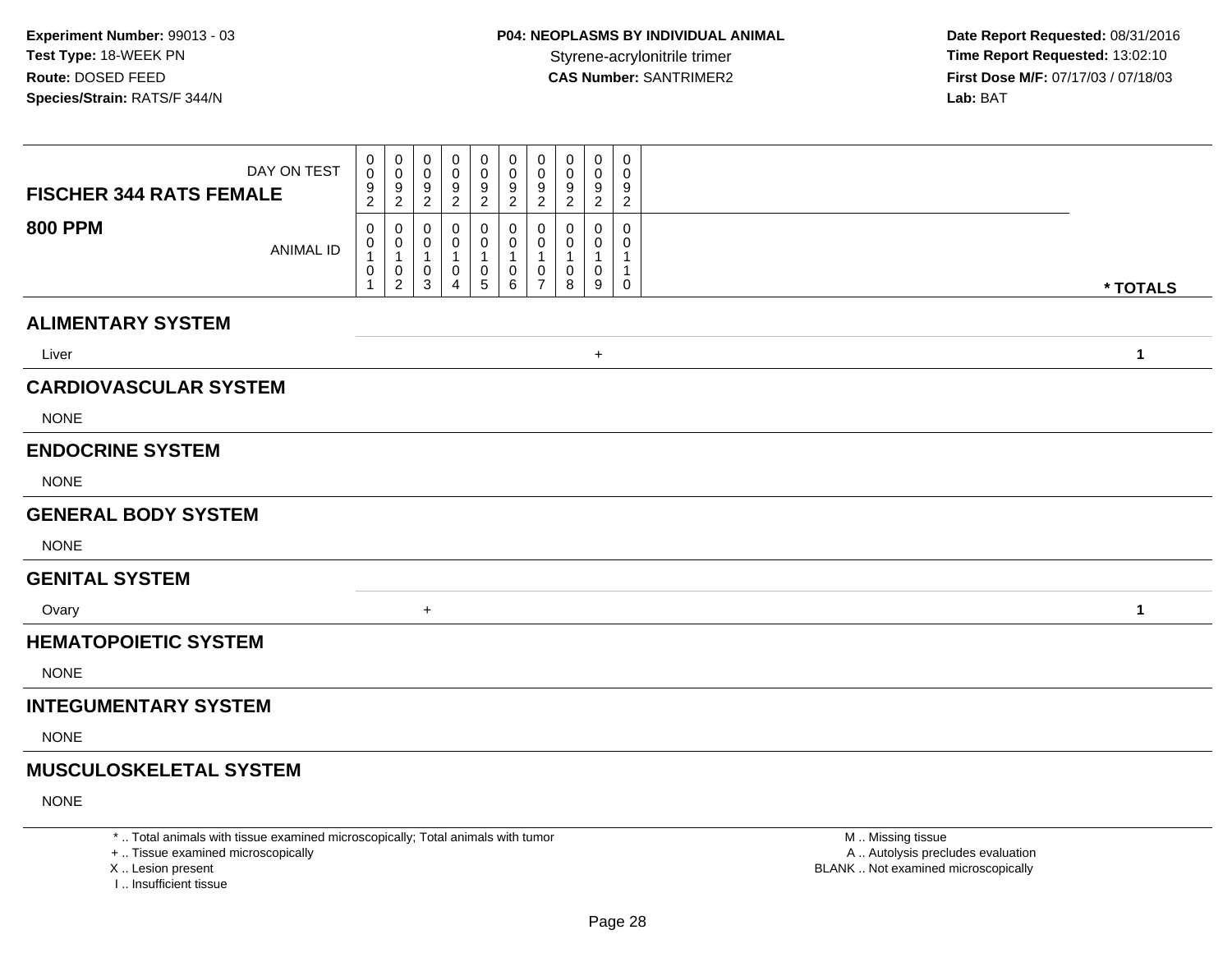**Date Report Requested:** 08/31/2016 Styrene-acrylonitrile trimer<br>
CAS Number: SANTRIMER2<br> **CAS Number:** SANTRIMER2<br> **Time Report Requested:** 13:02:10<br> **First Dose M/F:** 07/17/03 / 07/18/03 **First Dose M/F:** 07/17/03 / 07/18/03<br>**Lab:** BAT **Lab:** BAT

| DAY ON TEST<br><b>FISCHER 344 RATS FEMALE</b> | U<br>$\sim$<br>υ<br>9<br>$\sim$<br>$\epsilon$ | U  | 0<br>v<br>9<br>◠<br>_ | ν<br>9 | 0<br>9<br>ົ                   | 0<br>0<br>9<br>ົ | ◡<br>ν<br>9<br>- 2 |   | 0<br>U<br>9<br>ے      | 0<br>0<br>9<br>ົ<br>∼ |
|-----------------------------------------------|-----------------------------------------------|----|-----------------------|--------|-------------------------------|------------------|--------------------|---|-----------------------|-----------------------|
| <b>800 PPM</b><br><b>ANIMAL ID</b>            | $\mathbf{0}$<br>v<br>J.                       | ົາ | 0<br>0<br>υ<br>3      | U<br>4 | $\mathbf 0$<br>0<br>0<br>. ჯე | 0<br>0<br>0<br>6 | ◡<br>υ             | 8 | $\mathbf 0$<br>0<br>9 | 0<br>0<br>0           |

## **NERVOUS SYSTEM**

NONE

#### **RESPIRATORY SYSTEM**

NONE

#### **SPECIAL SENSES SYSTEM**

NONE

#### **URINARY SYSTEM**

NONE

# **SYSTEMIC LESIONS**

Multiple Organn  $+$ 

\* .. Total animals with tissue examined microscopically; Total animals with tumor

#### + .. Tissue examined microscopically

- X .. Lesion present
- I .. Insufficient tissue

<sup>+</sup> **<sup>2</sup>**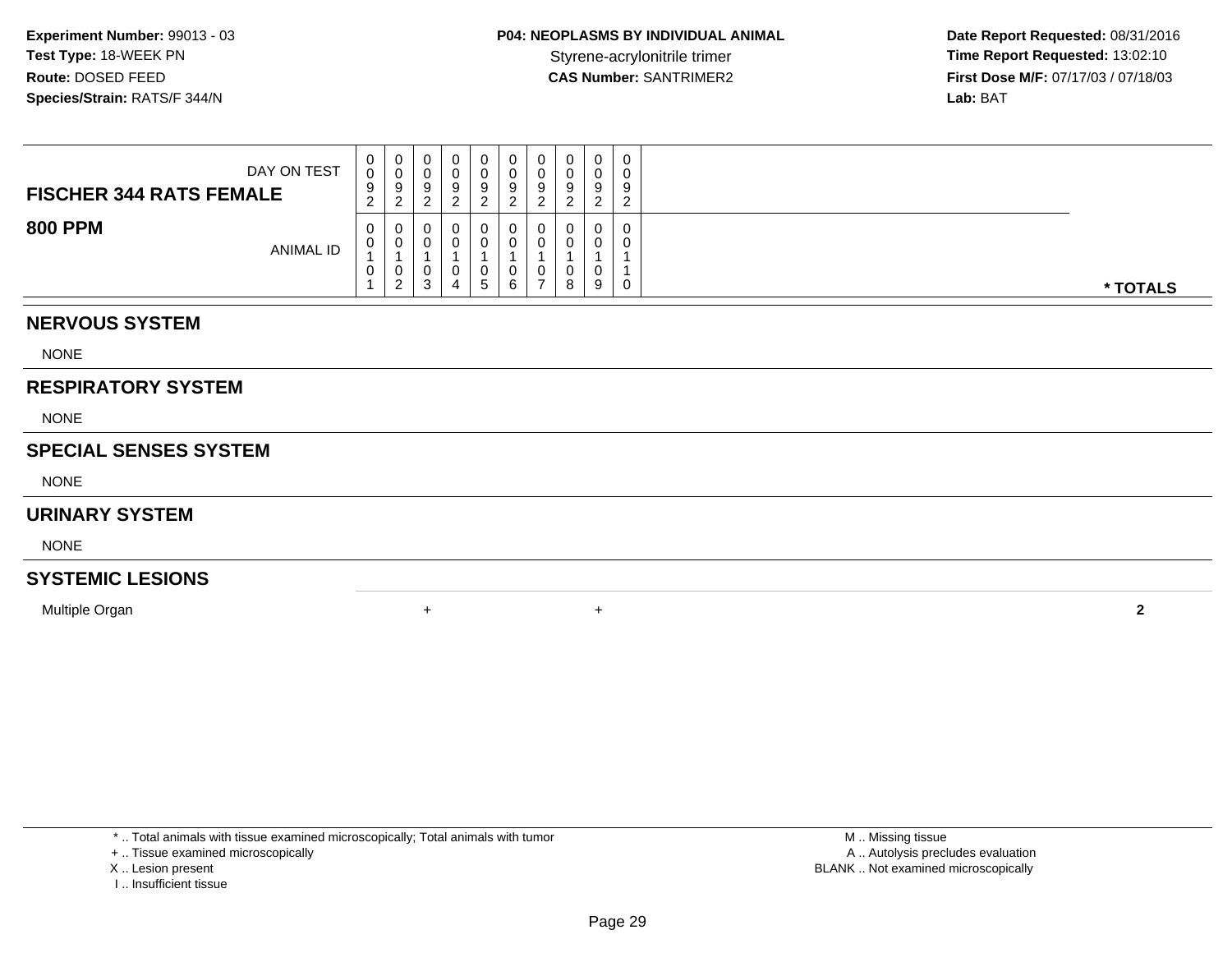| DAY ON TEST<br><b>FISCHER 344 RATS FEMALE</b>                                                                                                                        | $\mathbf 0$<br>0<br>$\boldsymbol{9}$<br>$\overline{2}$ | $\mathsf{O}\xspace$<br>$\overline{0}$<br>$\frac{9}{2}$               | $\boldsymbol{0}$<br>$\mathbf 0$<br>$9\,$<br>$\boldsymbol{2}$              | $\pmb{0}$<br>0<br>$\boldsymbol{9}$<br>$\overline{c}$                         | $\pmb{0}$<br>$\mathbf 0$<br>$\overline{9}$<br>$\overline{2}$                 | $\pmb{0}$<br>$\mathbf 0$<br>$\frac{9}{2}$                                | $\pmb{0}$<br>$\mathbf 0$<br>$\boldsymbol{9}$<br>$\overline{2}$                 | $\mathsf{O}\xspace$<br>$\mathbf 0$<br>9<br>$\overline{2}$ | $\pmb{0}$<br>$\mathbf 0$<br>$9\,$<br>$\overline{2}$             | $\mathbf 0$<br>$\mathbf 0$<br>9<br>$\overline{c}$             |                                                                                               |
|----------------------------------------------------------------------------------------------------------------------------------------------------------------------|--------------------------------------------------------|----------------------------------------------------------------------|---------------------------------------------------------------------------|------------------------------------------------------------------------------|------------------------------------------------------------------------------|--------------------------------------------------------------------------|--------------------------------------------------------------------------------|-----------------------------------------------------------|-----------------------------------------------------------------|---------------------------------------------------------------|-----------------------------------------------------------------------------------------------|
| <b>1600 PPM</b><br><b>ANIMAL ID</b>                                                                                                                                  | $\mathbf 0$<br>$\mathbf 0$<br>1<br>1<br>$\mathbf{1}$   | $\pmb{0}$<br>$\overline{0}$<br>1<br>$\overline{1}$<br>$\overline{2}$ | $\mathbf 0$<br>$\mathbf 0$<br>$\mathbf{1}$<br>$\mathbf{1}$<br>$\mathsf 3$ | $\mathbf 0$<br>$\mathbf 0$<br>$\mathbf{1}$<br>$\mathbf{1}$<br>$\overline{4}$ | $\boldsymbol{0}$<br>$\mathsf{O}\xspace$<br>$\mathbf{1}$<br>$\mathbf{1}$<br>5 | $\pmb{0}$<br>$\pmb{0}$<br>$\mathbf{1}$<br>$\mathbf{1}$<br>$6\phantom{1}$ | $\mathbf 0$<br>$\pmb{0}$<br>$\overline{1}$<br>$\overline{1}$<br>$\overline{7}$ | $\Omega$<br>$\mathbf 0$<br>$\overline{1}$<br>1<br>8       | $\mathbf 0$<br>$\mathbf 0$<br>$\mathbf{1}$<br>$\mathbf{1}$<br>9 | $\Omega$<br>$\mathbf 0$<br>1<br>$\overline{a}$<br>$\mathbf 0$ | * TOTALS                                                                                      |
| <b>ALIMENTARY SYSTEM</b>                                                                                                                                             |                                                        |                                                                      |                                                                           |                                                                              |                                                                              |                                                                          |                                                                                |                                                           |                                                                 |                                                               |                                                                                               |
| Esophagus                                                                                                                                                            |                                                        |                                                                      |                                                                           |                                                                              |                                                                              |                                                                          |                                                                                |                                                           |                                                                 | $\overline{ }$                                                | 10                                                                                            |
| Intestine Large, Cecum                                                                                                                                               |                                                        |                                                                      |                                                                           |                                                                              |                                                                              |                                                                          |                                                                                |                                                           |                                                                 | $\overline{1}$                                                | 10                                                                                            |
| Intestine Large, Colon                                                                                                                                               |                                                        |                                                                      |                                                                           |                                                                              |                                                                              |                                                                          |                                                                                |                                                           |                                                                 | $+$                                                           | 10                                                                                            |
| Intestine Large, Rectum                                                                                                                                              |                                                        |                                                                      |                                                                           |                                                                              |                                                                              |                                                                          |                                                                                |                                                           | ÷                                                               | $+$                                                           | 10                                                                                            |
| Intestine Small, Duodenum                                                                                                                                            |                                                        |                                                                      |                                                                           |                                                                              |                                                                              |                                                                          |                                                                                |                                                           |                                                                 | $\ddot{}$                                                     | 10                                                                                            |
| Intestine Small, Ileum                                                                                                                                               |                                                        |                                                                      |                                                                           |                                                                              |                                                                              |                                                                          |                                                                                |                                                           |                                                                 | $\ddot{}$                                                     | 10                                                                                            |
| Intestine Small, Jejunum                                                                                                                                             |                                                        |                                                                      |                                                                           |                                                                              |                                                                              |                                                                          |                                                                                |                                                           |                                                                 | $+$                                                           | 10                                                                                            |
| Liver                                                                                                                                                                |                                                        |                                                                      |                                                                           |                                                                              |                                                                              |                                                                          |                                                                                |                                                           |                                                                 | $\overline{ }$                                                | 10                                                                                            |
| Pancreas                                                                                                                                                             |                                                        |                                                                      |                                                                           |                                                                              |                                                                              |                                                                          |                                                                                |                                                           |                                                                 | $\overline{+}$                                                | 10                                                                                            |
| Salivary Glands                                                                                                                                                      |                                                        |                                                                      |                                                                           |                                                                              |                                                                              |                                                                          |                                                                                |                                                           |                                                                 | $^{+}$                                                        | 10                                                                                            |
| Stomach, Forestomach                                                                                                                                                 |                                                        |                                                                      |                                                                           |                                                                              |                                                                              |                                                                          |                                                                                |                                                           |                                                                 | $\ddot{}$                                                     | 10                                                                                            |
| Stomach, Glandular                                                                                                                                                   |                                                        |                                                                      |                                                                           |                                                                              |                                                                              |                                                                          |                                                                                |                                                           |                                                                 | $\ddot{}$                                                     | 10                                                                                            |
| <b>CARDIOVASCULAR SYSTEM</b>                                                                                                                                         |                                                        |                                                                      |                                                                           |                                                                              |                                                                              |                                                                          |                                                                                |                                                           |                                                                 |                                                               |                                                                                               |
| <b>Blood Vessel</b>                                                                                                                                                  |                                                        |                                                                      |                                                                           |                                                                              |                                                                              |                                                                          |                                                                                |                                                           |                                                                 | $^{+}$                                                        | 10                                                                                            |
| Heart                                                                                                                                                                |                                                        |                                                                      |                                                                           |                                                                              |                                                                              |                                                                          |                                                                                |                                                           |                                                                 | $\overline{+}$                                                | 10                                                                                            |
| *  Total animals with tissue examined microscopically; Total animals with tumor<br>+  Tissue examined microscopically<br>X  Lesion present<br>I  Insufficient tissue |                                                        |                                                                      |                                                                           |                                                                              |                                                                              |                                                                          |                                                                                |                                                           |                                                                 |                                                               | M  Missing tissue<br>A  Autolysis precludes evaluation<br>BLANK  Not examined microscopically |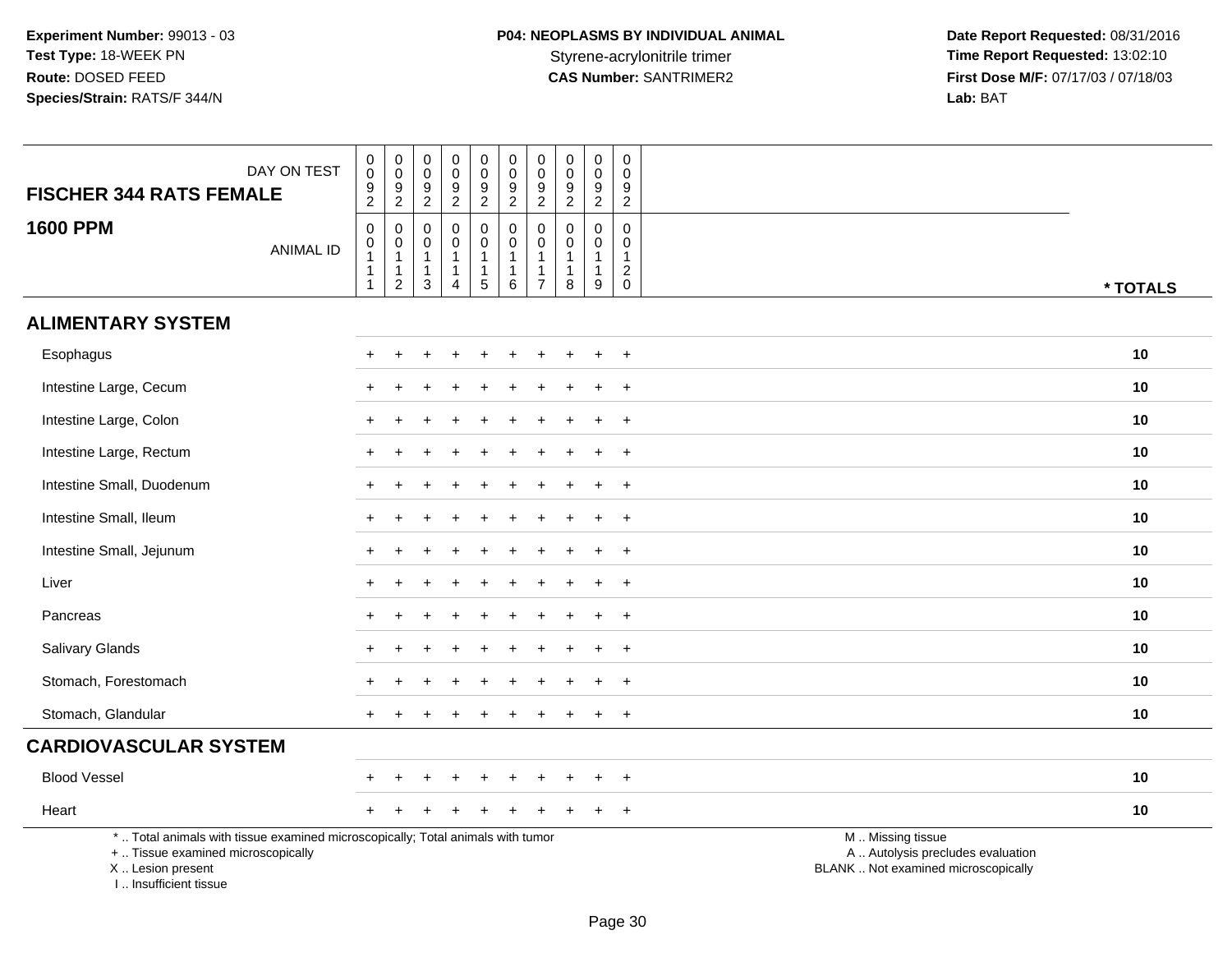| DAY ON TEST<br><b>FISCHER 344 RATS FEMALE</b>                                                                         | $_{\rm 0}^{\rm 0}$<br>$\frac{9}{2}$                         | $\pmb{0}$<br>$\pmb{0}$<br>$\frac{9}{2}$                                | 0<br>0<br>$\frac{9}{2}$                     | $\pmb{0}$<br>$\mathbf 0$<br>$\frac{9}{2}$               | $\pmb{0}$<br>$\mathbf 0$<br>$\frac{9}{2}$        | $\mathbf 0$<br>$\mathbf 0$<br>9<br>$\overline{2}$             | $\pmb{0}$<br>$\mathsf{O}\xspace$<br>9<br>$\overline{2}$ | $\pmb{0}$<br>0<br>9<br>$\overline{2}$ | $\pmb{0}$<br>$\pmb{0}$<br>$\boldsymbol{9}$<br>$\overline{2}$    | 0<br>$\mathbf 0$<br>9<br>$\overline{2}$                       |                                                        |              |  |  |
|-----------------------------------------------------------------------------------------------------------------------|-------------------------------------------------------------|------------------------------------------------------------------------|---------------------------------------------|---------------------------------------------------------|--------------------------------------------------|---------------------------------------------------------------|---------------------------------------------------------|---------------------------------------|-----------------------------------------------------------------|---------------------------------------------------------------|--------------------------------------------------------|--------------|--|--|
| <b>1600 PPM</b><br><b>ANIMAL ID</b>                                                                                   | $\pmb{0}$<br>$\pmb{0}$<br>$\mathbf{1}$<br>$\mathbf{1}$<br>1 | $\boldsymbol{0}$<br>$\mathbf 0$<br>1<br>$\mathbf{1}$<br>$\overline{c}$ | 0<br>$\mathbf 0$<br>-1<br>$\mathbf{1}$<br>3 | 0<br>$\mathbf 0$<br>1<br>$\mathbf{1}$<br>$\overline{4}$ | 0<br>$\mathsf{O}\xspace$<br>1<br>1<br>$\sqrt{5}$ | 0<br>$\mathsf{O}\xspace$<br>$\mathbf{1}$<br>$\mathbf{1}$<br>6 | 0<br>$\mathbf 0$<br>1<br>1<br>$\overline{7}$            | $\Omega$<br>$\Omega$<br>-1<br>8       | $\mathbf 0$<br>$\mathbf 0$<br>$\mathbf{1}$<br>$\mathbf{1}$<br>9 | 0<br>$\mathbf 0$<br>$\overline{1}$<br>$\sqrt{2}$<br>$\pmb{0}$ |                                                        | * TOTALS     |  |  |
| <b>ENDOCRINE SYSTEM</b>                                                                                               |                                                             |                                                                        |                                             |                                                         |                                                  |                                                               |                                                         |                                       |                                                                 |                                                               |                                                        |              |  |  |
| <b>Adrenal Cortex</b>                                                                                                 |                                                             |                                                                        |                                             |                                                         |                                                  |                                                               |                                                         |                                       |                                                                 | $+$                                                           |                                                        | 10           |  |  |
| Adrenal Medulla                                                                                                       |                                                             |                                                                        |                                             |                                                         |                                                  |                                                               |                                                         |                                       |                                                                 | $\overline{+}$                                                |                                                        | 10           |  |  |
| Parathyroid Gland                                                                                                     | $\pm$                                                       |                                                                        |                                             |                                                         |                                                  |                                                               |                                                         |                                       | $\ddot{}$                                                       | $+$                                                           |                                                        | 10           |  |  |
| <b>Pituitary Gland</b>                                                                                                |                                                             |                                                                        |                                             |                                                         |                                                  |                                                               |                                                         |                                       |                                                                 | $\div$                                                        |                                                        | 10           |  |  |
| <b>Thyroid Gland</b>                                                                                                  |                                                             |                                                                        |                                             |                                                         |                                                  |                                                               |                                                         |                                       |                                                                 | $\ddot{}$                                                     |                                                        | 10           |  |  |
| <b>GENERAL BODY SYSTEM</b>                                                                                            |                                                             |                                                                        |                                             |                                                         |                                                  |                                                               |                                                         |                                       |                                                                 |                                                               |                                                        |              |  |  |
| <b>NONE</b>                                                                                                           |                                                             |                                                                        |                                             |                                                         |                                                  |                                                               |                                                         |                                       |                                                                 |                                                               |                                                        |              |  |  |
| <b>GENITAL SYSTEM</b>                                                                                                 |                                                             |                                                                        |                                             |                                                         |                                                  |                                                               |                                                         |                                       |                                                                 |                                                               |                                                        |              |  |  |
| <b>Clitoral Gland</b>                                                                                                 |                                                             |                                                                        |                                             |                                                         |                                                  |                                                               |                                                         |                                       |                                                                 | $\overline{+}$                                                |                                                        | 10           |  |  |
| Ovary                                                                                                                 |                                                             |                                                                        |                                             |                                                         |                                                  |                                                               |                                                         |                                       |                                                                 | $\overline{+}$                                                |                                                        | 10           |  |  |
| Uterus                                                                                                                | $+$                                                         |                                                                        |                                             |                                                         |                                                  |                                                               |                                                         |                                       | $\ddot{}$                                                       | $+$                                                           |                                                        | 10           |  |  |
| <b>HEMATOPOIETIC SYSTEM</b>                                                                                           |                                                             |                                                                        |                                             |                                                         |                                                  |                                                               |                                                         |                                       |                                                                 |                                                               |                                                        |              |  |  |
| <b>Bone Marrow</b>                                                                                                    |                                                             | $\div$                                                                 |                                             |                                                         |                                                  |                                                               |                                                         |                                       |                                                                 | $+$                                                           |                                                        | 10           |  |  |
| Lymph Node                                                                                                            |                                                             |                                                                        |                                             |                                                         |                                                  |                                                               |                                                         |                                       |                                                                 | $\ddot{}$                                                     |                                                        | $\mathbf{1}$ |  |  |
| Lymph Node, Mandibular                                                                                                | M                                                           | M                                                                      | м                                           | м                                                       | M                                                | M                                                             | M                                                       | M                                     | M M                                                             |                                                               |                                                        | $\bf{0}$     |  |  |
| *  Total animals with tissue examined microscopically; Total animals with tumor<br>+  Tissue examined microscopically |                                                             |                                                                        |                                             |                                                         |                                                  |                                                               |                                                         |                                       |                                                                 |                                                               | M  Missing tissue<br>A  Autolysis precludes evaluation |              |  |  |

X .. Lesion present

I .. Insufficient tissue

Lesion present BLANK .. Not examined microscopically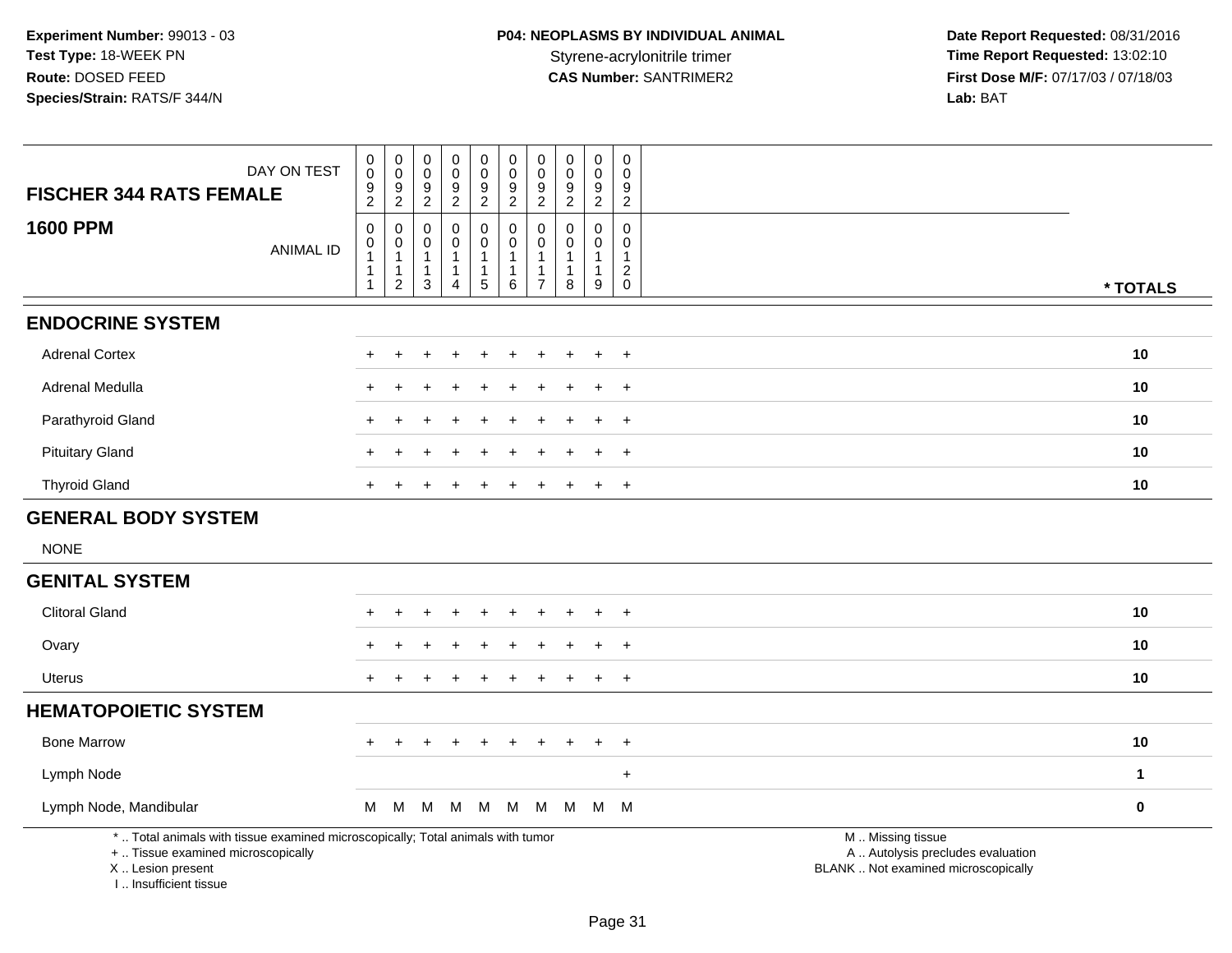| DAY ON TEST<br><b>FISCHER 344 RATS FEMALE</b>                                                                                                                       | $\begin{smallmatrix}0\\0\end{smallmatrix}$<br>$\boldsymbol{9}$<br>$\sqrt{2}$ | $_{\rm 0}^{\rm 0}$<br>9<br>$\overline{c}$               | $\pmb{0}$<br>$\mathbf 0$<br>9<br>$\boldsymbol{2}$  | $\pmb{0}$<br>$\frac{0}{9}$                                                  | $\begin{array}{c} 0 \\ 0 \\ 9 \\ 2 \end{array}$                     | $\pmb{0}$<br>$\pmb{0}$<br>9<br>$\overline{c}$                                     | $\pmb{0}$<br>$\mathbf 0$<br>9<br>$\overline{c}$ | $\pmb{0}$<br>$\mathbf 0$<br>9<br>$\overline{c}$ | $\mathbf 0$<br>$\mathbf 0$<br>$\boldsymbol{9}$<br>$\overline{2}$  | $\pmb{0}$<br>$\mathbf 0$<br>9<br>$\overline{2}$         |                                                                                               |
|---------------------------------------------------------------------------------------------------------------------------------------------------------------------|------------------------------------------------------------------------------|---------------------------------------------------------|----------------------------------------------------|-----------------------------------------------------------------------------|---------------------------------------------------------------------|-----------------------------------------------------------------------------------|-------------------------------------------------|-------------------------------------------------|-------------------------------------------------------------------|---------------------------------------------------------|-----------------------------------------------------------------------------------------------|
| <b>1600 PPM</b><br><b>ANIMAL ID</b>                                                                                                                                 | $\mathbf 0$<br>$\,0\,$<br>$\mathbf{1}$<br>$\mathbf 1$<br>$\mathbf{1}$        | 0<br>0<br>$\mathbf{1}$<br>$\mathbf 1$<br>$\overline{c}$ | $\Omega$<br>0<br>$\mathbf{1}$<br>$\mathbf{1}$<br>3 | $\mathbf 0$<br>$\mathbf 0$<br>$\mathbf{1}$<br>$\mathbf 1$<br>$\overline{4}$ | $\mathbf 0$<br>$\mathbf 0$<br>$\mathbf{1}$<br>$\mathbf{1}$<br>$5\,$ | $\mathbf 0$<br>$\mathbf 0$<br>$\overline{1}$<br>$\overline{1}$<br>$6\phantom{1}6$ | $\Omega$<br>0<br>-1<br>$\overline{7}$           | $\Omega$<br>$\Omega$<br>$\mathbf{1}$<br>1<br>8  | $\Omega$<br>0<br>$\mathbf{1}$<br>$\mathbf{1}$<br>$\boldsymbol{9}$ | $\Omega$<br>$\mathbf 0$<br>$\mathbf{1}$<br>$^2_{\rm 0}$ | * TOTALS                                                                                      |
| Lymph Node, Mesenteric                                                                                                                                              |                                                                              |                                                         |                                                    |                                                                             |                                                                     |                                                                                   |                                                 |                                                 |                                                                   | $\ddot{}$                                               | 10                                                                                            |
| Spleen                                                                                                                                                              |                                                                              |                                                         |                                                    |                                                                             |                                                                     |                                                                                   |                                                 |                                                 |                                                                   | $\ddot{}$                                               | 10                                                                                            |
| Thymus                                                                                                                                                              | $\pm$                                                                        |                                                         |                                                    |                                                                             |                                                                     |                                                                                   |                                                 |                                                 | $\ddot{}$                                                         | $+$                                                     | 10                                                                                            |
| <b>INTEGUMENTARY SYSTEM</b>                                                                                                                                         |                                                                              |                                                         |                                                    |                                                                             |                                                                     |                                                                                   |                                                 |                                                 |                                                                   |                                                         |                                                                                               |
| <b>Mammary Gland</b>                                                                                                                                                |                                                                              |                                                         |                                                    |                                                                             |                                                                     |                                                                                   |                                                 |                                                 | $\div$                                                            | $+$                                                     | 10                                                                                            |
| <b>Skin</b>                                                                                                                                                         |                                                                              |                                                         |                                                    |                                                                             |                                                                     |                                                                                   |                                                 |                                                 | $\pm$                                                             | $\overline{+}$                                          | 10                                                                                            |
| <b>MUSCULOSKELETAL SYSTEM</b>                                                                                                                                       |                                                                              |                                                         |                                                    |                                                                             |                                                                     |                                                                                   |                                                 |                                                 |                                                                   |                                                         |                                                                                               |
| <b>Bone</b>                                                                                                                                                         | $+$                                                                          | $+$                                                     | $\pm$                                              | $+$                                                                         | $+$                                                                 | $+$                                                                               | $+$                                             | $\pm$                                           | $+$                                                               | $+$                                                     | 10                                                                                            |
| <b>NERVOUS SYSTEM</b>                                                                                                                                               |                                                                              |                                                         |                                                    |                                                                             |                                                                     |                                                                                   |                                                 |                                                 |                                                                   |                                                         |                                                                                               |
| <b>Brain</b>                                                                                                                                                        |                                                                              |                                                         |                                                    |                                                                             |                                                                     |                                                                                   |                                                 |                                                 | $\ddot{}$                                                         | $+$                                                     | 10                                                                                            |
| <b>RESPIRATORY SYSTEM</b>                                                                                                                                           |                                                                              |                                                         |                                                    |                                                                             |                                                                     |                                                                                   |                                                 |                                                 |                                                                   |                                                         |                                                                                               |
| Lung                                                                                                                                                                |                                                                              |                                                         |                                                    |                                                                             |                                                                     |                                                                                   |                                                 |                                                 |                                                                   | $^+$                                                    | 10                                                                                            |
| Nose                                                                                                                                                                |                                                                              |                                                         |                                                    |                                                                             |                                                                     |                                                                                   |                                                 |                                                 | $\ddot{}$                                                         | $+$                                                     | 10                                                                                            |
| Trachea                                                                                                                                                             | $\ddot{}$                                                                    |                                                         |                                                    |                                                                             |                                                                     |                                                                                   |                                                 |                                                 | $\ddot{}$                                                         | $+$                                                     | 10                                                                                            |
| <b>SPECIAL SENSES SYSTEM</b>                                                                                                                                        |                                                                              |                                                         |                                                    |                                                                             |                                                                     |                                                                                   |                                                 |                                                 |                                                                   |                                                         |                                                                                               |
| Eye                                                                                                                                                                 | $\pm$                                                                        |                                                         |                                                    |                                                                             |                                                                     |                                                                                   |                                                 |                                                 | $\ddot{}$                                                         | $+$                                                     | 10                                                                                            |
| *  Total animals with tissue examined microscopically; Total animals with tumor<br>+  Tissue examined microscopically<br>X  Lesion present<br>I Insufficient tissue |                                                                              |                                                         |                                                    |                                                                             |                                                                     |                                                                                   |                                                 |                                                 |                                                                   |                                                         | M  Missing tissue<br>A  Autolysis precludes evaluation<br>BLANK  Not examined microscopically |